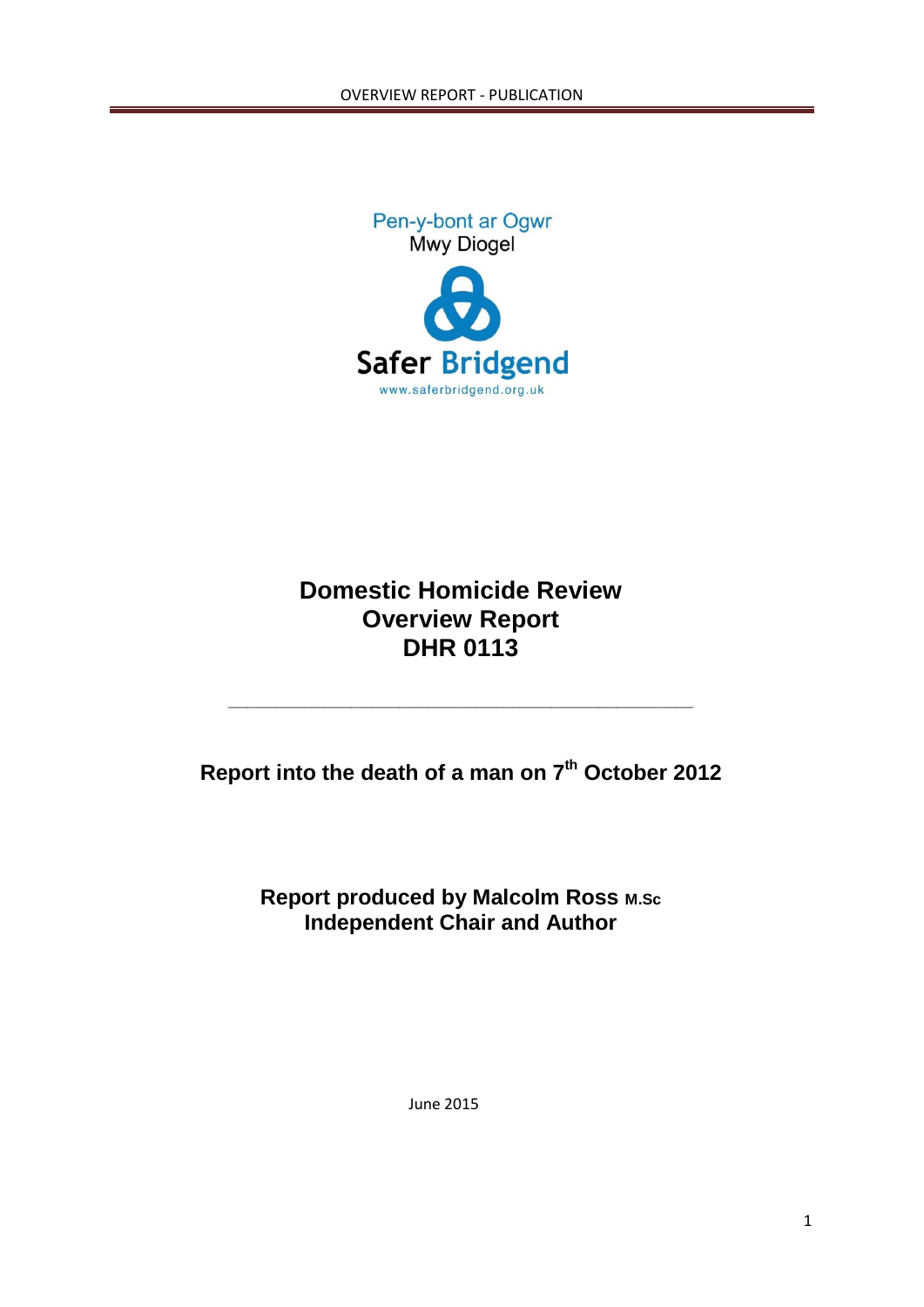# **CONTENTS**

|                                                          | Page                  |  |  |  |  |  |
|----------------------------------------------------------|-----------------------|--|--|--|--|--|
| <b>List of Abbreviations</b>                             | 3                     |  |  |  |  |  |
| Introduction and Background                              | $\overline{4}$<br>- 8 |  |  |  |  |  |
| Introduction                                             | 4                     |  |  |  |  |  |
| Purpose of a Domestic Homicide Review                    | 4                     |  |  |  |  |  |
| Process of the Review                                    | 5                     |  |  |  |  |  |
| Independent Chair and Author                             | $5 - 6$               |  |  |  |  |  |
| <b>Domestic Homicide Review Panel</b>                    | 6                     |  |  |  |  |  |
| <b>Parallel Proceedings</b>                              | 7                     |  |  |  |  |  |
| <b>Time Period</b>                                       | 7                     |  |  |  |  |  |
| Scoping the Review                                       | $\overline{7}$        |  |  |  |  |  |
| <b>Individual Management Reports</b>                     | $7 - 8$               |  |  |  |  |  |
| The Area                                                 | 8                     |  |  |  |  |  |
| Family members concerned in this review                  | 8                     |  |  |  |  |  |
| Genogram                                                 | 9                     |  |  |  |  |  |
| Summary                                                  | $10 - 11$             |  |  |  |  |  |
| <b>Terms of Reference</b>                                | $11 - 12$             |  |  |  |  |  |
| <b>Family Involvement</b>                                | $12 - 13$             |  |  |  |  |  |
| Summary of Key Events and Analysis of Agency Interaction | $13 - 21$             |  |  |  |  |  |
| Analysis and recommendations                             | $21 - 26$             |  |  |  |  |  |
| Conclusions                                              | $26 - 28$             |  |  |  |  |  |
| Recommendations                                          | 29                    |  |  |  |  |  |
| Bibliography                                             | 30                    |  |  |  |  |  |
| Action Plan including IMR recommendations                | 31<br>45              |  |  |  |  |  |
| Letter from Home Office dated 21 <sup>st</sup> May 2015  |                       |  |  |  |  |  |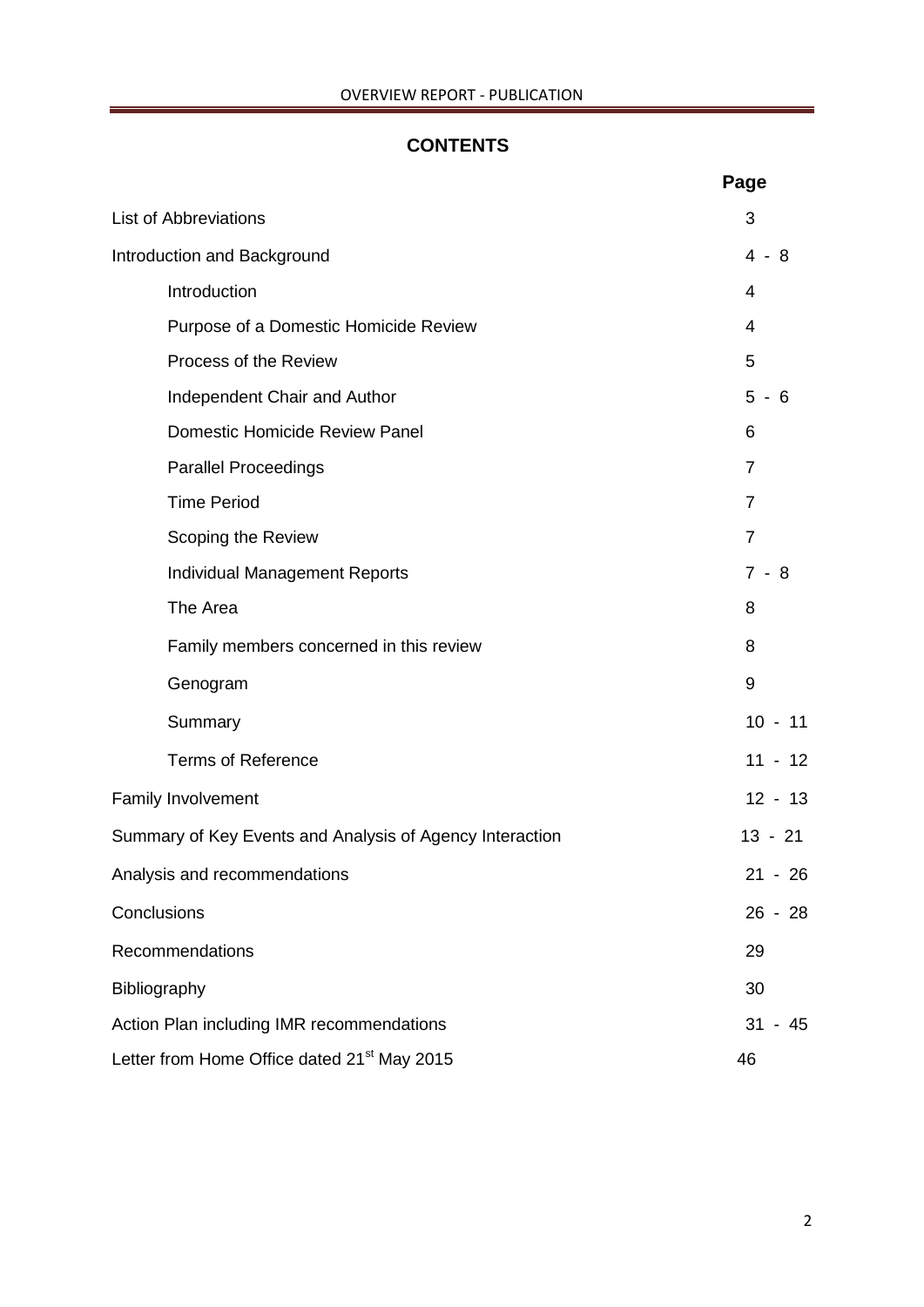# **List of Abbreviations**

| <b>ABMUHB</b> | Abertawe Bro Morgannwg University Health Board      |
|---------------|-----------------------------------------------------|
| A&E           | Accident and Emergency department at Hospital       |
| <b>BAS</b>    | <b>Bridgend Assessment Service</b>                  |
| <b>BCBC</b>   | <b>Bridgend County Borough Council</b>              |
| <b>BCSP</b>   | <b>Bridgend Community Safety Partnership</b>        |
| <b>CDAT</b>   | Community Drug and Alcohol Team                     |
| <b>CMHT</b>   | <b>Community Mental Health Team</b>                 |
| <b>CPA</b>    | Care Programme Approach                             |
| <b>CPN</b>    | <b>Community Psychiatric Nurse</b>                  |
| <b>DHR</b>    | <b>Domestic Homicide Review</b>                     |
| GP            | <b>General Practitioner (Doctor)</b>                |
| <b>HTT</b>    | <b>Home Treatment Team</b>                          |
| ICU           | Intensive Care Unit in Hospital                     |
| <b>IMR</b>    | <b>Individual Management Review</b>                 |
| Meow Meow     | Street name for the drug Mephedrone                 |
| Ogwr DASH     | Ogwr Drug and Alcohol Self-Help Group               |
| PPD1          | Police Public Protection Referral Form              |
| <b>SIO</b>    | Senior Investigating Officer (Police)               |
| <b>SWFRS</b>  | South Wales Fire and Rescue Service                 |
| <b>WCADA</b>  | Welsh Centre for Action on Dependency and Addiction |
| Hospital (A)  | A General Hospital                                  |
| Hospital (B)  | A General Hospital with a Mental Health facility    |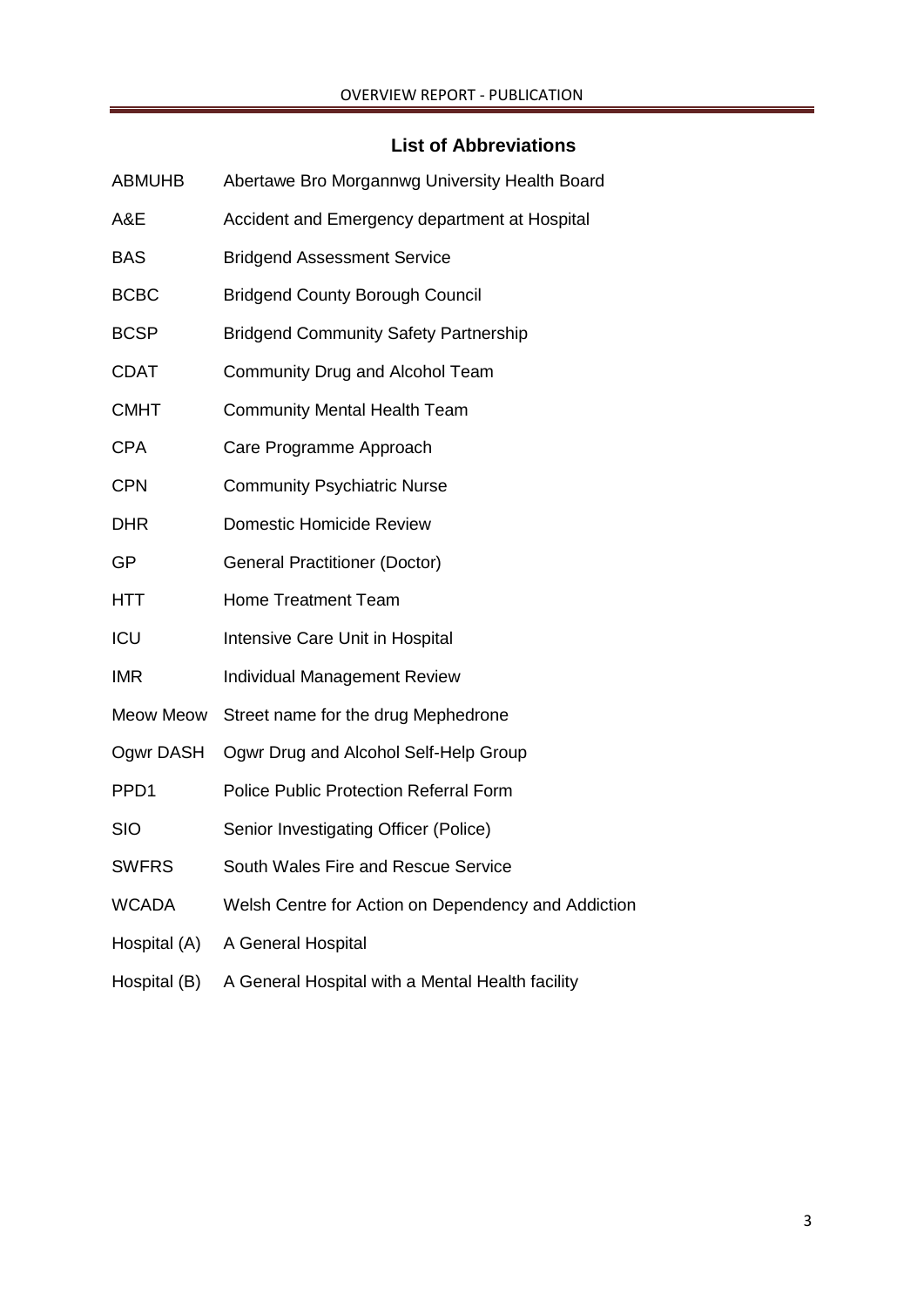# **INTRODUCTION AND BACKGROUND**

# **1.1 Introduction**

1.1.1 This Domestic Homicide Review (DHR) examines the circumstances surrounding the death of a 49 year old man, (the Victim) on  $7<sup>th</sup>$  October 2012. His son (the Perpetrator) was arrested and charged with his murder. The Perpetrator appeared before the Crown Court and was convicted of manslaughter (diminished responsibility) and was made subject of a Hospital Order under Section 37/41 and Part 3 Mental Health Act 1983.

# **1.2 Purpose of a Domestic Homicide Review**

1.2.1 The Domestic Violence, Crimes and Victims Act 2004, establishes at Section 9(3), a statutory basis for a Domestic Homicide Review, which was implemented with due guidance<sup>1</sup> on 13<sup>th</sup> April 2011. Under this section, a domestic homicide review means a review "*of the circumstances in which the death of a person aged 16 or over has, or appears to have, resulted from violence, abuse or neglect by—*

> *(a) a person to whom he was related or with whom he was or had been in an intimate personal relationship, or (b) a member of the same house hold as himself, held with a view to identifying the lessons to be learnt from the death"*

- 1.2.2 Where the definition set out in this paragraph has been met, then a Domestic Homicide Review must be undertaken.
- 1.2.3 It should be noted that an intimate personal relationship includes relationships between adults who are or have been intimate partners or family members, regardless of gender or sexuality.
- 1.2.4 In March 2013, the Government introduced a new cross-government definition of domestic violence and abuse<sup>2</sup>, which is designed to ensure a common approach to tackling domestic violence and abuse by different agencies. The new definition states that domestic violence and abuse is:

*"Any incident or pattern of incidents of controlling, coercive or threatening behaviour, violence or abuse between those aged 16 or over who are or have been intimate partners or family members regardless of gender or sexuality. This can encompass, but is not limited to, the following types of abuse:* 

- *psychological*
- *physical*
- *sexual*
- *financial*
- *emotional*

**<sup>.</sup>** <sup>1</sup> Multi-Agency Statutory Guidance For The Conduct of Domestic Homicide Reviews - Home Office 2011 *www.homeoffice.gov.uk/publications/crime/DHR-guidance*

<sup>2</sup> Multi-Agency Statutory Guidance for the Conduct of Domestic Homicide Reviews Revised August 2013 Home **Office**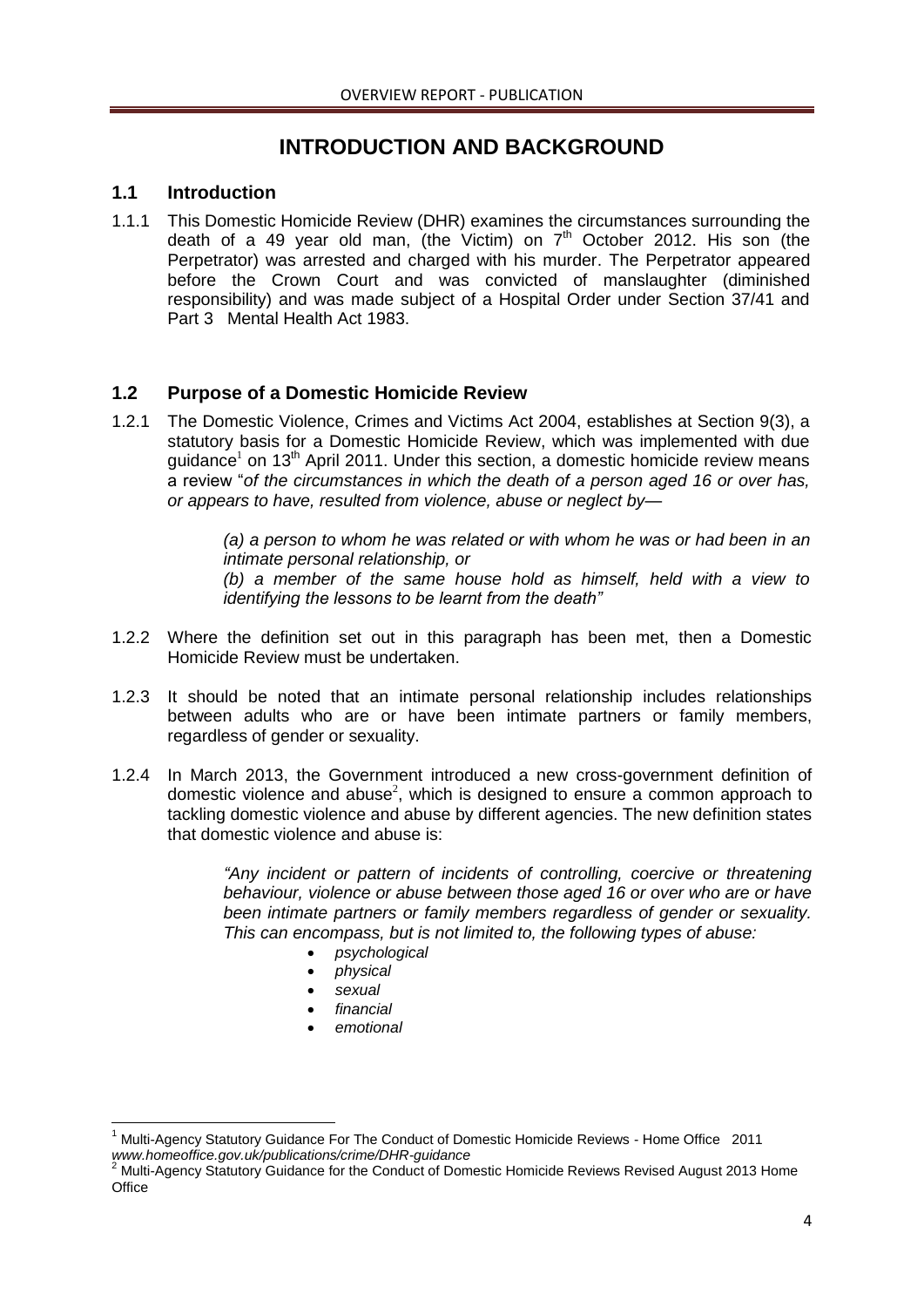- 1.2.5 Domestic Homicide Reviews are not inquiries into how a victim died or who is to blame. These are matters for Coroners and Criminal Courts. Neither are they part of any disciplinary process. The purpose of a DHR is to:
	- Establish what lessons are to be learned from the homicide regarding the way in which local professionals and organisations work individually and together to safeguard victims;
	- **I Identify clearly what those lessons are both within and between** agencies, how and within what timescales they will be acted on, and what is expected to change as a result;
	- **Apply these lessons to service responses including changes to the** policies and procedures as appropriate; and
	- Prevent domestic homicide and improve service responses for all victims and their children through improved intra and inter-agency working.

# **1.3 Process of the Review**

- 1.3.1 South Wales Police notified Bridgend Community Safety Partnership of the homicide on 14<sup>th</sup> June 2013. Bridgend Community Safety Partnership Review Steering Group, a sub-group of BCSP, reviewed the circumstances of this case against the criteria set out in Government Guidance and recommended to the Chair of BCSP that a Domestic Homicide Review should be undertaken. The Chair ratified the decision. There had been a delay in Crown Prosecuting Solicitors deciding whether to pursue a charge against the alleged perpetrator due to uncertainty about his mental health.
- 1.3.2 The Home Office was notified of the intention to conduct a DHR on  $3<sup>rd</sup>$  July 2013. An independent person was appointed to chair the DHR Panel and a second independent person appointed to write the Overview Report. At the first review panel terms of reference were drafted. On  $19<sup>th</sup>$  March 2014 the Community Safety Partnership Board approved the final version of the Overview Report and its recommendations.
- 1.3.3 Home Office Guidance<sup>3</sup> requires that DHRs should be completed within 6 months of the date of the decision to proceed with the review.

# **1.4 Independent Chair and Author**

1.4.1 Home Office Guidance<sup>4</sup> requires that;

*"The Review Panel should appoint an independent Chair of the Panel who is responsible for managing and coordinating the review process and for producing the final Overview Report based on IMRS and any other evidence the Review Panel decides is relevant", and "…The Review Panel Chair should, where possible, be an experienced individual who is not directly associated with any of the agencies involved in the review."*

**.** 

<sup>&</sup>lt;sup>3</sup> Home Office Guidance 2013 page 15

<sup>4</sup> Home Office Guidance 2013 page 11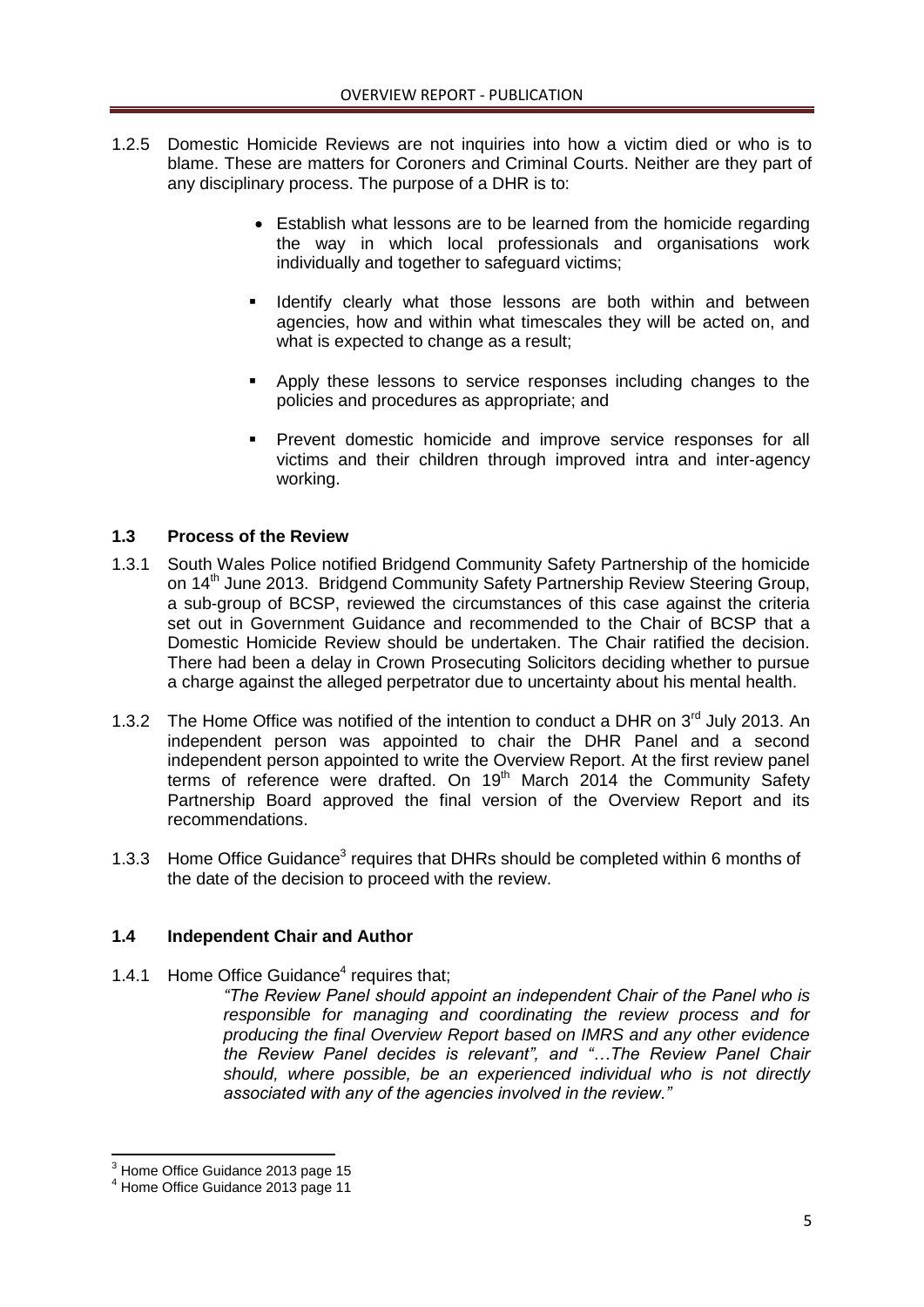- 1.4.2 Bridgend County Borough Council (BCBC) decided that in this case to appoint both an independent chair and an independent author.
- 1.4.3 The Independent Chair, Mr Colin Turner, is an experienced County Council Chief Officer and is currently Head of Children's Services for BCBC. During his 30 year career in social care, he has authored a number of Serious Case Reviews and chaired a range of strategic and operational inter-agency safeguarding forums. Prior to this review process he had no involvement either directly or indirectly with the members of the family concerned or the delivery or management of services by any of the agencies. He has attended the initial meeting of the panel as Chair on a temporary basis this being Bridgend's first DHR. Following that the Independent Author chaired the remainder of the meetings.
- 1.4.4 The Independent Author, Mr Malcolm Ross, was appointed at an early stage, to carry out this function. He is a former Senior Detective Officer with West Midlands Police and has many years' experience in writing over 80 Serious Case Reviews and chairing that process and, more recently, performing both functions in relation to Domestic Homicide Reviews. Prior to this review process he had no involvement either directly or indirectly with the members of the family concerned or the delivery or management of services by any of the agencies. He has attended the meetings of the panel, the members of which have contributed to the process of the preparation of the Report and have helpfully commented upon it.

# **1.5 DHR Panel**

**.** 

1.5.1 In accordance with the statutory guidance, a DHR Panel was established to oversee the process of the review. Mr Turner chaired the Panel and Mr Ross also attended as the author of the Overview Report. Other members of the panel and their professional responsibilities were:

| $\circ$  | Representative | Head Safeguarding ABMU                                                |
|----------|----------------|-----------------------------------------------------------------------|
| $\circ$  | Representative | <b>Adult Protection BCBC</b>                                          |
| $\circ$  | Representative | Welsh Centre for Action on Dependency and<br>$(WCADA)^5$<br>Addiction |
| $\circ$  | Representative | ABMU Mental Health Mental Health Directorate                          |
| $\circ$  | Representative | South Wales Fire and Rescue Services<br>(SWFRS)                       |
| $\circ$  | Representative | South Wales Police                                                    |
| $\circ$  | Representative | South Wales Police                                                    |
| $\circ$  | Representative | <b>Bridgend Community Safety Partnership</b>                          |
| $\circ$  | Representative | <b>Business Support Officer Bridgend Borough</b><br>Council           |
| $\Omega$ | Representative | <b>Wales Probation</b>                                                |
|          |                |                                                                       |

1.5.2 None of the Panel members had direct involvement in the case, nor had line management responsibility for any of those involved.

 $<sup>5</sup>$  Formerly West Glamorgan Council on Alcohol and Drug Abuse (WGCADA) until October 2013 when the name</sup> was changed to the Welsh Centre for Action on Dependency and Addiction (WCADA)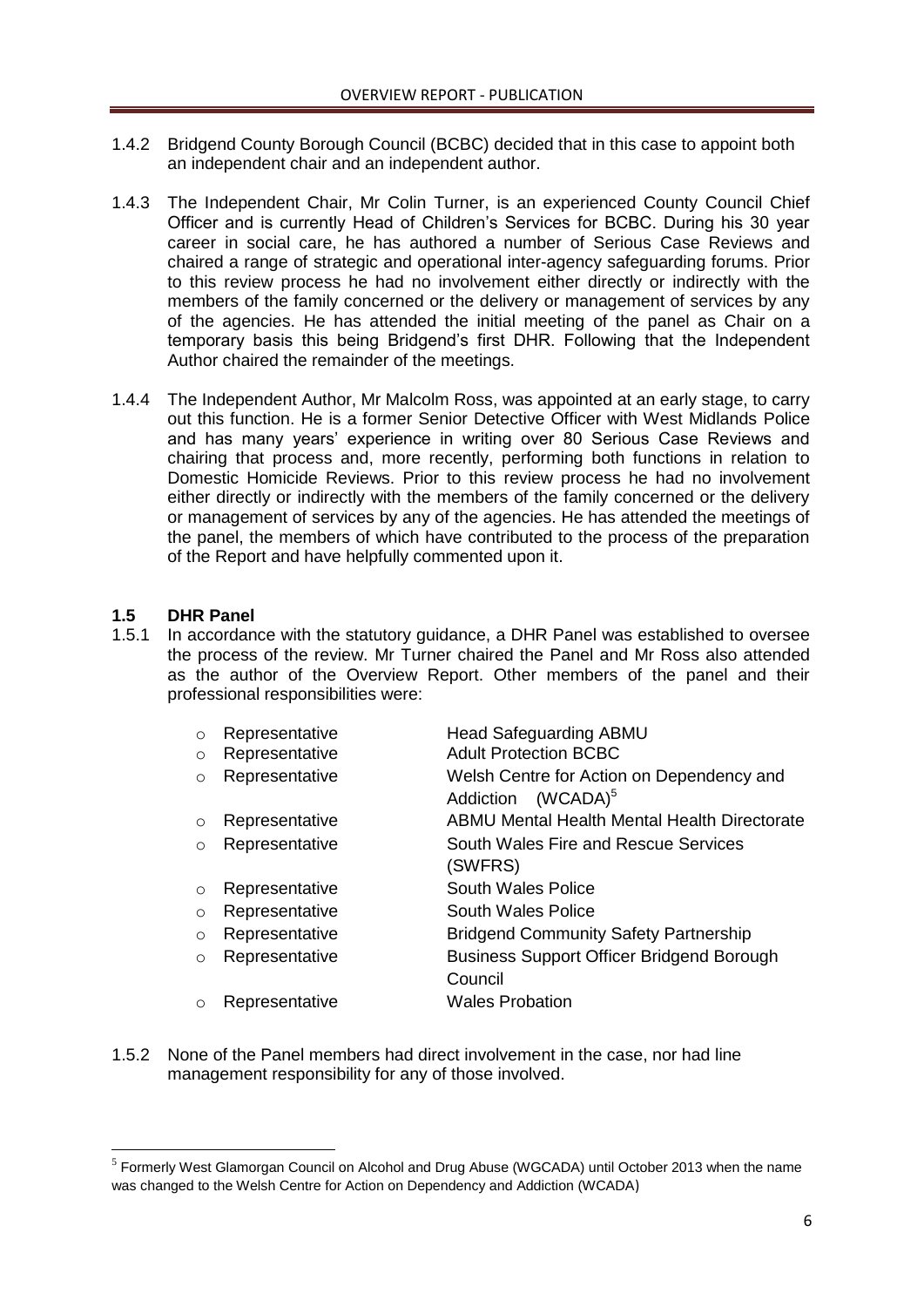1.5.3 The Panel was supported by the DHR Administration Officer. The business of the Panel was conducted in an open and thorough manner. The meetings lacked defensiveness and sought to identify lessons and recommended appropriate actions to ensure that better outcomes for vulnerable people in these circumstances are more likely to occur as a result of this review having been undertaken.

# **1.6 Parallel proceedings**

- 1.6.1 The Panel were aware that the following parallel proceedings were being undertaken:
	- BCSP advised HM Coroner on  $27<sup>th</sup>$  July 2013 that a DHR was being undertaken.
	- The review was commenced in advance of criminal proceedings having been concluded and therefore proceeded with awareness of the issues of disclosure that may arise.

## **1.7 Time Period**

- 1.7.1 It was decided that the review should focus on the period from  $14<sup>th</sup>$  March 2005 (Perpetrator's 16<sup>th</sup> birthday) up until the time of death of the Victim,  $7<sup>th</sup>$  October 2012, unless it became apparent to the Independent Chair that the timescale in relation to some aspect of the review should be extended.
- 1.7.2 The review also considered any relevant information relating to agencies contact with the Victim and alleged Perpetrator outside the time frame as it impacts on the assessment in relation to this case.
- 1.7.3 This was Bridgend Community Safety Partnership's first experience of a Domestic Homicide Review. It was a complex case from the beginning with the involvement of Mental Health issues and uncertainty if the Perpetrator was going to be charged with any offence. In the event Crown Prosecution Service deliberated for some time as to whether the Perpetrator was to be arrested and interviewed. This caused a delay in the notification of the death to the Home Office. It is now however, appreciated by the CSP that the process needed to begin straight away and that lessons have been learned by the CSP and all associated agencies.

# **1.8 Scoping the Review**

1.8.1 The process began with an initial scoping exercise prior to the first panel meeting. The scoping exercise was completed by the BCSP to identify agencies that had involvement with the Victim and Perpetrator prior to the homicide. Where there was no involvement or insignificant involvement, agencies were advised accordingly.

# **1.9 Individual Management Reports**

- 1.9.1 An Individual Management Reports (IMR) and comprehensive chronology was received from the following organisations:
	- Welsh Centre for Action on Dependency and Addiction (WCADA)
	- Bridgend County Borough Council Adult Protection
	- South Wales Police
	- Abertawe Bro Morgannwg University Health Board (ABMUHB)
- 1.9.2 In addition, an information report was received from Ogwr Drug and Alcohol Self-Help Group (Ogwr DASH).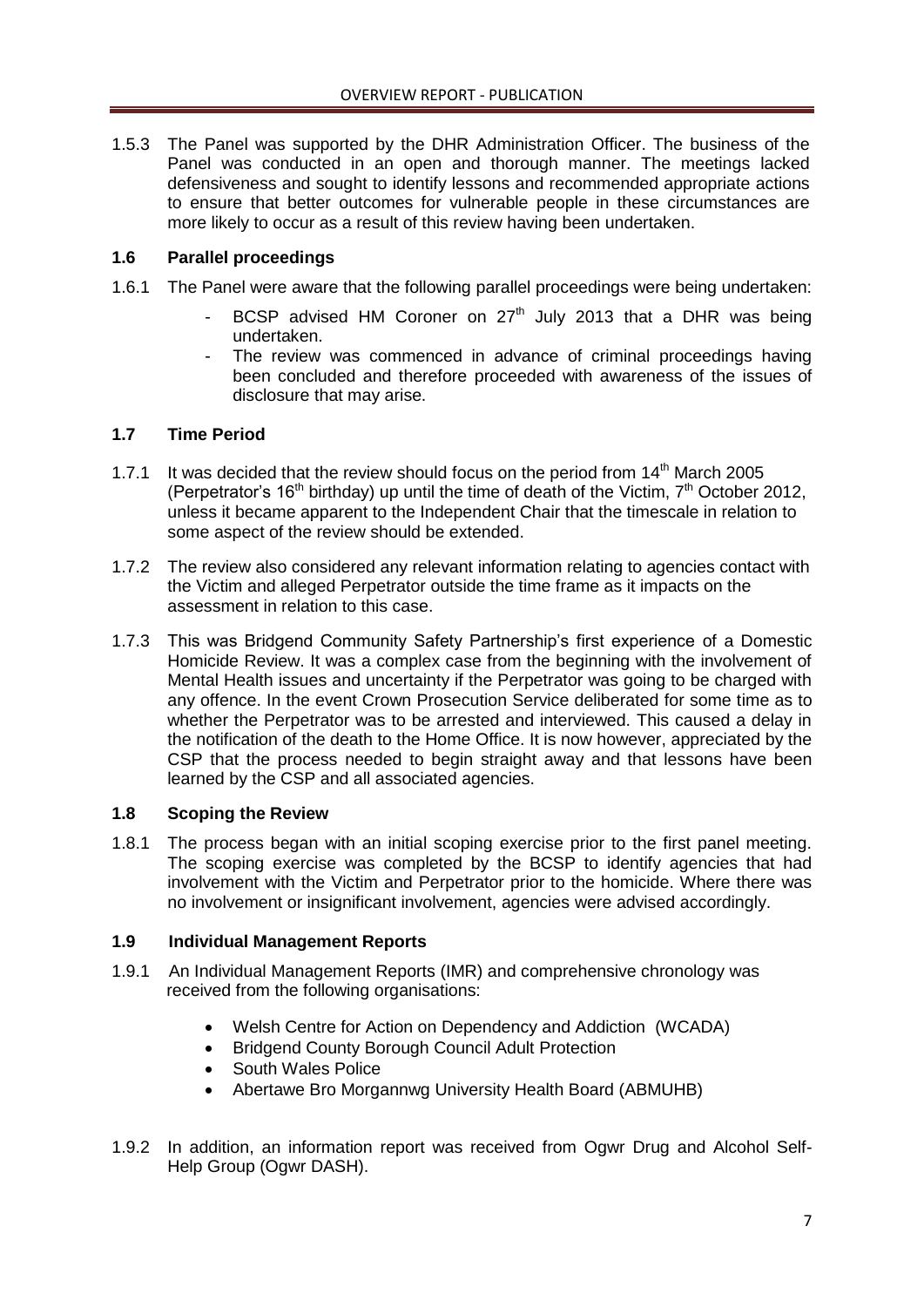- 1.9.3 Guidance $<sup>6</sup>$  was provided to IMR Authors through local and statutory quidance and</sup> through an author's briefing. Statutory guidance determines that the aim of an IMR is to:
	- Allow agencies to look openly and critically at individual and organisational practice and the context within which people were working to see whether the homicide indicates that changes could and should be made.
	- To identify how those changes will be brought about.
	- To identify examples of good practice within agencies.
- 1.9.4 Agencies were encouraged to make recommendations within their IMRs and these were accepted and adopted by the agencies that commissioned the Reports. The recommendations are supported by the Overview Author and the Panel.
- 1.9.5 The IMR Reports were of a high standard providing a full and comprehensive review of the agencies' involvement and the lessons to be learnt.

# **1.10 The area**

1.10.1 The area where the Perpetrator and his family reside, is a coastal town in South Wales, home to a large caravan site, many hotels and guest houses. Tourism was once a significant element of the town's prosperity. The town has four primary schools, one large comprehensive school and two private schools. The 2011 census indicates that there are some 7,000 people living in the town, the majority of which are aged between 45 years and over 65 years of age. The percentage of households with one family and no dependent children is by far the largest percentage, with the next group being households with one adult resident. Over 50% of houses are either detached or semi-detached. Most people in the town are either fully employed or retired. Of those employed the majority hold professional or senior managerial positions. There is a very low unemployment rate in the town however there is a growing homeless population in the area.

# **1.11 Family members concerned in this review**

1.11.1 The following genogram identifies the family members in this case, as represented by the following key:

| Victim      |                                                                           |
|-------------|---------------------------------------------------------------------------|
| Perpetrator | Male: aged 23 years at the time of incident – son of Victim<br>and mother |
| Mother      | Wife of Victim – mother of Perpetrator                                    |
| <b>MGM</b>  | Mother of wife – grandmother of Perpetrator                               |
| MGF         | Father of wife – grandfather of Perpetrator                               |
| S           | Younger sister of Perpetrator – daughter of Victim and<br>mother          |

**<sup>.</sup>** <sup>6</sup> Home Office Guidance 2013 Page 18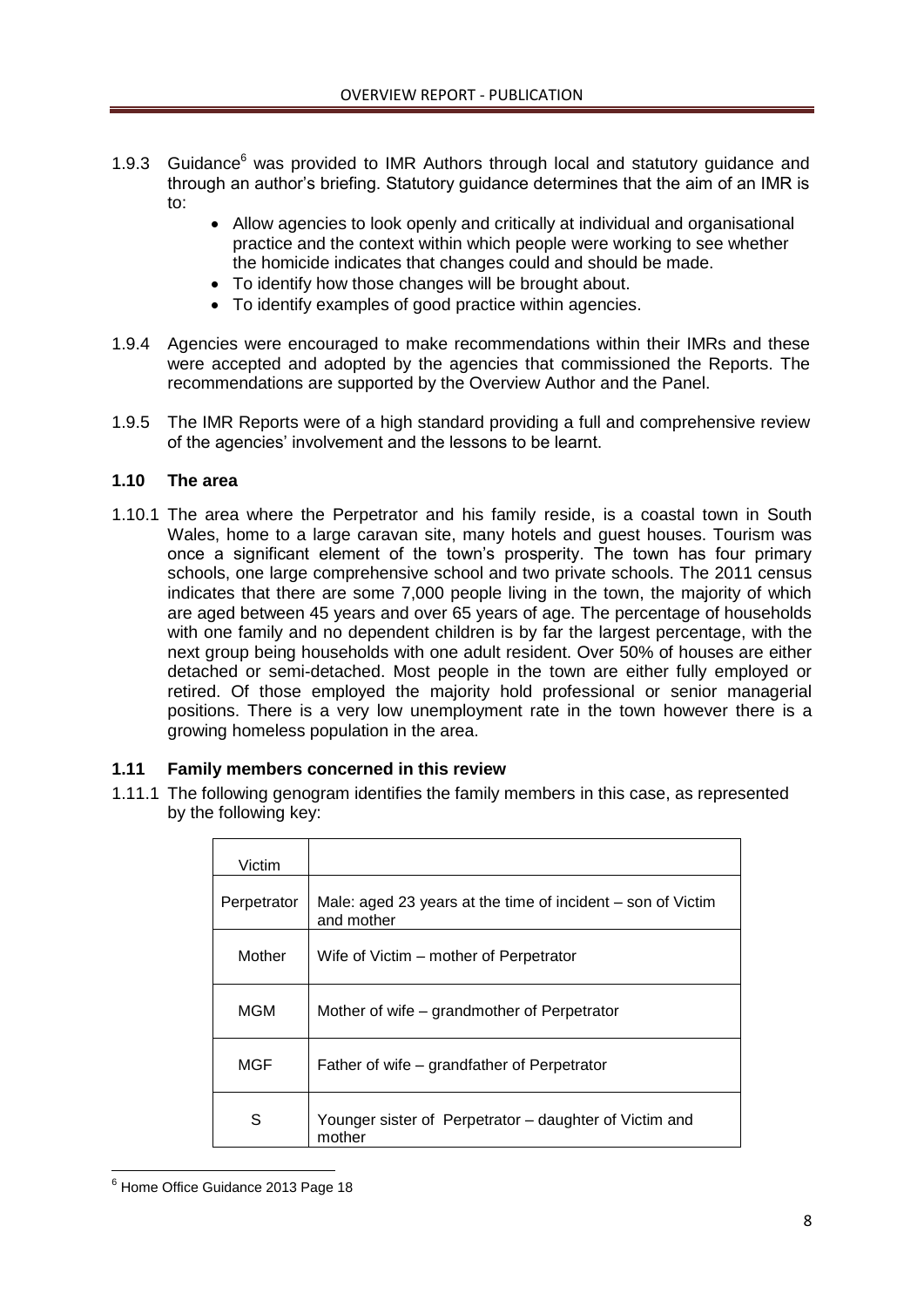#### OVERVIEW REPORT - PUBLICATION



**MGM** – Maternal Grandmother **MGF** – Maternal Grandfather **PGF** - Paternal Grandfather **PGM** - Paternal Grandmother

**V** – Victim **M** – Mother **S** – Sister **P** - Perpetrator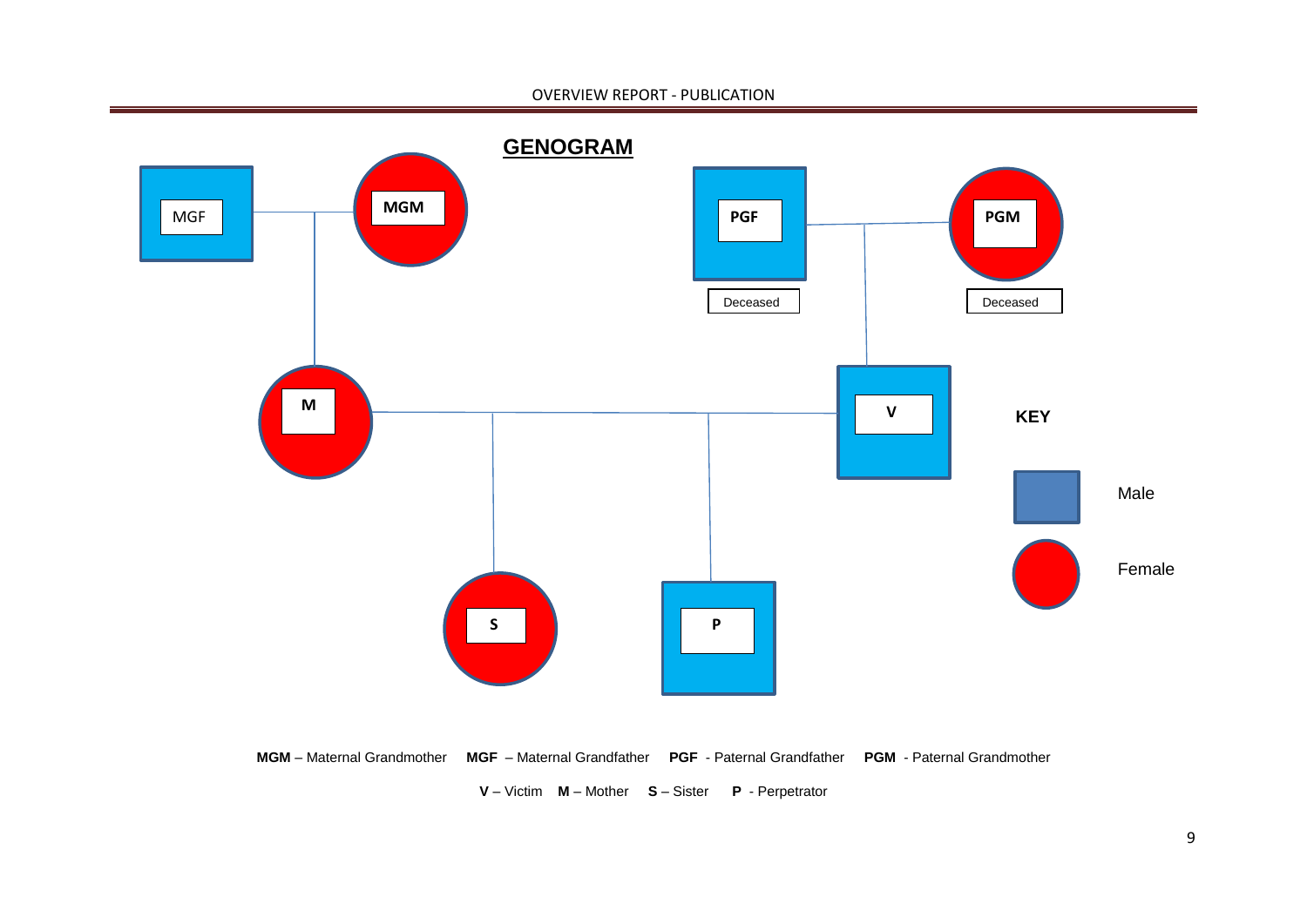# **2. Summary**

- 2.1 The Victim was born in Wales in 1962 and was employed as a Steelworker at a large manufacturing company. He and his wife had two children, a son, the Perpetrator, being the oldest, followed by a daughter some 3 years later.
- 2.2 The wife, referred to as the Mother throughout this review, is employed in a senior position within local education. The family, who are all white European, reside in a privately owned house in South Wales. There is no Police record of Victim, Mother or Sister.
- 2.3 The Perpetrator, however, has come to the notice of the Police on several occasions mainly for offences involving drunkenness, public disorder and violence. Police have also had contact with him as a result of calls to the Emergency Services as a result of him overdosing on various drugs.
- 2.4 The Perpetrator disclosed to his family that he was first misusing drugs in 2010 and as a consequence he attended DASH on two occasions.
- 2.5 By June 2011 he reported hearing voices and having suicidal feelings. He called the Police imagining there were people in his house and on  $27<sup>th</sup>$  June 2011, he was taken to hospital by the Police having taken mephedrone. Whilst at hospital he assaulted a male nurse. He was arrested by the Police and cautioned. He was subsequently admitted to an acute psychiatric ward for treatment. He was admitted and remained there for three weeks before being discharged.
- 2. During 2012, there followed several incidents where he was arrested and/or taken to hospital where he was usually discharged after a short period of treatment. Throughout 2011 and 2012 he had several changes of accommodation.
- 2.7 On  $7<sup>th</sup>$  October 2012 the Perpetrator was disturbed at home by a noisy party at nearby neighbours. His parents were at home at the time and around midnight the Perpetrator took a knife threatening to kill someone. His parents attempted to calm him down and disarmed him but he managed to get hold of two more knives. His father locked the front door to prevent his son leaving the house, while his mother summoned assistance from the Police by telephone. He was anxious to find the door keys and his father again disarmed him. He then appeared wrapped in a bed sheet saying he was going to hang himself.
- 2.8 The Perpetrator then walked into the hallway with a third knife and stabbed his father, which proved a fatal stab wound. He retrieved the keys from his father's pocket and left the house, wandering around the street calling at various houses. He returned to his own house where he found his mother in the hallway. He assaulted his mother and stood on her. A neighbour banged on the door of the house which distracted his attention and gave his mother an opportunity to move into a downstairs toilet and lock herself in whilst she called again for assistance. It was then that the Perpetrator stabbed himself several times.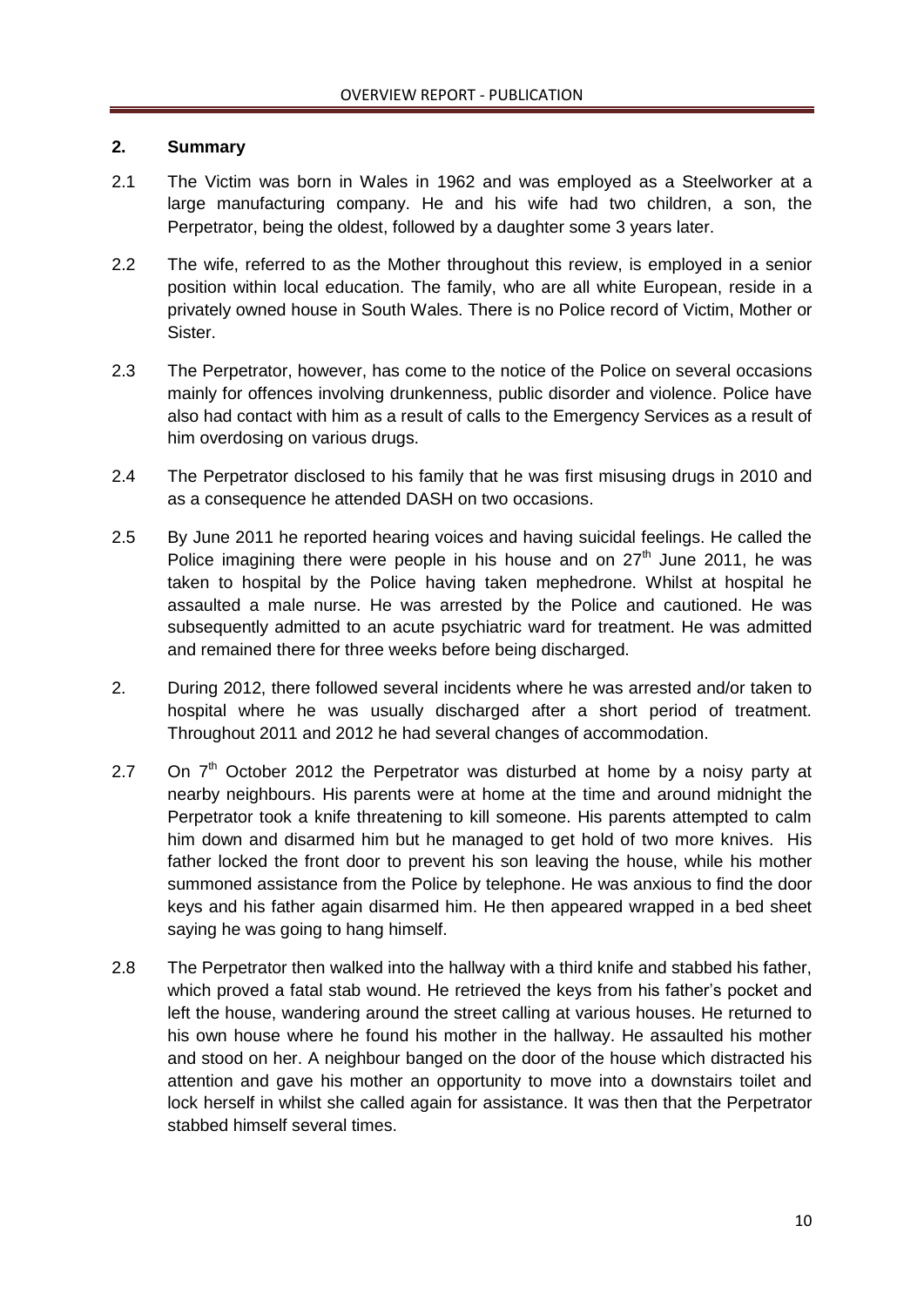- 2.9 The Police were quickly on the scene, forcing entry into the house finding the Perpetrator injured and his father seriously injured, later to be pronounced dead.
- 2.10 The Perpetrator was taken to hospital suffering from serious wounds to his body and was detained for some 4 weeks. He was transferred to a medium secure Psychiatric Unit and eventually arrested, cautioned and interviewed. He was charged with the murder of his father on 11<sup>th</sup> June 2013 after advice from Crown Prosecution Service.

# **3. Terms of Reference for the Review**

The aim of the DHR is to:

- Establish what lessons are to be learned from the domestic homicide regarding the way in which local professionals and organisations work individually and together to safeguard victims;
- Identify clearly what those lessons are both within and between agencies, how and within what timescales they will be acted on, and what is expected to change as a result;
- Apply these lessons to service responses including changes to the policies and procedures as appropriate; and
- Prevent domestic homicide and improve service responses for all domestic violence victims and their children through improved intra and inter-agency working.

# **3.1 Process**

3.1.1 An Independent Chair/Author has been commissioned to manage the process and compile the report. Membership of the Domestic Homicide Review Panel will include representatives from relevant agencies.

# **3.2 Time Period**

- 3.2.1 The DHR should therefore focus on events from 2005 (Perpetrator's  $16<sup>th</sup>$ birthday) up to the date of the death of the Victim 07.10.2012 unless it becomes apparent to the independent chair that the timescale in relation to some aspect of the review should be extended.
- 3.2.2 The review should also consider relevant information relating agencies contact with the Victim and alleged Perpetrator outside that time frame as it impacts on the assessments in relation to this case.

# **3.3 Individual Needs**

3.3.1 Home Office Guidance<sup>7</sup> requires consideration of individual needs and specifically:

**<sup>.</sup>**  $7$  Home Office Guidance page 25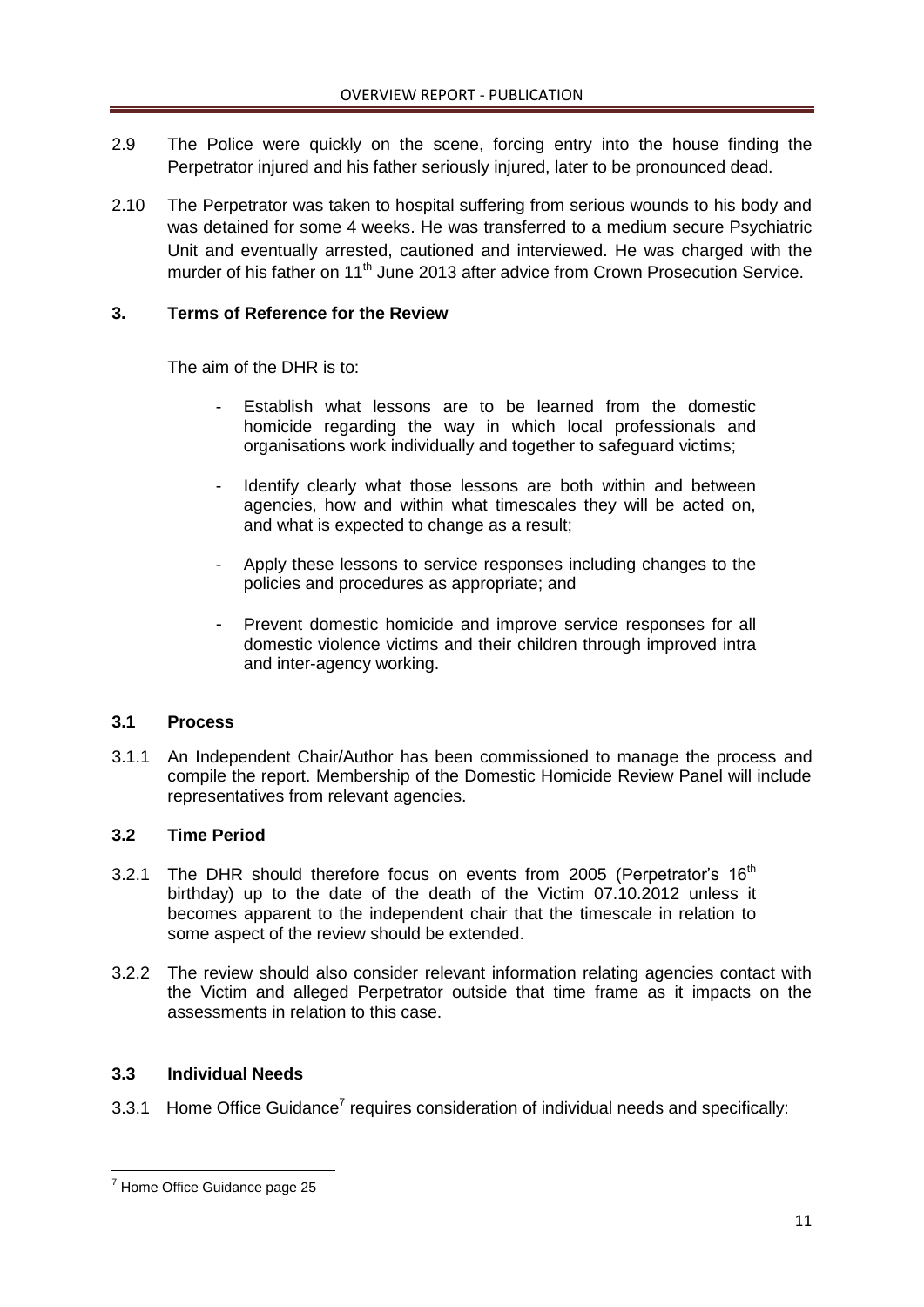- "Were procedures sensitive to the ethnic, cultural, linguistic and religious identity of the victim, the perpetrator and their families? Was consideration for vulnerability and disability necessary?"
- 3.3.2 Section 149 of the Equality Act 2010 introduced a public sector duty which is incumbent upon all organisations participating in this review, namely to:
	- Eliminate discrimination, harassment, victimisation and any other conduct that is prohibited by or under this Act;
	- Advance equality of opportunity between persons who share a relevant protected characteristic and persons who do not share it;
	- Foster good relations between persons who share a relevant protected characteristic and persons who do not share it.
- 3.3.3 The review gave due consideration to all of the Protected Characteristics under the Act.
- 3.3.4 The Protected Characteristics are: age, disability, gender reassignment, marriage and civil partnerships, pregnancy and maternity, race, religion or belief, sex and sexual orientation
- 3.3.5 In particular the review took into account the Perpetrator's young age as a person with a diagnosis of a serious and enduring mental illness, together with the Victim's gender, his relationship with the Perpetrator, his caring responsibilities and vulnerability. Also the fact that during the time scope of this review, the Perpetrator lived for periods of time with his parents, his grandparents, his girlfriend and had his own flat. He was employed in several jobs and was also unemployed during the same period of time.
- 3.3.6 There was nothing to indicate that there was any discrimination in this case that was contrary to the Act.

# **3.7 Family Involvement**

3.7.1 Home Office Guidance<sup>8</sup> requires that:

"Members of informal support networks, such as friends, family members and colleagues may have detailed knowledge about the Victim's experiences. The Review Panel should carefully consider the potential benefits gained by including such individuals from both the Victim and Perpetrator's networks in the review process. Members of these support networks should be given every opportunity to contribute unless there are exceptional circumstances",

and:

"Consideration should also be given at an early stage to working with Family Liaison Officers and Senior Investigating Officers involved in any related Police investigation to identify any existing advocates and the position of the family in relation to coming to terms with the homicide."

# 3.7.2 The 2013 Guidance states $9$ :

**.** 

<sup>&</sup>lt;sup>8</sup> Home Office Guidance page 15

<sup>&</sup>lt;sup>9</sup> Home Office Guidance 2013 page 16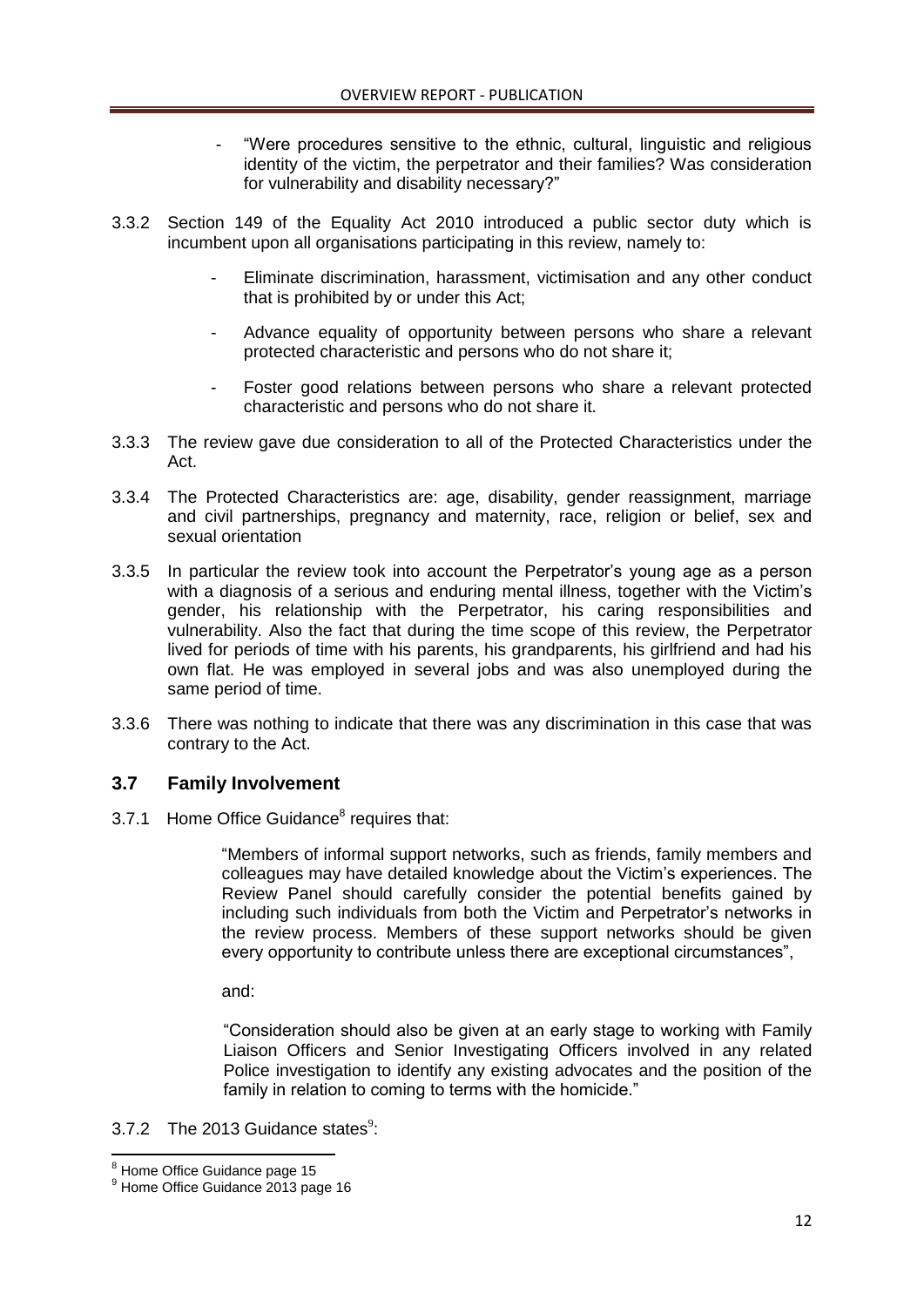'The Review Panel should recognise that the quality and accuracy of the review is likely to be significantly enhanced by family, friends and community involvement. The panel should therefore make every effort to include these parties and, to ensure that when approaching and interacting with these parties, the Review Panel follows best practice.'

- 3.7.3 In this case the Overview Report Author made contact with the Senior Investigating Officer (SIO) from South Wales Police at an early stage. Contact with the family was initially made by a letter sent via the Police Family Liaison Officer, to the Mother explaining the review process and inviting her and her family to contribute to the review should they wish to do so.
- 3.7.4 The Mother was seen by the Chair and the Author at their family home initially on  $21<sup>st</sup>$ August 2013. She was in the company of her daughter and her mother and father. They all indicated that they wished to be part of the review process and after a lengthy conversation, they were left to consider in what way they wished to contribute.
- 3.7.5 The Author visited them again on  $8<sup>th</sup>$  October 2013, when a more detailed conversation took place about their concerns which are explained and included within this report. The Author has been in contact with the family on several occasions since October 2013. The family have been provided with an anonymised copy of the both the Overview report and the Executive Summary.
- 3.7.6 Consideration was given to including the views of the Perpetrator's girlfriend but the Perpetrator's Mother has lost contact with the girlfriend after all of this time. The Mother stated that the relationship was only a matter of months old and thinks that the girlfriend would have little to offer to the review.
- 3.7.7 On Thursday  $11<sup>th</sup>$  September 2014, the Author of this report, visited the wife and daughter of the deceased to explain that the report had been accepted by the Community Safety Partnership Board of Bridgend and the next step was to forward it to the Home Office. The Author went through the Overview Report and the recommendations with the family members who expressed their approval of the contents and outcome of the review. It was explained that they would receive an anonymised copy of the Overview Report and the Executive Summary before the Overview Report, Executive Summary and Action plan were published on the Community Safety Partnership web site.

# **4. Summary of Key Events and Analysis of Agency Iinterventions**

- 4.1 The Perpetrator was born in 1989. He has a younger sister. His father, the Victim was employed as a Steelworker at a large local manufacturing company and his mother holds a senior position in education. He received a local education and attended a local college where he attained 10 GCSE certificates. There appeared to be no concerns about his general health or his mental health other than he had developed asthma.
- 4.2 On leaving school, he joined the military aged 18 and spent two years in HM Forces. He was an active athlete and Judo champion. He was medically discharged from the military due to his asthma. He returned home and secured employment at a local security company and later at a Call Centre where he stayed until he was admitted to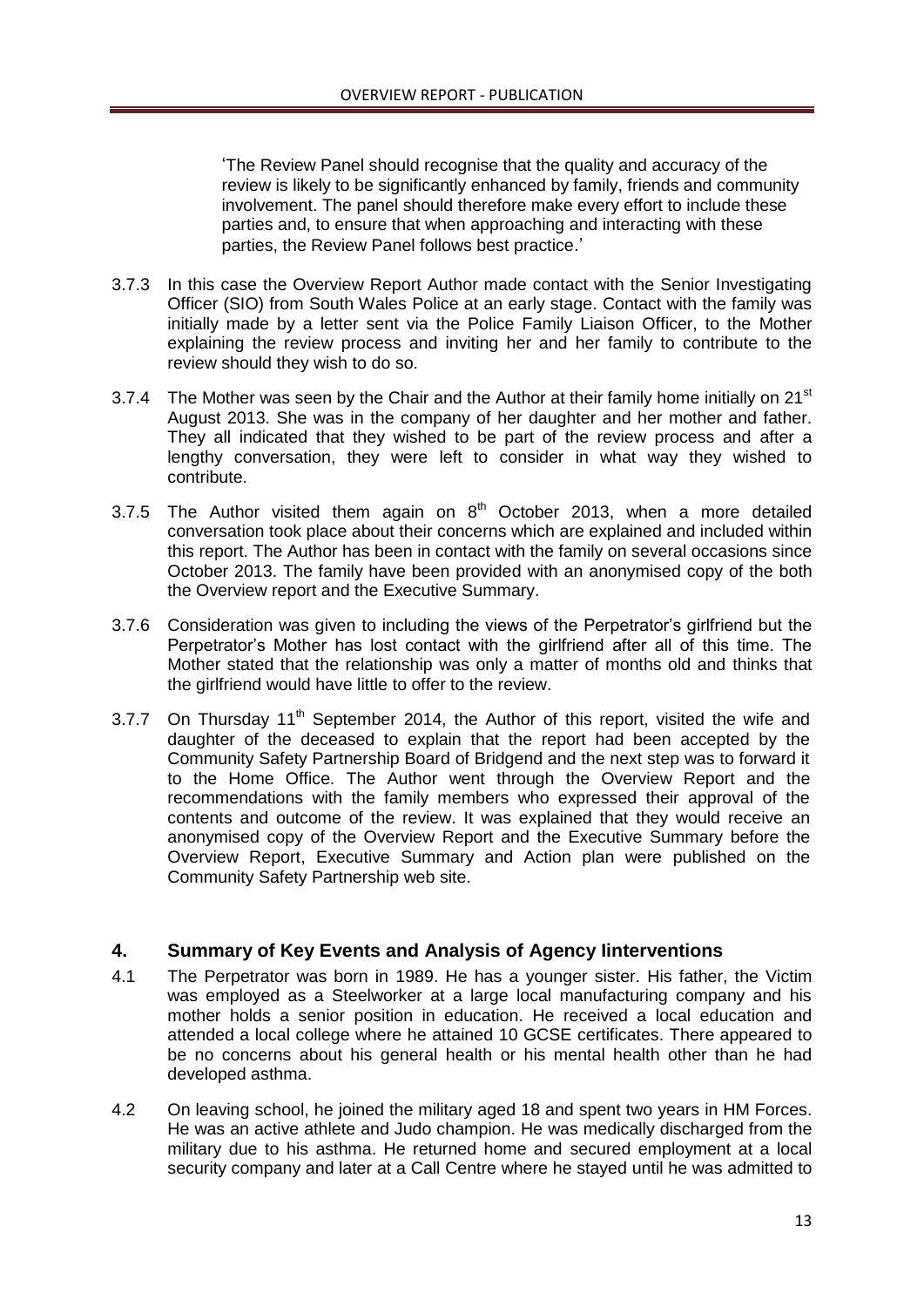hospital in March and June 2011. At the time of his arrest he was employed at the Call Centre.

- 4.3 His family describe how he developed resentment towards his father over a family issue that arose some time ago.
- 4.4 Prior to the dates set in the scoping for this review, i.e. 2005 (the Perpetrator's 16<sup>th</sup> birthday) until  $7<sup>th</sup>$  October 2012, none of the family came to the notice of any agency for anything significant.
- 4.5 It was 29<sup>th</sup> December 2007 that the Perpetrator first came to the notice of the Police. A fight occurred outside a late night food outlet and a man was knocked to the ground by three men. Police released CCTV footage of the incident and the Perpetrator surrendered to the Police with his solicitor. Papers were submitted to the Crown Prosecuting Service, who decided that there was insufficient evidence to support a conviction and No Further Action was taken.
- 4.6 On  $15<sup>th</sup>$  August 2010 the Perpetrator called the Police saying that a man had been vomiting for the last couple of hours at his address. The Police passed the call to the Ambulance Service who attended and found the Perpetrator in a drunken state and having overdosed on Ephedrine tablets. He was taken to hospital, treated and discharged.
- 4.7 On 19<sup>th</sup> March 2011, the Perpetrator overdosed on a drug called 'Meow Meow' (mephedrone) giving him suicidal thoughts. He attended at the Emergency Department of hospital A and was treated and referred to the Crisis Team.
- 4.8 On 11<sup>th</sup> April 2011, the Perpetrator's GP sent a letter of referral to the Community Mental Health Team, indicating that the Perpetrator was having increasing problems with his mental stability over the last few weeks and that he needed to be seen urgently. The history given at that time was that the Perpetrator had been using Mephedrone for some time but in recent weeks he had experienced hallucinations and was having delusions of misidentification. He was also becoming increasingly aggressive and asking for money from both his parents and grand-parents. He had told his GP that he wanted to kill himself and that he had made plans to do so but declined to outline those plans to the GP. The GP had requested an urgent assessment.
- 4.9 The Perpetrator's Mother, in conversation with the Author, stated that nothing was heard about the urgent assessment, despite numerous telephone calls, so his Mother and Grand-father went to the offices of the Social Worker within the Community Mental Health Team who confirmed that a referral from the GP had been received but there had been nothing received from the hospital at that stage.
- 4.10 The following day,  $19<sup>th</sup>$  April 2011, the Perpetrator was seen by a Mental Health Speciality Doctor, who made a referral to WCADA. The GP was notified by letter on 26<sup>th</sup> April 2012. The Doctor also made recommendations that the Perpetrator has a weekly prescription of fluoxetine, seeks guidance from the Citizen's Advice Bureau regarding his debt problem and he was also referred to a youth counselling service to 'avoid idleness'. It was determined that the risk of harm to himself and others was low to moderate. It does not appear that there was any input from the family into this decision or risk assessment.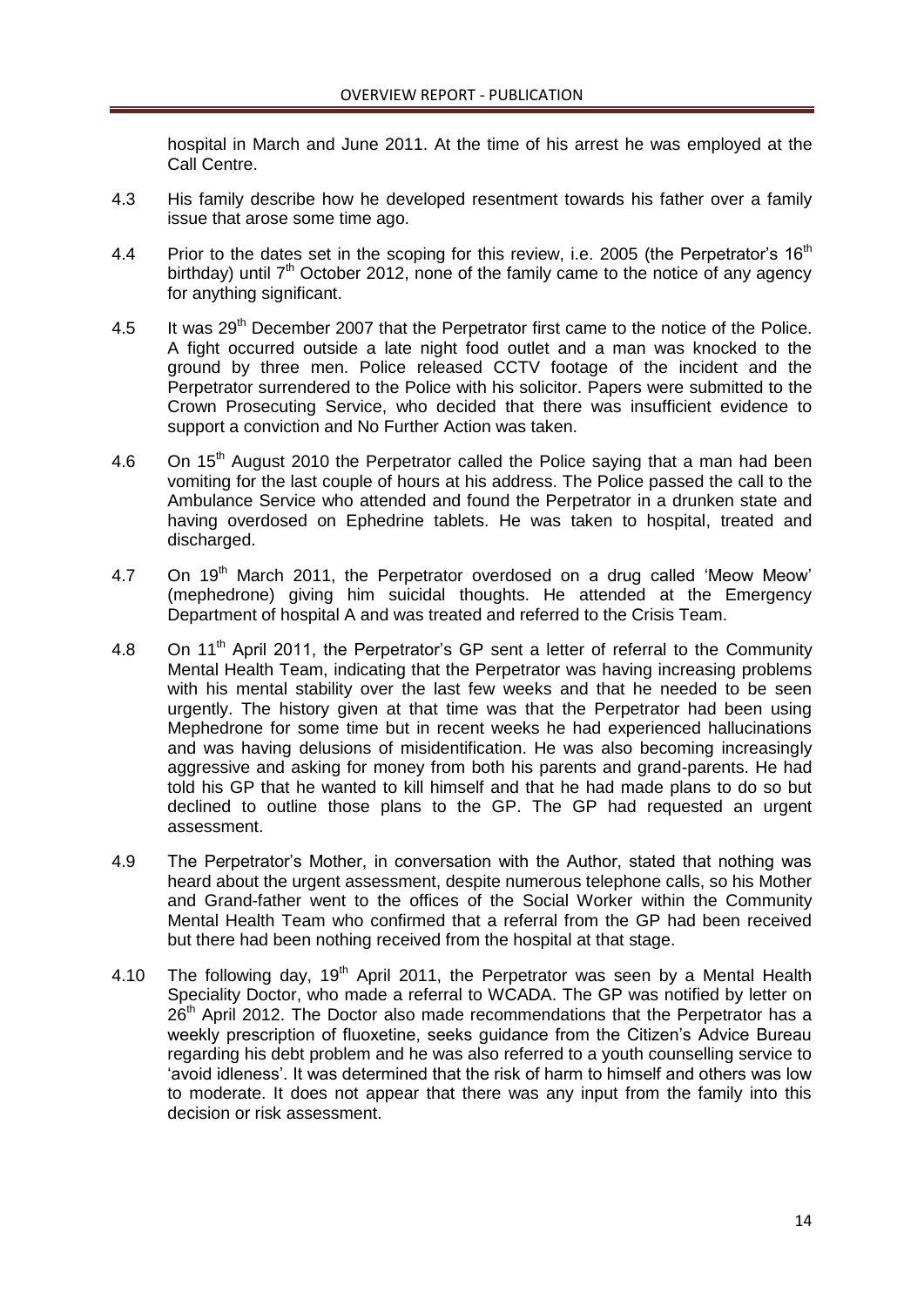- 4.11 An appointment was made for the Perpetrator at an Assessment Service, but he failed to attend. A letter was sent informing the Speciality Doctor from the Community Mental Health on 16<sup>th</sup> May 2011
- 4.12 There was no contact with the Perpetrator by any agency until he called the Police late on the evening of  $26<sup>th</sup>$  June 2011, stating that there were people hanging around outside his house and looking through the windows. He stated that he recognised them but didn't know their names. The Police arrived an hour and 10 minutes later, to find no one in the area. At this time the Perpetrator lived alone in his own house. The officers spoke to the Perpetrator and as there were no offences disclosed there was no further requirement for Police action.
- 4.13 At just after 10am the following morning,  $27<sup>th</sup>$  June 2011, the Perpetrator again called the Police stating that he didn't feel safe in his house, people were ganging up on him and shouting abuse at him. The officer noted that the Perpetrator was sweating profusely, he was agitated and explained that he had not slept for two days and had binged on drugs. He was expressing suicidal thoughts. The officers were so concerned that he took the Perpetrator to a local hospital and was placed in the care of the hospital staff.
- 4.14 However, whilst in the Emergency Department of the Hospital A, the Perpetrator became aggressive and impatient, resulting in him assaulting a male nurse by grabbing him around the throat. A call was made for a Mental Health Liaison Nurse to attend as the Perpetrator was running round the Emergency Department causing a disturbance.
- 4.15 The Police were called and on arrival they arrested the Perpetrator for assaulting the nurse. He was taken to the local Police Station where he admitted taking Mephedrone. As a consequence of this, a mental health assessment was carried out by a Forensic Medical Examiner at the Police Station, which determined that he was unfit to be detained and it was requested that he be returned to Hospital A for a further assessment. On arrival at the hospital another assessment by Emergency Department staff concluded that he was fit to be detained and he was again returned to the Police Station.
- 4.16 On returning to the Police Station another Doctor, the on call Consultant Psychiatrist, made an assessment in the custody unit and concluded that the Perpetrator needed a further mental state assessment.
- 4.17 This whole incident of the Perpetrator being transferred between the Police Station and Hospitals is indicative of the problem area between diversion and justice where violent offences and mental illnesses are concerned.
- 4.18 He was returned to Hospital A where a Consultant Psychiatrist re-assessed the Perpetrator, which by now was some 10 hours after he had first arrived at the Emergency Department. The result of this assessment declared he was unfit to be detained and arrangements were made for him to be transferred to a Mental Health Ward at a second local Hospital B where he would be admitted to Psychiatric Intensive Care Unit as a voluntary patient, but there was no bed available so he was admitted to a general ward back at Hospital A, where he was placed on one to one observations. It was recommended that whilst he was at Hospital A, a Forensic Psychiatric Assessment should be undertaken but in his transfer those recommendations were lost and he was treated for a medical psychosis which was incorrect.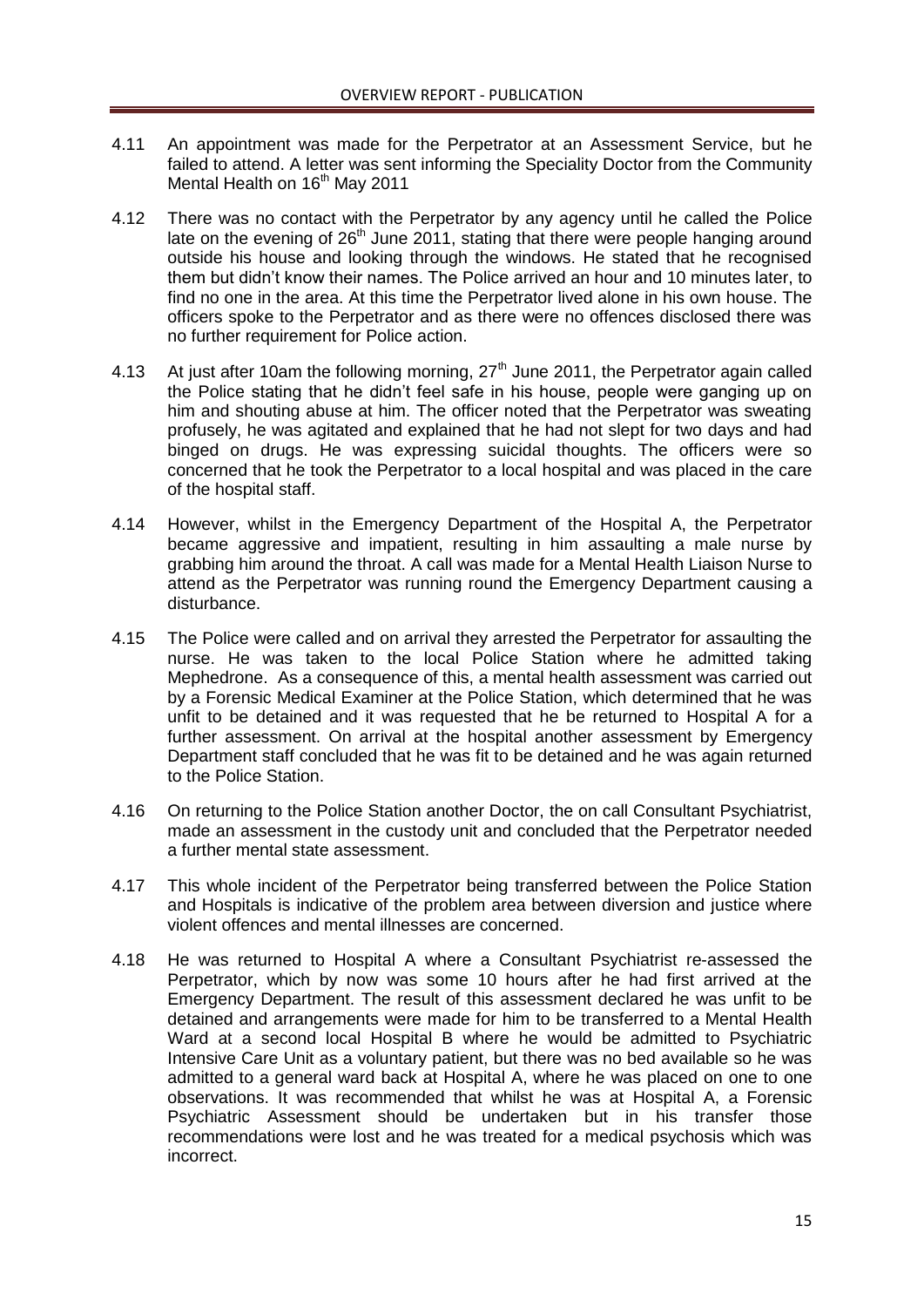- 4.19 During all of these transfers to and from hospitals and police stations, all of the time the Perpetrator being under arrest, the Police bailed him to return to the Police Station on 28<sup>th</sup> July 2011.
- 4.20 From the family's view, the Mother was informed of her son's detention at the Police Station and the circumstances of and reasons for his arrest. His Mother and Grandfather attended the hospital and spoke to the Doctors, who told them that the Perpetrator would be in hospital for six or seven weeks in order that extensive assessments could be carried out. Mother describes how the family were relieved that at last something positive seems to have been done.
- 4.21 The Perpetrator agreed with this action and stated that he realised he needed help. Later that day the Consultant Psychiatrist stated that their assessment of the Perpetrator was:
	- Pre Morbid Personality Usually upbeat without street drugs
	- Mental state examination Depressed and suicidal paranoid
	- Diagnosis Paranoid psychosis
- 4.22 His treatment plan was to prescribe anti-psychotic drugs, to remain in hospital and to undergo random drug testing.
- 4.23 The Perpetrator was transferred to a general ward at the Hospital B and Mother describes how, thereafter, she was afforded no further opportunity to speak to Doctors about her son. She describes how she approached staff on the ward regarding the assessments to be carried out, and she was told that the staff were unaware of the need for any such assessments.
- 4.24 Later that same day,  $28<sup>th</sup>$  June 2011, the Perpetrator was tearful, still hearing voices telling him to harm his associates with whom he used drugs. He was later transferred to another ward and a CPA risk assessment and a nursing assessment was completed. It was determined that he was possibly showing the symptoms of early schizophrenic illness. His treatment plan was amended to include a reduced observation level, continued medication and to be reviewed within a few days. On a ward round the Perpetrator told the medical staff:
	- He is unwilling to engage with the Community Drug and Alcohol Team (CDAT)
	- He takes mephedrone to suppress voices and hallucinations.
	- He has debt problems but a management plan to deal with it.
	- His parents are unwilling to have him in their home.
	- He is still hearing voices telling him to kill himself.
	- He has no thoughts of harming himself but he fears he may harm others.
	- He is happy to stay on the ward.
- 4.25 He requested to go to the shops within the hospital, and this was allowed with supervision of a member of staff or his parents.
- 4.26 During July 2011, the Perpetrator responded well to the treatment and his mental state improved. On  $4<sup>th</sup>$  July 2011, he disclosed to a nurse that he had problems with his father regarding domestic issues, which he considered his father had caused some time ago. This caused him and his father to fight and argue. He found it difficult to have anything to do with his father. He also stated that while he had been in hospital, his parents had discovered that he was in significant debt. While discussing this at the hospital in the presence of his parents, the Perpetrator became angry and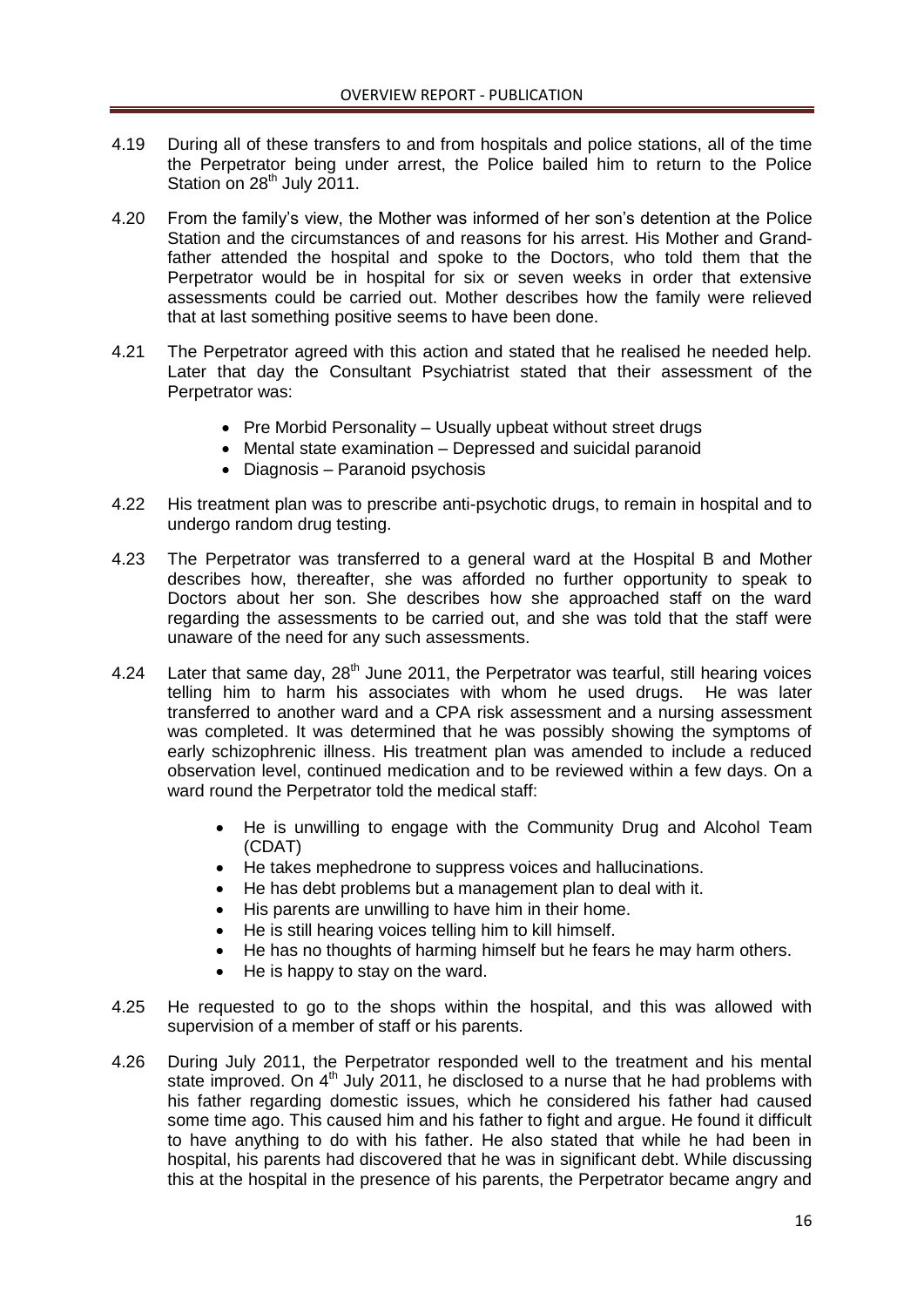walked out of the room. It is stated that it was thought that the Perpetrator had unresolved anger with regard to his father.

- 4.27 On  $5<sup>th</sup>$  July 2011, when his condition had improved, his daily intake of drugs was reduced and arrangements were made for him to have contact with CDAT team. A CPA risk assessment was completed. His risk was now measured as low in relation to suicide and risk to himself. He no longer had homicide ideations. It is noted however, that he had by now a larger debt which his parents were trying to help him with. This was also regarded as a low risk factor. He was assessed as being medium risk in relation to aggression and violence.
- 4.28 On 10<sup>th</sup> July 2011, the Perpetrator was allowed out of hospital for a few hours to see his grand-parents with no problems being recorded.
- 4.29 Later on the following day,  $11<sup>th</sup>$  July 2011, a decision was taken to discharge the Perpetrator.
- 4.30 The Perpetrator's Mother states that at this time she received a call from the hospital to the effect that he was about to be discharged with medication and with a list of telephone numbers to contact should he feel the need. She states that there were no discussions with the family and they were not told any details of any named professional who would take control of her son's care, no details of a care plan or any after care and no involvement with the Community Mental Health Team. He was however, supplied with Outpatient appointment arrangements. The Perpetrator's parents stated that they thought it was wrong for him to be discharged and that he was not ready to be discharged. There is no mention in the Mental Health IMR of any assessments or carers being undertaken as per the CPA guidance.
- 4.31 On 25<sup>th</sup> August 2011, at an Outpatients Clinic, the Perpetrator disclosed that he had declared himself bankrupt, had sold his flat and was now living with his parents. His financial troubles had reduced significantly and he was sleeping and feeling better.
- 4.32 His Mother told the Author of this report, that in January 2012, the Perpetrator started to work for a window company and at the same time commenced a relationship with a woman, which at first was fine but he soon found that he was unable to cope with the emotional upsets caused by his girlfriend's uncertainty, which, his Mother considers, was the cause for his arrest later in June of 2012.
- 4.33 His Psychiatric Outpatients appointment in February 2012 disclosed no problems and saw him improving. He was asked to return in four months.
- 4.34 However, an entry in the Health IMR indicates that on  $2^{nd}$  June 2012, he presented to the Emergency Department after self-harming. His Mother states that on that day the Perpetrator had confided in his younger sister that he was feeling unwell and had stopped taking his medication as he wanted to 'be normal'. His sister took him to the Emergency Department where his prescription was changed and he was again referred to the CMHT. There is nothing from the family to suggest that he selfharmed on this occasion. The Perpetrator told the hospital staff that he was waiting for an appointment to be seen by the Home Treatment Team (HTT). The Emergency Department Doctor recommended that the HTT visit should be expedited and arrangements were made for him to be seen the following day.
- 4.35 Attempts were made by the HTT to contact the Perpetrator the following day but without success.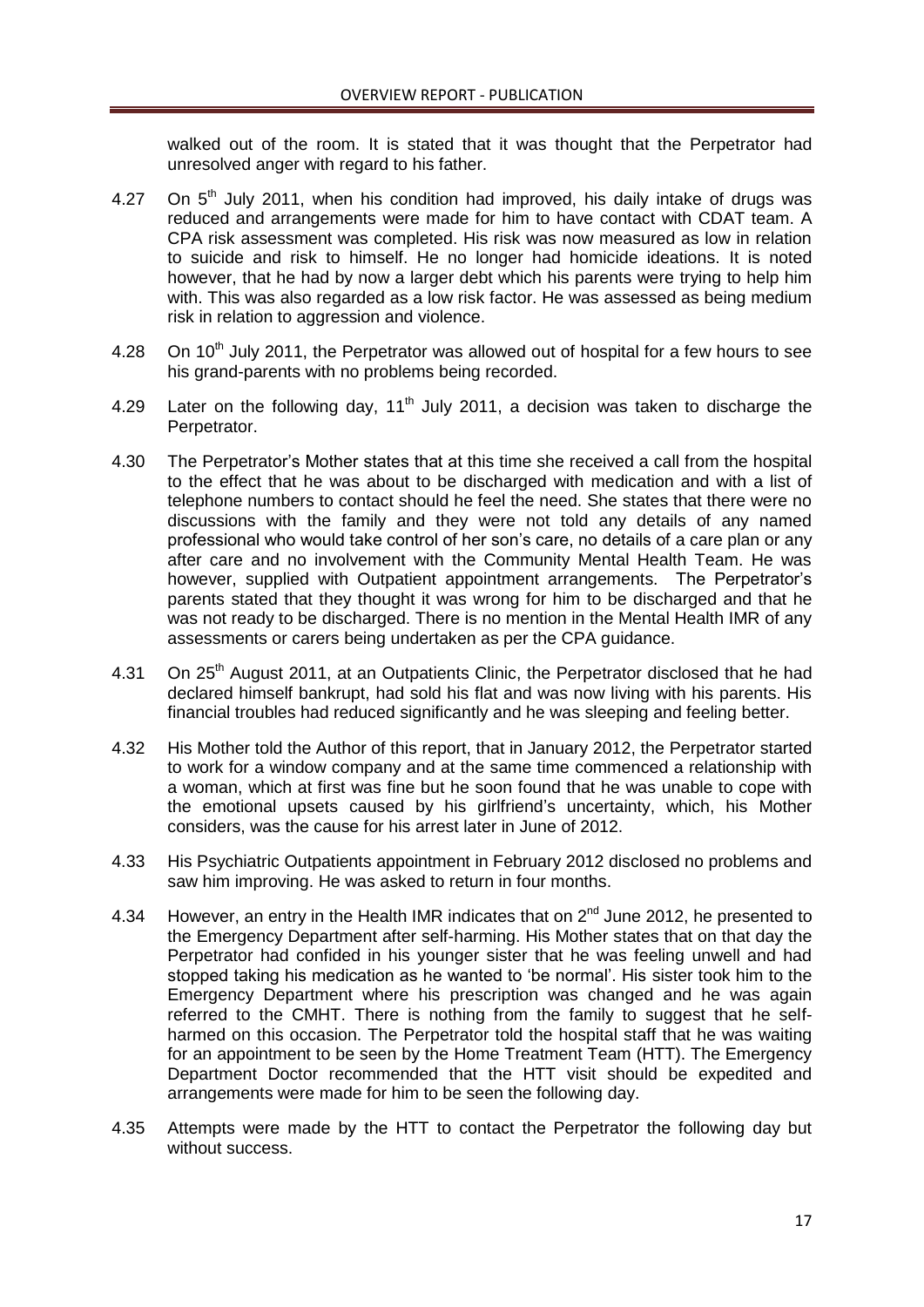- 4.36 On  $4<sup>th</sup>$  June 2012, a HTT member called at the house to see the Perpetrator. His parents explained that he had argued with his father that morning and had gone to live with his grandparents. His Mother was upset and the note states there was 'lots of high emotions'. Arrangements were made for the HTT to see the Perpetrator at his grandparents address later that week. On the same day the Perpetrator telephoned the HTT and stated that he had started to take his medication again and he felt better. He was happy to meet with the HTT but didn't see the need to do so.
- 4.37 The following day  $5<sup>th</sup>$  June 2012, his Mother called the HTT, specifically asking that the Perpetrator was not made aware of her call. She was concerned that he wouldn't see the HTT but was reassured that arrangements were in place to see him. The HTT were unable to contact him that day.
- 4.38 On  $6<sup>th</sup>$  June 2012, the HTT spoke to his grandmother, who stated that she would leave a message for him to contact them. She described the situation as 'tricky'. On this day his paternal grandfather, who he was very fond of, died. He also finished with his girlfriend, but she maintained text contact which caused him some anxiety.
- 4.39 On  $7<sup>th</sup>$  June 2012, the Perpetrator saw the HTT at his maternal grandparent's home. He stated that he was taking his medication and denied using illicit drugs. He did admit to drinking alcohol at weekends. He was given telephone numbers to contact should he feel the need and the HTT discharged him from their care.
- 4.40 His mother's account of this visit is that two female social workers attended at his grandparent's house and after speaking to them, spoke to the Perpetrator. His grandparents expressed concern about the effects his medication was having especially with regard to him getting up in the morning.
- 4.41 His Mother states,

'Their solution was to have a hot shower and drink a few cups of coffee.'

and

'He was discharged from the HTT due to the fact he was working and that he was well cared for and that he had no need for follow up or for a social worker.'

- 4.42 There was however, a psychiatric appointment pending. The Perpetrator's GP was notified of the discharge from the HTT by letter on  $11<sup>th</sup>$  June 2012.
- 4.43 On 30<sup>th</sup> June 2012, Police were called to a disturbance involving the Perpetrator arguing with the occupants of a vehicle. As the Police approached him he became aggressive and declined to calm down. He was arrested for Public Order Offence and taken to the Police Station. After disclosing his mental illness and the medication he was taking he was seen by a Doctor. The Doctor deemed him fit to be detained and interviewed. The Perpetrator was charged and bailed to Magistrates Court where, two weeks later, he pleaded guilty and was fined.
- 4.44 The Police IMR indicates that this process involving a person with a mental health history may have warranted the submission of a referral form to other agencies, (PPD1). In this case the officer chose not to submit the form. He/she did not record the rationale for not doing so. The officer has been advised accordingly.
- 4.45 On  $12<sup>th</sup>$  July 2012, the Perpetrator was seen by the Consultant Psychiatrist at an Outpatient's appointment. He explained to the Consultant that he was now living with his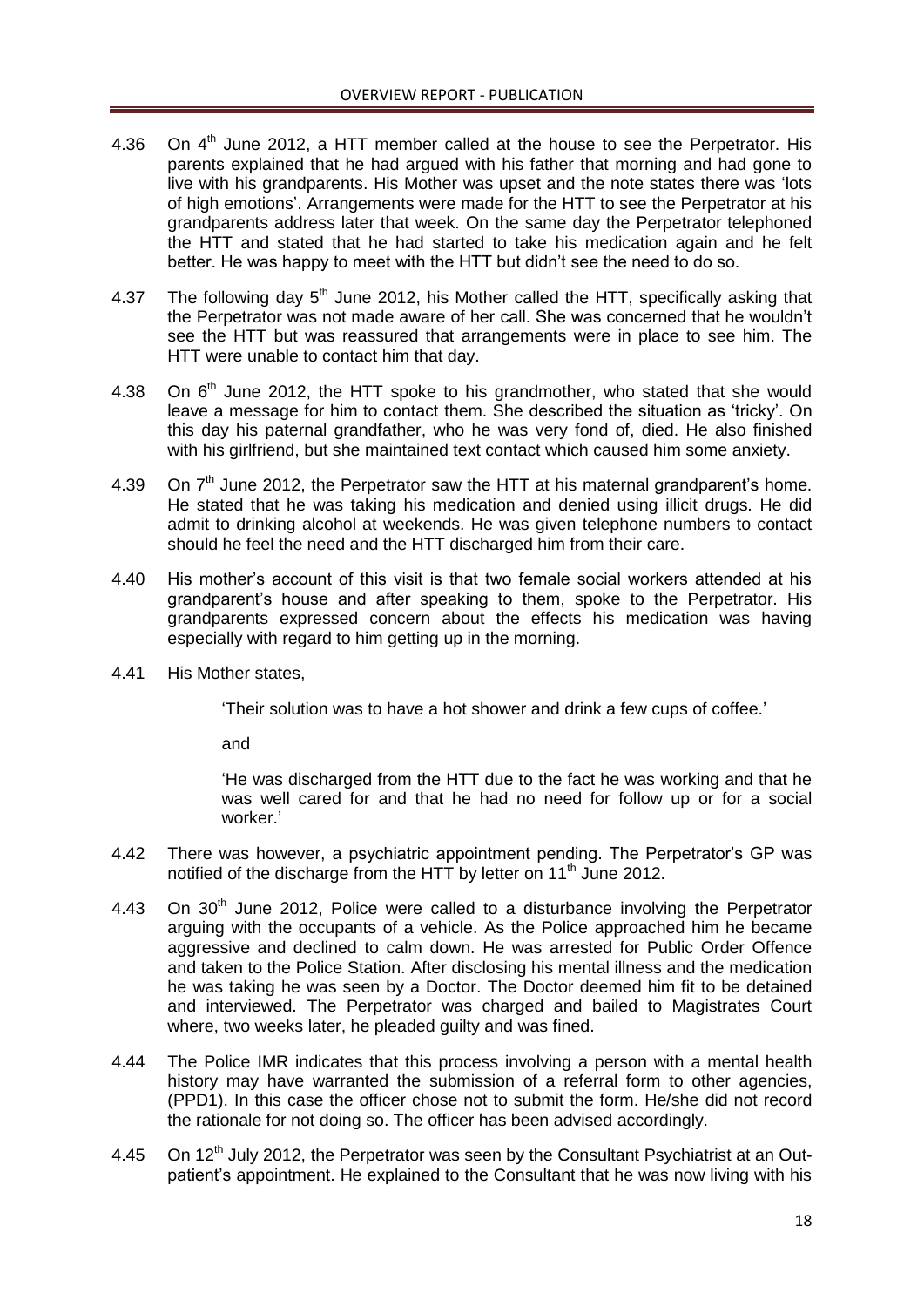grandparents as his relationship with his father was not good. He was taking his medication but was feeling high one moment and low the next. He explained that his paternal grandfather had died and the relationship with his girlfriend was over. He was in full time work, smoking 10 cigarettes per day and only drinking at weekends. He was advised about binge drinking.

- 4.46 His medication was reduced by stopping the citalopram (antidepressant), but he remained on quetiapine (antipsychotic).
- 4.47 On  $20<sup>th</sup>$  July 2012, Police were called to a public house where there was a disturbance. They found the Perpetrator in a very drunken condition trying to fight everyone. He explained that he had attended the wake of his grandfather. The Police warned him about his behaviour and took him home to his parent's house. Within 40 minutes Police were called to a different public house where again they found the Perpetrator wishing to fight everyone. This time the Police issued him with Section 27 notice under the Violent Crime Reduction Act 2006, which directed him to leave the area and not to return within 48 hours. The officers then took him to an address some five miles away.
- 4.48 On 5<sup>th</sup> August 2012, the grandparents of the Perpetrator, found him collapsed in his bedroom at their house. It appeared that he had taken an entire month's supply of his medication. An ambulance was called and he was taken to hospital where he was quickly ventilated and transferred to ICU at a nearby hospital. The Perpetrator's mother describes his care in A&E and ICU as excellent.
- 4.49 On  $7<sup>th</sup>$  August 2012, the Perpetrator had a mental health assessed following his overdose of amphetamine, alcohol and Mephedrone. He reported that his grandfather had died 10 days previously and he had split from his girlfriend. He had also started a new job. An assessment tool was used to measure his suicide intent which scored low. He was referred to psychiatric outpatients department.
- 4.50 His mother's account of this period in hospital is somewhat different. She recalls that her son was discharged primarily because he had an outpatients appointment booked already. There were no discussions with his family regarding his discharge. His mother was informed that he was going to be discharged and she attended the hospital, where she discussed his future need for medication with the ICU Sister. The Sister contacted the Community Psychiatric Nurse and arranged for a prescription to be dispensed at the hospital pharmacy.
- 4.51 His mother's comments are recorded as:

'(The Perpetrator) was discharged from hospital having made a serious attempt at suicide, no attempt was made to discuss risk or medication arrangements with the family – it was simply left to the family and (her son) to cope. No care plan. No Risk assessment. No named personnel to contact, just a list of numbers once again. There was no further contact from the CMHT following discharge.'

- 4.52 Weekly prescriptions were introduced by the GP and the grandparents took responsibility for collecting them. The Perpetrator's mother assumed responsibility for administering the medication.
- 4.53 During the early hours of  $26<sup>th</sup>$  August 2012, the Perpetrator was again taken to hospital, this time by his parents, having taken an overdose of mephedrone. He stated that he wanted to harm himself and he had suicidal thoughts. Again his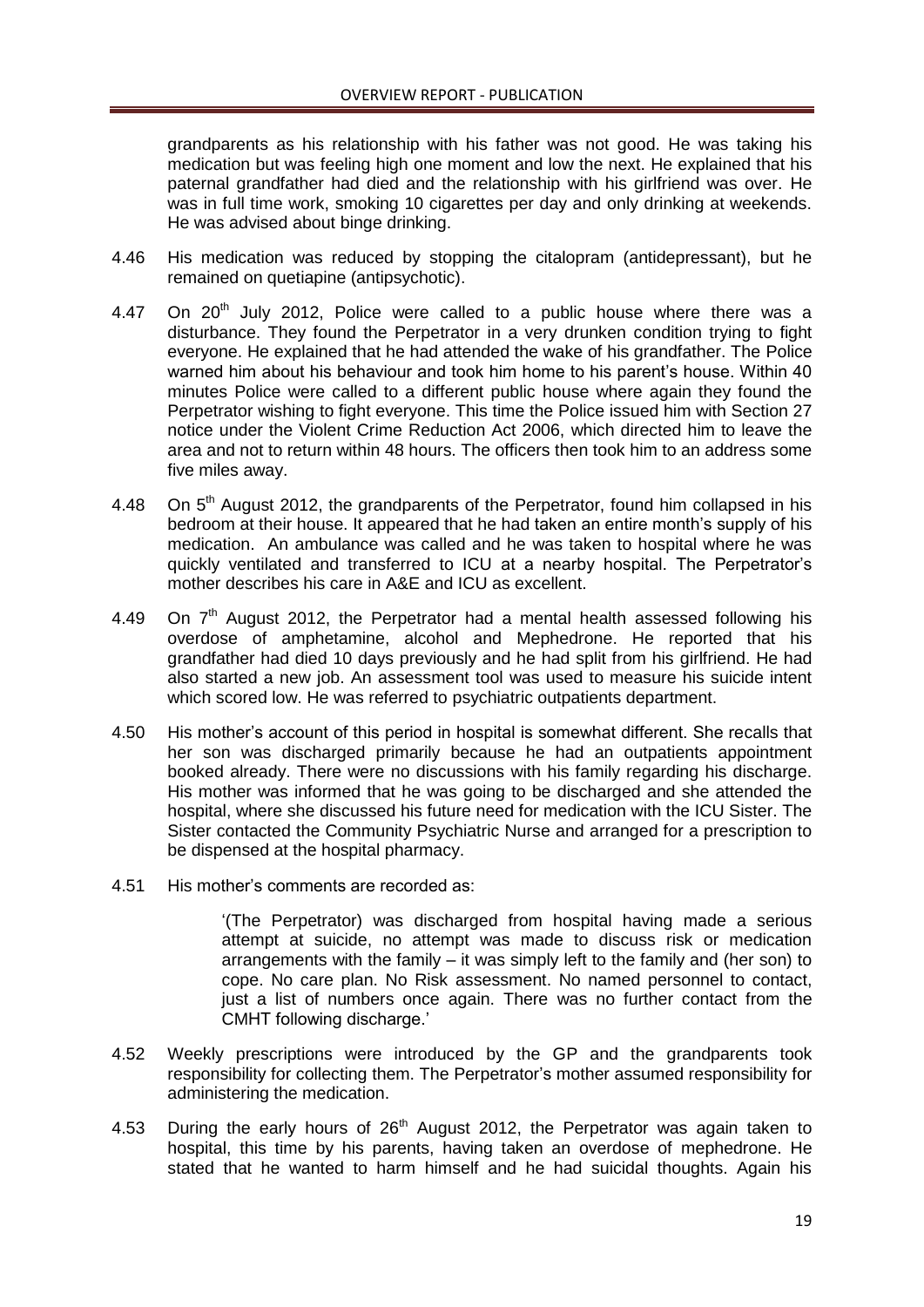mother's opinion of the treatment her son received in A&E was excellent. She asked if she could see her son but she was told not until 0900.

- 4.54 During the course of the day, the Perpetrator was assessed in hospital. A detailed history was obtained from him during which, he repeated his suicidal thoughts, but said he had no plans to harm himself. He explained that he believed that people were conspiring against him. The primary risks identified were those of mephedrone misuse, alcohol and he was in a low mood, his life not being worth living. The outcome of the assessment was that he was to be discharged with an outpatient's appointment on 10th September 2012.
- 4.55 Mother's account of this was that she was contacted by telephone by the CPN, who expressed disappointment to see the Perpetrator back in hospital. Mother expressed her concerns about him being discharged and asked if she could go to the hospital to speak to the CPN. She was told that the CPN was busy with other people and that her son was 'vulnerable but not the worst she had seen.' Mother explained her position to the CPN about the suicide watch the family had to manage. The CPN explained that support would be offered through counselling and WCADA. No other advice or support was offered.
- 4.56 In her account of events, Mother explains that she was deeply concerned and sought advice from a Mental Health Specialist at a local surgery, who expressed concerns that the Perpetrator, it appeared, had not been 'properly diagnosed.' He suggested that the Perpetrator attend his next Psychiatric appointment and then return to see him.
- 4.57 On  $5<sup>th</sup>$  September 2012, an appointment was made for the 27<sup>th</sup> September 2012, for the Perpetrator to attend for a drug and alcohol assessment.
- 4.58 On  $10<sup>th</sup>$  September 2012, the Perpetrator attended at an outpatient's appointment with his grandparents. They expressed concerns about the events of the recent weeks and said that they felt the Perpetrator was very depressed. On examination, the Perpetrator agreed that he felt depressed on occasions. His medication was changed and another appointment for 6 weeks-time was made.
- 4.59 The assessment took place on  $27<sup>th</sup>$  September 2012, and the Monitor and Assessment Officer from an Alcohol Advice Service looked at all areas of risk, which included suicide, neglect, violence and aggression, accidental overdose, child care issues, road and machinery safety, child protection and vulnerable adult risk. To a question regarding suicide, the Perpetrator indicated that he had considered suicide by hanging. The outcome of the assessment was there were 'no current concerns.' It was identified that the Perpetrator used recreational drugs and he had a dependency towards alcohol. Questions about domestic abuse were not asked during the assessment which is the usual practice during the first part of the dependency assessment. He was not asked if a substance misuse is identified, which in this case was alcohol. Both of these questions however, are included as part of the substance misuse assessment and therefore should have been asked.
- 4.60 The assessment also identified that there were no vulnerable adults resident with the Perpetrator. The definition used to determine a vulnerable adult is the 'No Secrets'<sup>10</sup> definition:

**<sup>.</sup>** <sup>10</sup> No Secrets Department of Health March 2000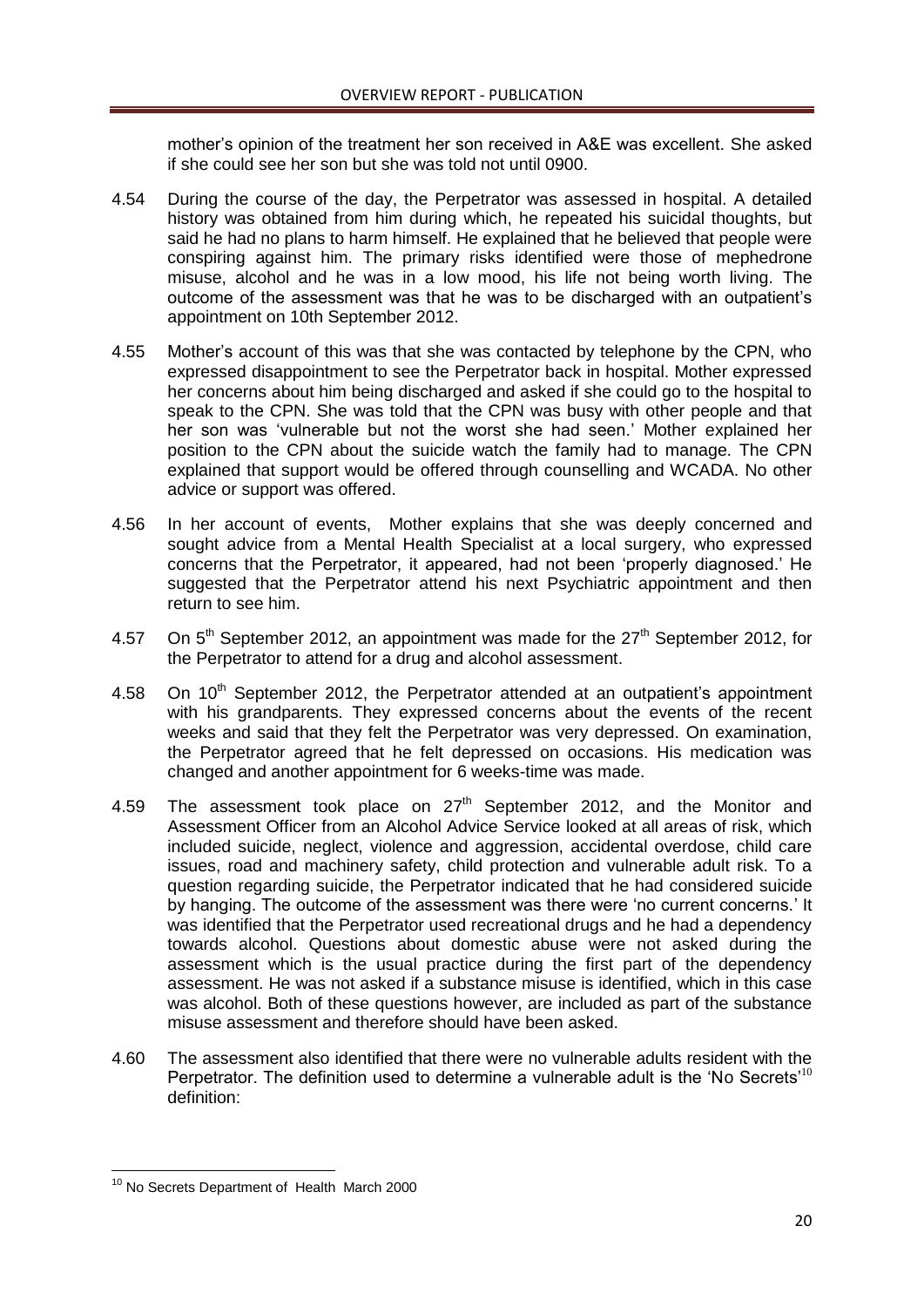'A vulnerable adult is a person over the age of 18 years who is or may be in need of community care services by reason of mental or other disability, age or illness and who is or may be unable to take care of him/herself, or unable to protect him/herself against significant harm or serious exploitation.'

- 4.61 This assessment was conducted at a time when the Perpetrator was living with or had significant contact with his grandparents, both of whom are in their 70's. The Carers Assessment was not completed as there was no proper care plan which would have taken into account the parents and grandparents ability to manage the Perpetrator's medication and capacity to adequately care for him.
- 4.62 The result of the assessment was a referral to WCADA.
- 4.63 WCADA received the referral on  $27<sup>th</sup>$  September 2012, and a letter arranging an appointment for the Perpetrator on  $11<sup>th</sup>$  October 2012, was sent to him on  $2<sup>nd</sup>$ October 2012.
- 4.64 However, during the late evening of  $7<sup>th</sup>$  October 2012, the Perpetrator armed himself with a knife whilst at home with his parents. He had been troubled by a noisy party at a neighbour's house. His parents disarmed him. His father locked the front door of the house to prevent his son leaving. In the ensuing struggle, the Perpetrator fatally stabbed his Father. He also attacked and injured his mother and finally stabbed himself several times in his stomach.
- 4.65 The Perpetrator was taken to hospital seriously injured, and was detained for several weeks being treated for his physical injuries. He was eventually interviewed by the Police. The case was referred to Crown Prosecution Service who eventually gave the Police permission to charge him with the Murder of his father.
- 4.66 The Perpetrator subsequently appeared before the Crown Court and pleaded guilty to an offence of Manslaughter on the grounds of diminished responsibility and was made subject to a hospital order with restrictions under Section 37/41 and Part 3 Mental Health Act 1983. At the time of the offence the Perpetrator was found to have been suffering from a serious mental illness namely, paranoid schizophrenia. He continues to receive treatment for his mental health condition under conditions of medium security.

# **5. Analysis and Recommendations.**

- 5.1 This Domestic Homicide Review concerns a family broken by the unlawful killing of the father and the severe mental illness of the Perpetrator, the eldest child who was formally a member of the armed services and an athlete. It is considered that there was a missed opportunity to offer the Perpetrator additional support by not signposting him to the Veteran's Mental Health Service. This should have been considered by the NHS Mental Health Services.
- 5.2 Only the Perpetrator was known to Mental Health and Criminal Justice agencies, and it is clear that his misuse of illicit drugs and alcohol fuelled both his mental illness and his offending behaviour.
- 5.3 The Perpetrator had extensive contact with Mental Health professionals over the period between 2010 and 2012. He was detained in hospital on several occasions for treatment. Throughout this period he had the constant support of his immediate family as well as his maternal grandparents.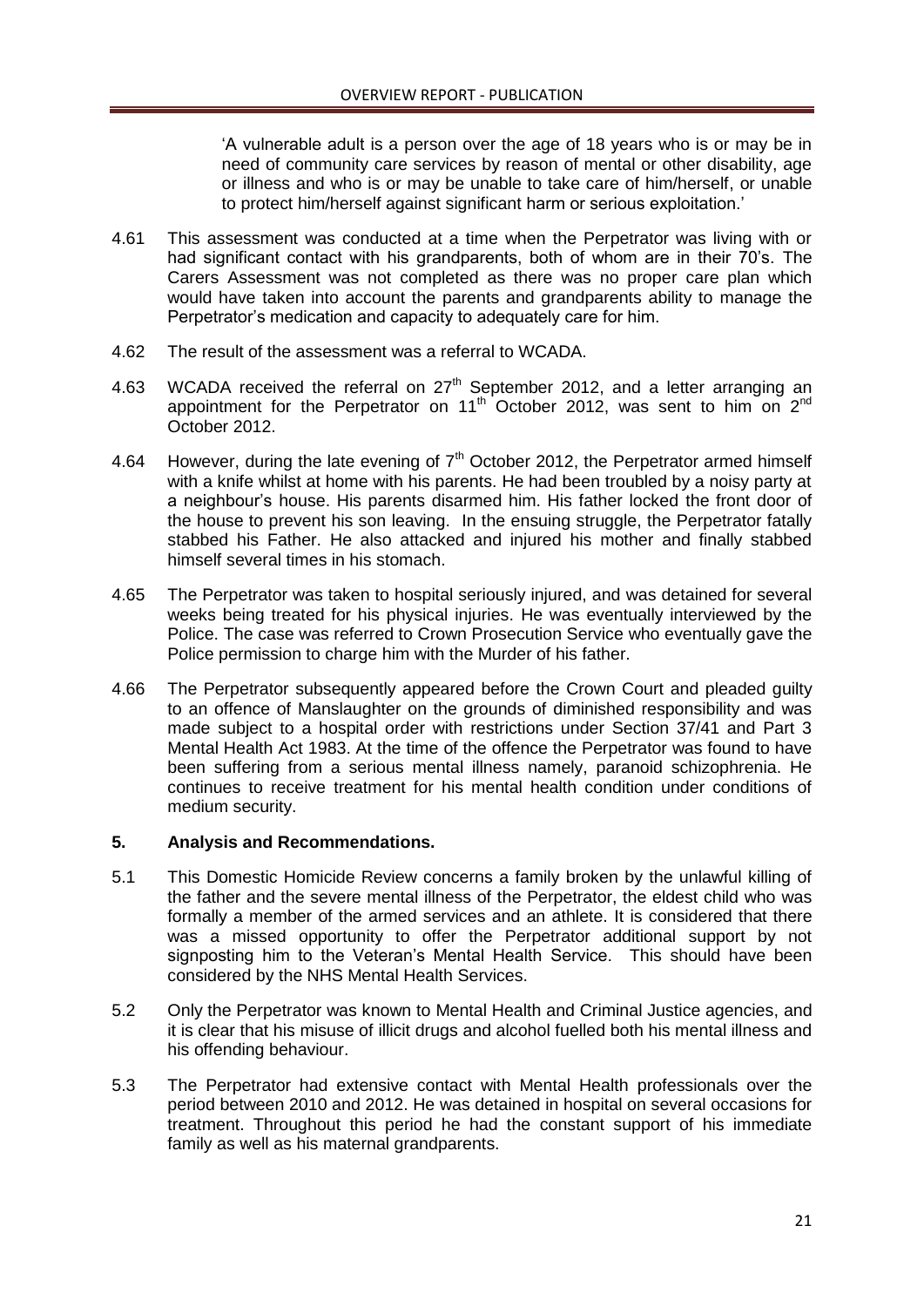- 5.4 He did, however, hold a grudge against his father over a domestic related issue from some years before, which caused animosity between the two.
- 5.5 His contacts with the police were generally in accordance with guidance regarding dealing with those who show signs of, or disclose mental illness. There is a comment within the report to the effect that on his arrest for a Public Order Offence on  $30<sup>th</sup>$ June 2012, the officer could have submitted a referral form (PPD1) which may have brought the incident to the attention of other agencies after a series of contacts with the police. The officer has been advised about this by supervisors and it is thought there is little need to make a specific recommendation about that issue.<sup>11</sup>
- 5.6 The facts of the case, however, do highlight some short comings within the Health and Mental Health arena especially with regard to the compliance with the Care Programme Approach (CPA) guidance for the treatment of mentally ill patients.
- 5.7 The Mental Health IMR, which is very candid in its comments, points out that the treatment of the Perpetrator concentrated on his drug/alcohol problems and states:

'(The Perpetrator) received several tentative diagnoses, but appears to have been mainly treated as if suffering from drug induced psychosis. At an early stage consideration was given to the possibility of an emerging enduring mental illness, but there was no coordinated formulation that took account of the risks associated with his early presentation of acting on paranoid delusional beliefs with a violent assault on a nurse nor the combination of paranoid beliefs about his father and a reported history of conflict with his father. There was a lack of follow through on early recommendations that a forensic psychiatric opinion be obtained.'

- 5.8 The IMR indicates that there were concerns about his moods, debts and his relationship with his father, but there does not appear to have been any mention or exploration to the risk of violence within the family home.
- 5.9 The Perpetrator was advised to communicate with the HTT. The HTT contacted his parents and grandparents and on  $7<sup>th</sup>$  June 2012, the HTT saw him at his grandmother's home. The Perpetrator told the HTT that he was taking his medication, only drinking at weekends and denied taking illicit drugs. On this information the HTT discharged him from their care, after only one short meeting.
- 5.10 The Mental Health IMR states:

**.** 

'There appeared to be little in the way of liaison between the outpatient psychiatric clinic and the crisis intervention home treatment team, and no evidence of attempts to review the care and treatment plan in light of repeated presentations to accident and emergency.' and

'The follow up by the home treatment team was not fully consistent with the National Confidential Inquiry<sup>12</sup> recommendations about seven day follow up following discharge from A & E after overdoses. However, appointments were

 $11$  Since this incident NCALT (National Computerised Aided Learning Training) for all Police Forces in the UK have introduced a mandatory training 2 hour learning package for all officers particularly front line officers regarding recognising and dealing with Mental Health issues. There is also, jointly with Caswell Clinic Bridgend, an ongoing liaison and review of a memorandum of understanding when dealing with persons suspected of murder and/or manslaughter where it is suspected mental illness is

present, which is the first of its kind in the UK.<br><sup>12</sup> National Confidential Inquiry into Suicide and Homicide by People with Mental Illness University of Manchester July 2013.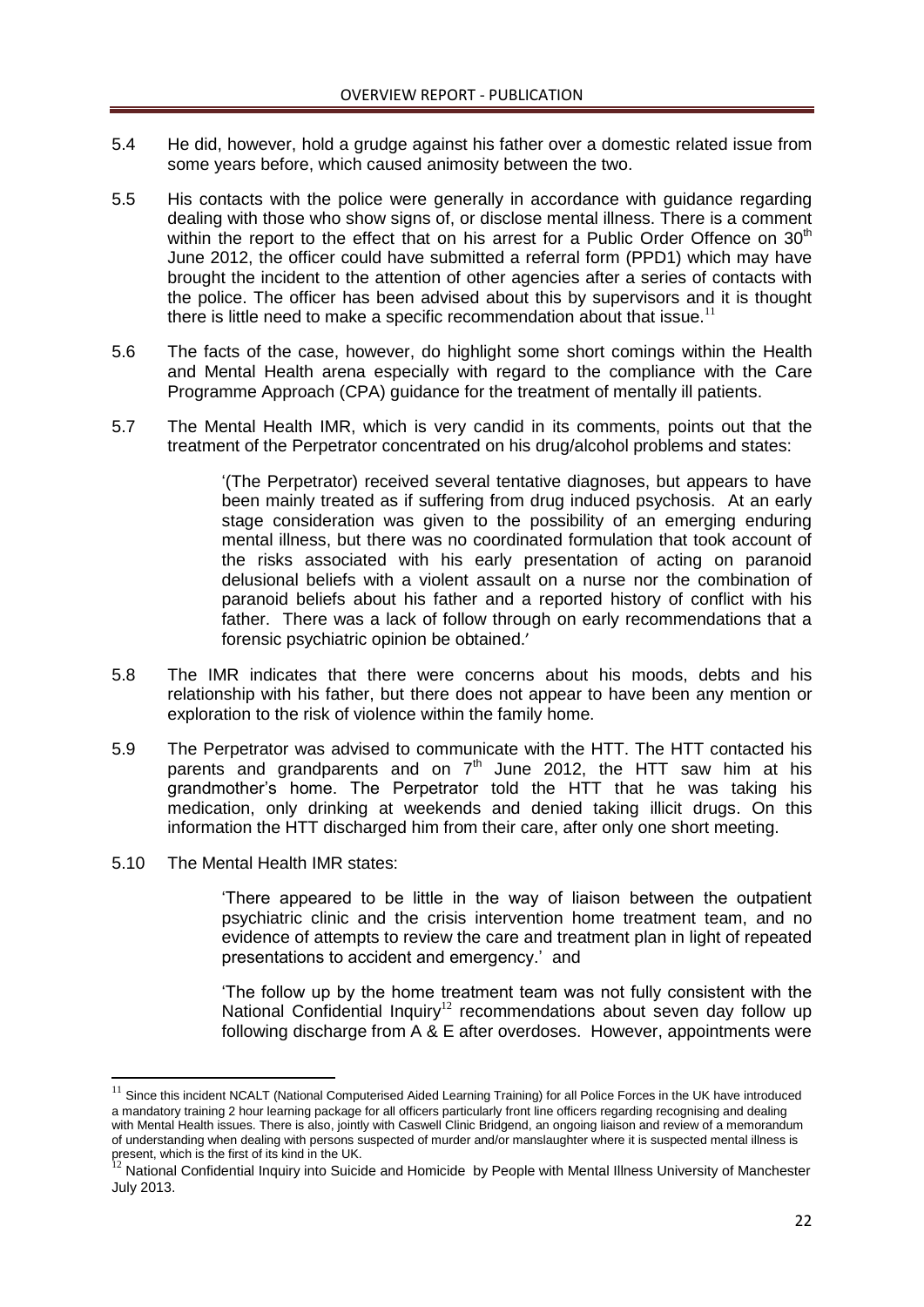offered to fit in with his work schedule and there was some consultation with family members. '

- 5.11 During the Author's visits to the family, the Mother of the Perpetrator mentioned that she was aware of the document Delivering the Care Programme Approach in Wales, (Interim Policy Implementation Guidance) and indeed produced copies of that document (July 2010) as well as the review of the Care Programme Approach in Wales 2009. The documents also include the more recently passed Mental Health (Wales) Measure 2010 and 2012.
- 5.12 Mother mentioned in her interviews with the Author, that there was no contact with the family regarding the continuous treatment or care plan, and no mention of who her son's Care Co-ordinator was on the occasions that he was discharged from hospital.
- 513 Delivering the Care Programme Approach in Wales states:

'Planning for discharge should be in place from early on in the individual's contact with secondary mental health services, and such planning should involve the service user, their family and the health and social care professionals working with them.'

and

'The Care Co-ordinator is central to the effective delivery of the CPA: they are responsible for ensuring a care treatment plan is developed and delivered, and where necessary reviewed and revised.'

and

'Care Co-ordinators should ensure that any service user discharged from hospital but who will be remaining in secondary care, is seen within five working days of discharge by a mental health professional.'

5.14 If there was a care and treatment plan and/or a Care Co-ordinator, the family were not made aware of the details. The Health IMR states:

> 'He was not provided with an enhanced care programme approach care and treatment plan and there appears to have been an expectation that the drug and alcohol service would be better placed to meet his needs, despite evidence that his risk of violence was at least partially associated with delusional beliefs. There is no evidence of any attempt to understand his presentation in a longitudinal manner that might reveal more about the pattern and fluctuations in his symptoms and the ongoing risk of violence.'

5.15 Delivering the CPA in Wales document states:

'Copies of the care and treatment plans should be provided to the service user, members of the care delivery team and other relevant parties as soon as it is made and in any case within seven days of being agreed.'

- 5.16 Issues around risk assessment are cause for concern throughout this review.
- 5.17 Mention has been made above about the Perpetrator being discharged into the care of his elderly grandparents. There does not appear to have been any consideration of the risk involved should he become violent in the home settings whilst under the care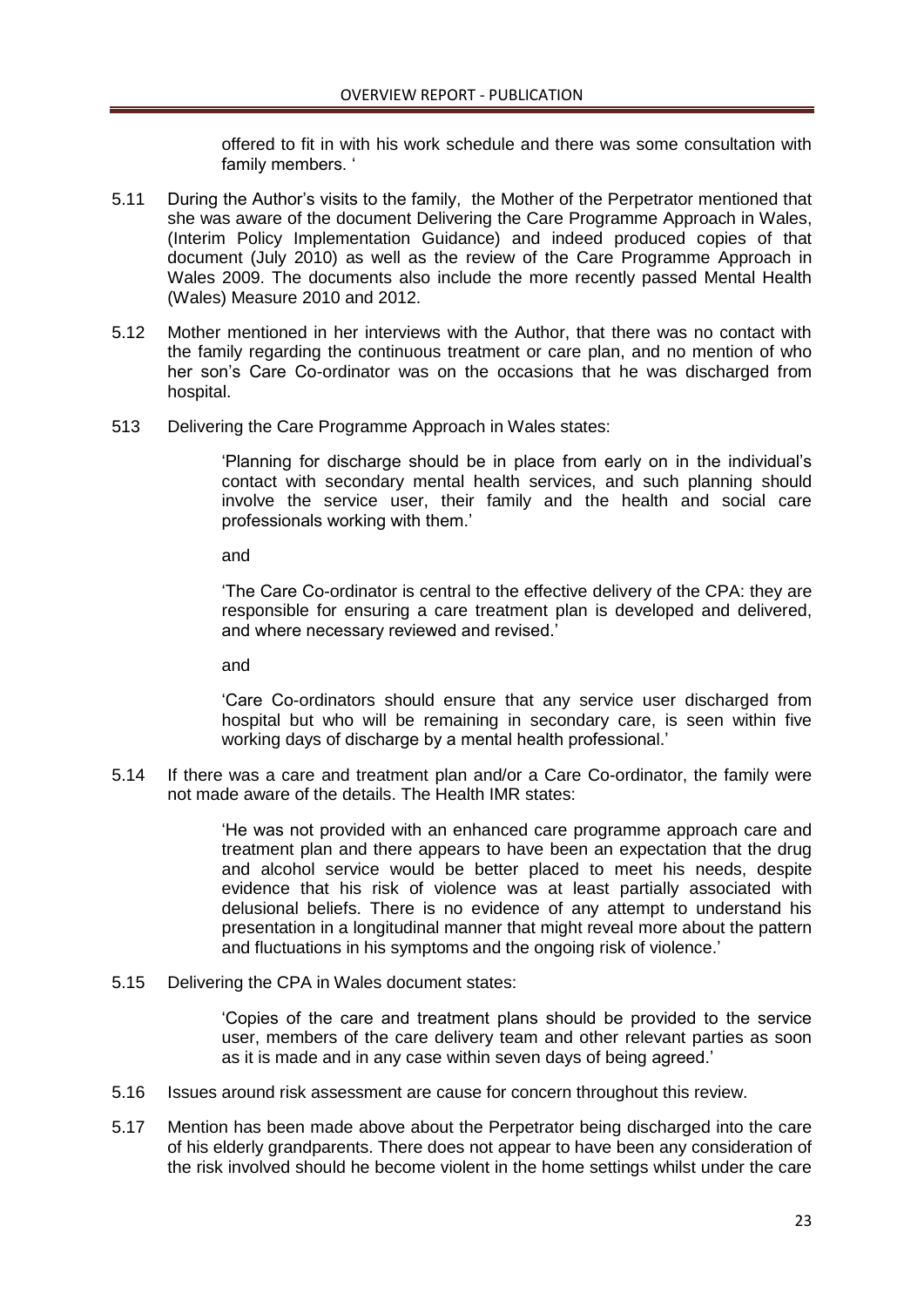of his grandparents. The Mental Health IMR comments about the lack of communication between the Police and Mental Health Services when the Perpetrator was arrested for violent offences after the death of his grandfather. This is acknowledged by the Police and the officer who failed to submit a PPD1 referral form has been suitably advised. None the less, the comments made by Mental Health that such a referral if it had been submitted may have influenced subsequent risk assessments.

- 5.18 The Mental Health IMR identifies three major factors in the Perpetrator's risk of violence that were not fully linked together in his care and treatment plan. They were the history of assault, the presence of delusional beliefs about homicide and the history of substance misuse that appeared to be linked with psychotic symptoms.
- 5.19 Research conducted for the National Confidential Inquiry into Suicides and Homicides report that in Wales, of the perpetrators of homicides annually, 11% had an abnormal mental state, of which 20% had symptoms of psychosis at the time of the offence. 11% of perpetrators were identified as being patients who had been in contact with Mental Health services within the previous 12 months prior to committing the offence. 21% of offenders had a history of co-morbid drug and alcohol misuse and severe mental illness.
- 5.20 It appears that a totally holistic view of the Perpetrator's history was not made when assessing risk. A pilot study<sup>13</sup> published in June 2013 states that Risk Assessment and Management should not ignore past history and should be individual to each patient, assess current risk factors and past history and include a management plan that follows on from the risk assessment.
- 5.21 CPA (Wales) states:

**.** 

'Where appropriate, criminal justice agencies can provide support to the risk assessment process and should be consulted as part of a holistic assessment. Mental Health Service providers (such as Local Health Boards and Local Authorities) should consider introducing and delivering a standardised approach to risk assessment. Such an approach should seek to minimise the potential for: Harm, to self, (including deliberate self-harm), suicide, harm to others (including violence) self-neglect, adverse risk associated with abuse of alcohol or substances and social vulnerability<sup> $14$ </sup>.

5.22 The Mental Health IMR makes the very useful comment:

'However, whilst there appears to have been a lack of foresight in this case, in terms of risk of future violence, the presenting picture would not have led to a prediction of homicide. The fact that his symptoms appeared to abate quickly and that [the perpetrator] appeared capable of maintaining employment, had little in the way of an offending history, showed no signs of antisocial personality traits, and that the assault on the nurse did not result in prosecution possibly mitigated against him being considered a high risk of future serious violence'.

<sup>&</sup>lt;sup>13</sup> Quality of Risk Assessment Prior to Suicide and Homicide: A Pilot Study June 2013 Healthcare Quality Improvement Partnership

<sup>&</sup>lt;sup>14</sup> Quality of Risk Assessment Prior to Suicide and Homicide: A Pilot Study June 2013 Healthcare Quality Improvement Partnership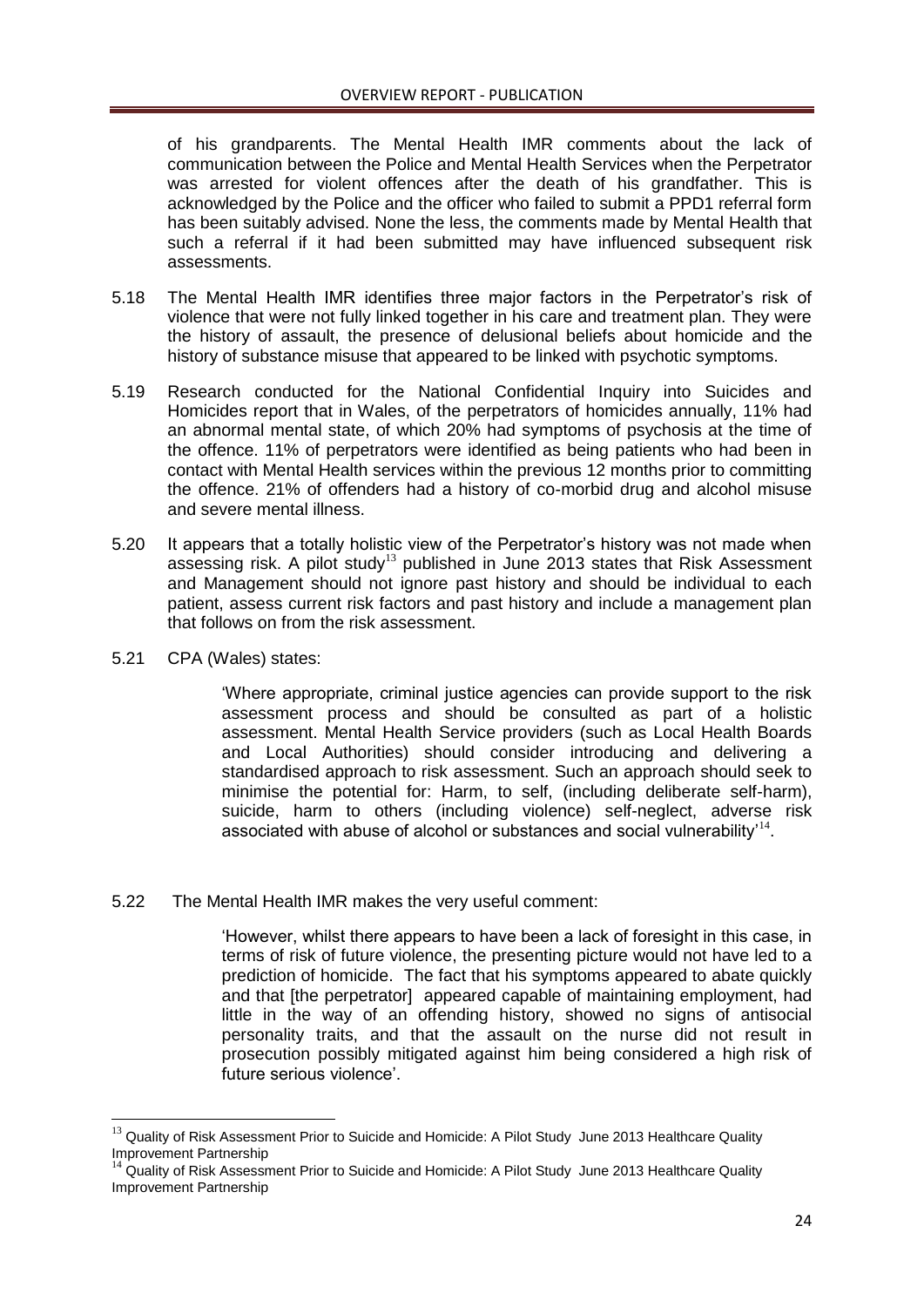- 5.23 It is considered that these factors clearly influenced any assessment of risk that the Perpetrator may have posed to anyone other than himself. The fact that the Health IMR states that the Perpetrator was not prosecuted is somewhat negated because he received a formal police caution for that offence which is considered as him being 'prosecuted.'
- 5.24 There has been much said about the failings of implementing the Care Programme Approach guidance. Since this incident the Care Programme Approach has been subsumed into the new Mental Health (Wales) Measure 2010 which has changed the manner in which patients are cared for. However, it has to be stressed that at the time of this homicide, the Care Programme Approach was the standard by which the Perpetrator was cared for.
- 5.25 The Mental Health (Wales) Measure part two steering group involves the patient's council as well as the local authority which has responsibility for regular audit of the care and treatment planning process and the allocation of Care Co-ordinators.
- 5.26 In this case, it is accepted by Mental Health professionals that staff were not doing what they were supposed to be doing, albeit at that time the Perpetrator would have been still subject to CPA rather than MHM. He was receiving care at a time when psychiatric outpatient clinics sat outside of CPA but the clinics were in the process of being integrated into part 2 services.
- 5.27 Concern was raised by the Panel regarding the amount of times the Perpetrator attended at the Emergency Department of hospitals for various reasons and the question was raised as to whether there is a structure in place to identify those people who are frequent presenters and who have some degree of mental illness.
- 5.28 There exists an interagency structure, chaired by the Police, called Mental Health Liaison Meeting. The first Mental Health Liaison Meeting<sup>15</sup> was set up in July 2011 followed by others around the police force area until 2012.
- 5.29 There are currently four police, health and social service liaison meetings across the four police basic command units (BCU'S) held on a monthly basis. These meetings allow for information to be shared on appropriate persons who present a potential risk to themselves and that of the general public at large, as a result of their mental health. Should a person present as a frequent caller or concerns are viewed relating to the safety of the individual a further strategy meeting is convened to discuss an action plan to resolve both that persons safeguarding and/or risk they may pose. In the event that a service user requires a review of their mental health, any of the agencies concerned can immediately convene a strategy meeting to discuss the individual, it need not wait until the next scheduled police liaison meeting.
- 5.30 Each BCU Police liaison meeting has their own defined terms of reference, mainly due to the individualities of the co-ordinating Health Boards. However, sitting above the groups individual terms of reference are the overarching terms of reference constituted by the Mental Health Criminal Justice Planning Forum.
- 5.31 The meeting is chaired by a Detective Inspector from Public Protection Department and attended by the following persons:
	- Crisis team manager

**.** 

Clinical service managers from the psychiatric hospital concerned

<sup>&</sup>lt;sup>15</sup> Mental Health Criminal Justice Planning Forum Meeting Guidance South Wales Police 2011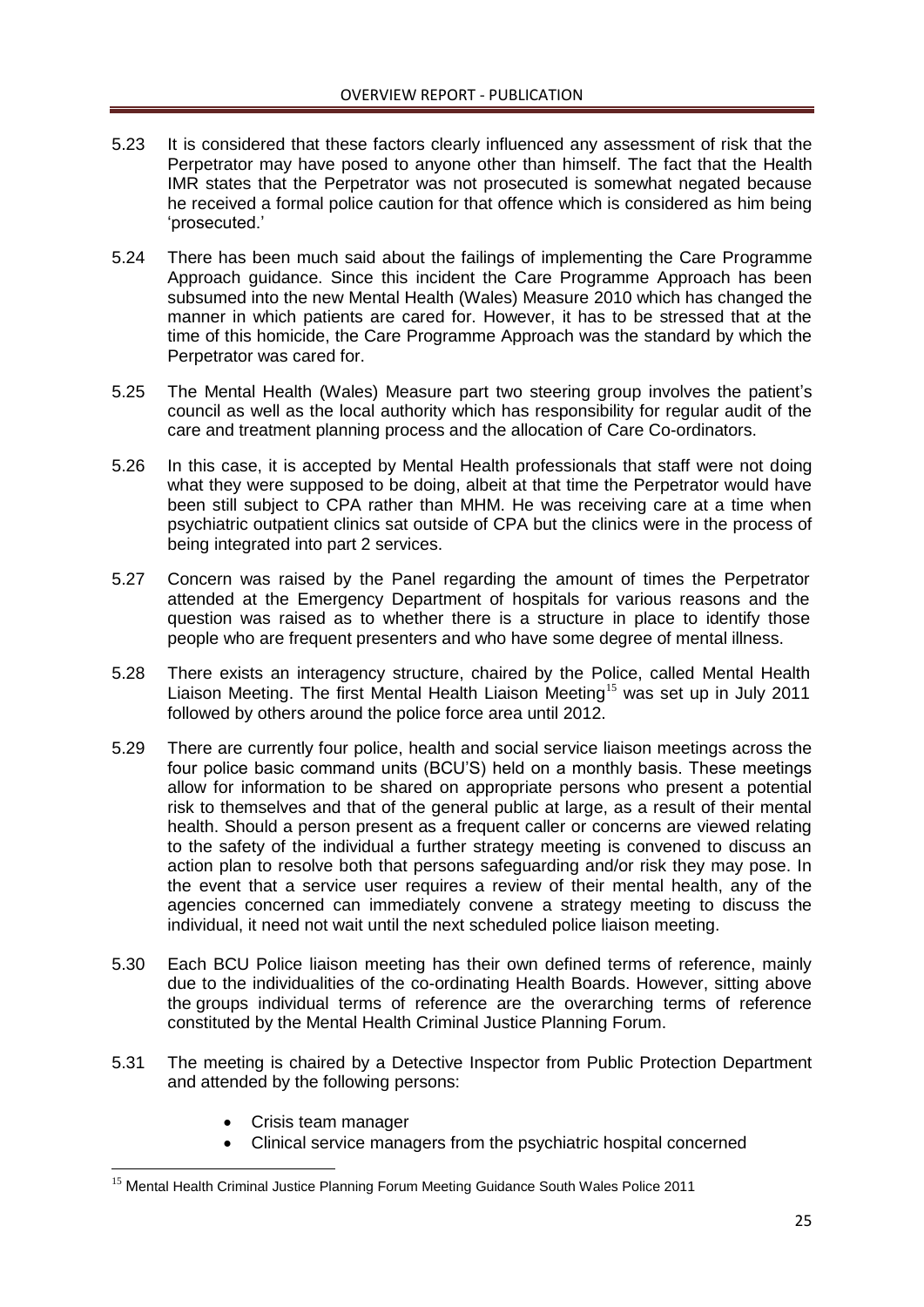- CMHT managers
- Community drugs and alcohol misuse managers
- Criminal justice liaison nurse
- Staff development and service provision officer
- Lead social worker or their representative
- Learning disabilities representative
- Missing person coordinator
- 5.32 Whilst this system has been in place since 2011, its implementation force wide took some time and during the period of this review it was in its infancy. The Perpetrator did not benefit from the system that is in place today.
- 5.33 A recommendation has been made for the Community Safety Partnership to organise a Learning Event once the Overview Report has been accepted by the Community Safety Partnership Board. This will enable practitioners involved in the case to come together and be made aware of the issues identified and together, learn how to avoid such issues and failings occurring in the future.
- 5.34 The following recommendations are made:

#### **Recommendation No 1**

**ABMU Health Board should give assurance to the Community Safety Partnership that all individuals, including their carers where appropriate, who are entitled to and requesting a care and treatment plan under the Mental Health Measure should have one in place and care coordinators will inform the person and / or their carer of the minimum level of contact they can expect.** 

Recommendation No 1 is designed to capture all of the failings identified under the Care Programme Approach in one recommendation.

#### **Recommendation No 2**

**The Local Mental Health, Learning Disabilities and Criminal Justice Planning Group for the South Wales Area should review the multiagency training needs related to psychiatric assessment of fitness for police interview and diversion from custody of people detained on suspicion of any violent offence who have or appear to have serious mental ill health where the person has a need that may require a joint response from health / social care and the criminal justice system.**

### **Recommendation No 3.**

**ABMU HB should give assurance to the Community Safety Partnership that, where a history of violence is noted in any person requiring care and treatment planning under part two of the Mental Health Measure, a validated violence risk assessment tool will be completed and a violence risk formulation and management plan included in the care and treatment plan.**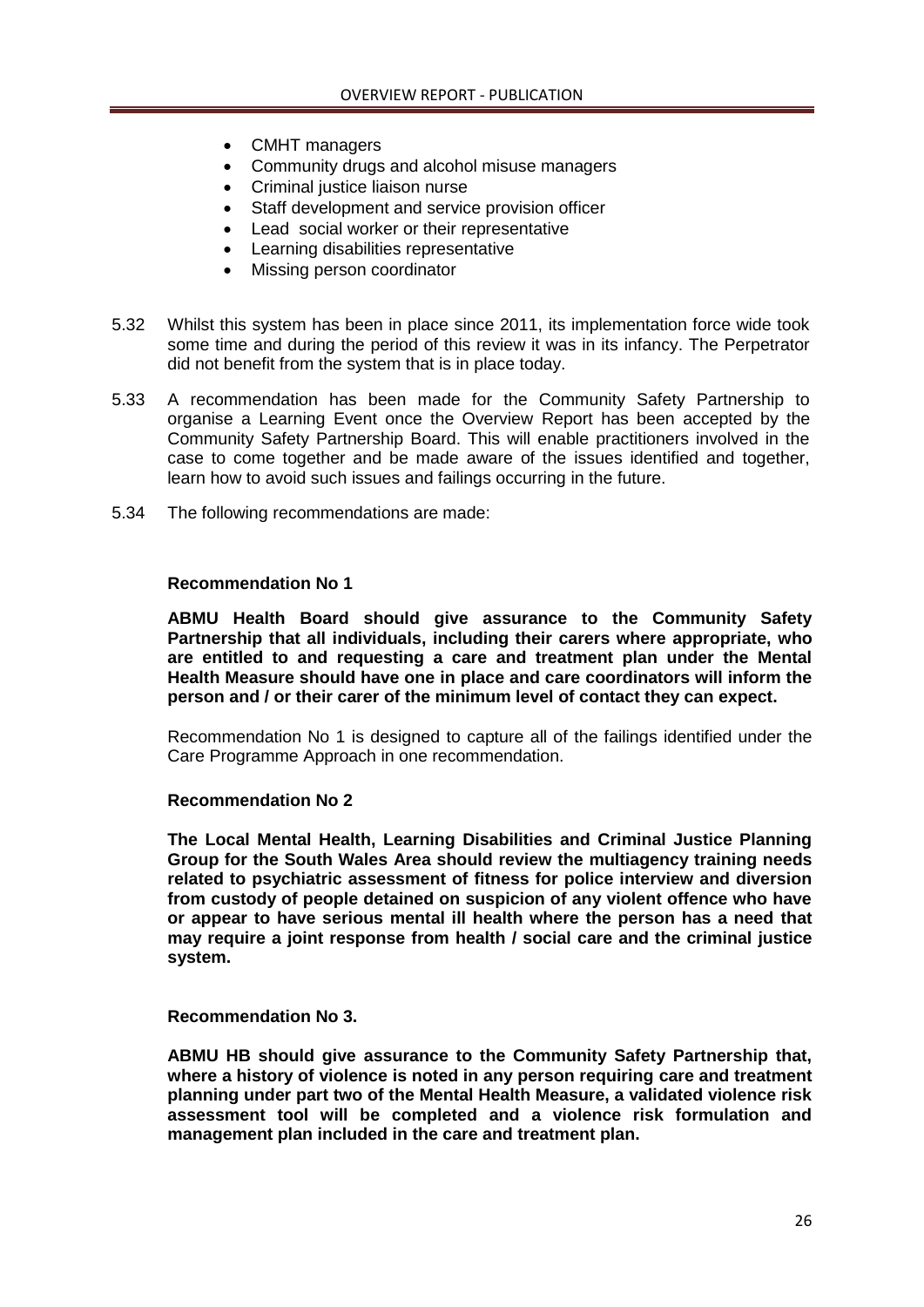## **Recommendation No 4.**

**Bridgend Community Safety Partnership considers organising a 'Learning Event' involving practitioners involved in this case once the Overview report has been presented and accepted by the Community Safety Partnership Board, in order that the recommendations and learning from this review can be disseminated.**

# **6. Conclusions**

- 6.1 The Perpetrator in this case became severely mentally ill over a period of time. His family noticed changes to his personality. He suffered numerous significant events in his life, a personal rift between himself and his father, the death of his grandfather and the break up from his girlfriend. At the same time he was misusing alcohol and illicit drugs and becoming involved in criminality, mainly connected to his alcohol misuse.
- 6.2 His parents and grandparents became increasing concerned and sought medical and mental health assistance. At that time his mental health care fell under the guidance of the Care Programme Approach (since changed to Mental Health (Wales) Measures). That CPA demanded a certain level of care, which included the involvement of his carers (parents and grandparents), the creation of a care plan and the appointment of Care Co-ordinators. In all of these areas the Mental Health failed to provide the level of care required.
- 6.3 The involvement of the family in this case highlighted the frustration that the Perpetrator's mother and grandparents experienced when they described how they repeatedly requested that the Perpetrator remain in hospital as they knew he was too unwell to be discharged. When he was discharged he was discharged into the care of his aged grandparents. Family members were expected to assume responsibility for the monitoring of his medication.
- 6.4 For some reason on that night in October 2012, the Perpetrator became violently aggressive and attacked his father, fatally stabbing him. He then injured his mother and stabbed himself so seriously that he remained in hospital for several weeks.
- 6.5 Whilst his overall mental condition worsened, albeit with temporary periods of improvement, there were no signals to raise concerns that he was in danger of attacking his family members. He had antipathy towards his father but that had never manifested into acts of violence. Nor had he showed any aggression towards the remainder of his family. His aggression had resulted in violence towards others in drink and street scenarios.
- 6.6 The assessment of the risk he posed to himself and others varied in degrees of usefulness. Each time a risk assessment was completed it was done without a holistic view of the Perpetrator's lifestyle and antecedents.
- 6.7 It can be seen that during his treatment for his mental ill health, there may have been issues relating to the understanding of the role and expectations of substance misuse services and general mental health services, which may prevent a holistic understanding of the connection between mental health and substance misuse in users with dual diagnosis. The focus of his treatment tended to concentrate on his substance misuse rather than his mental illness as a whole.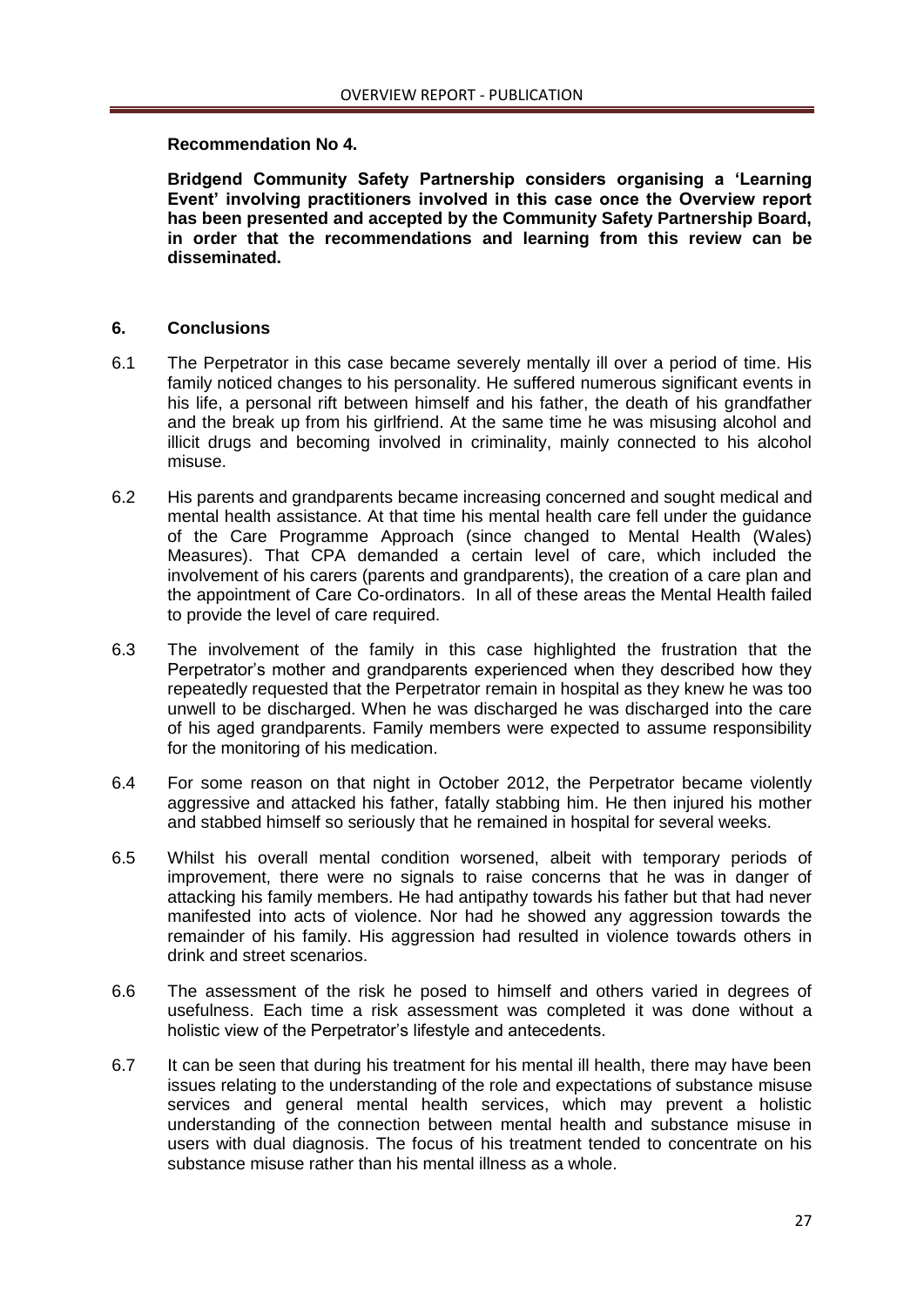- 6.8 Whilst the treatment the Perpetrator received from Mental Health Services left a lot to be desired a prediction that he would take the life of his father could never have been made.
- 6.9 His father died as a result of trying to deal with the Perpetrator's outburst of aggressive behaviour at a time when he was so mentally unwell he did not know what he was doing, which is reflected in the outcome of the criminal court hearing.
- 6.10 It is the view of the Author and Panel members that the attack on his father had nothing to do with their relationship. The Panel consider that anyone who got in the way of the Perpetrator that evening was likely to become a victim. Enquiries with the Police Senior Investigating Officer confirms this view and further states that the Perpetrator, in his confused state, stated that he was going to 'kill someone.'
- 6.11 It would be difficult to suggest that the death of the Perpetrator's father could have been predicted or prevented. The Perpetrator developed a degree of animosity towards his Father so the possibility of some physical conflict between them at some stage may have been predicted. It would have been impossible to predict the death of his Father being the result. The Panel however, are of the opinion that there were missed opportunities to manage his mental health in a different manner which may have led to an alternative outcome.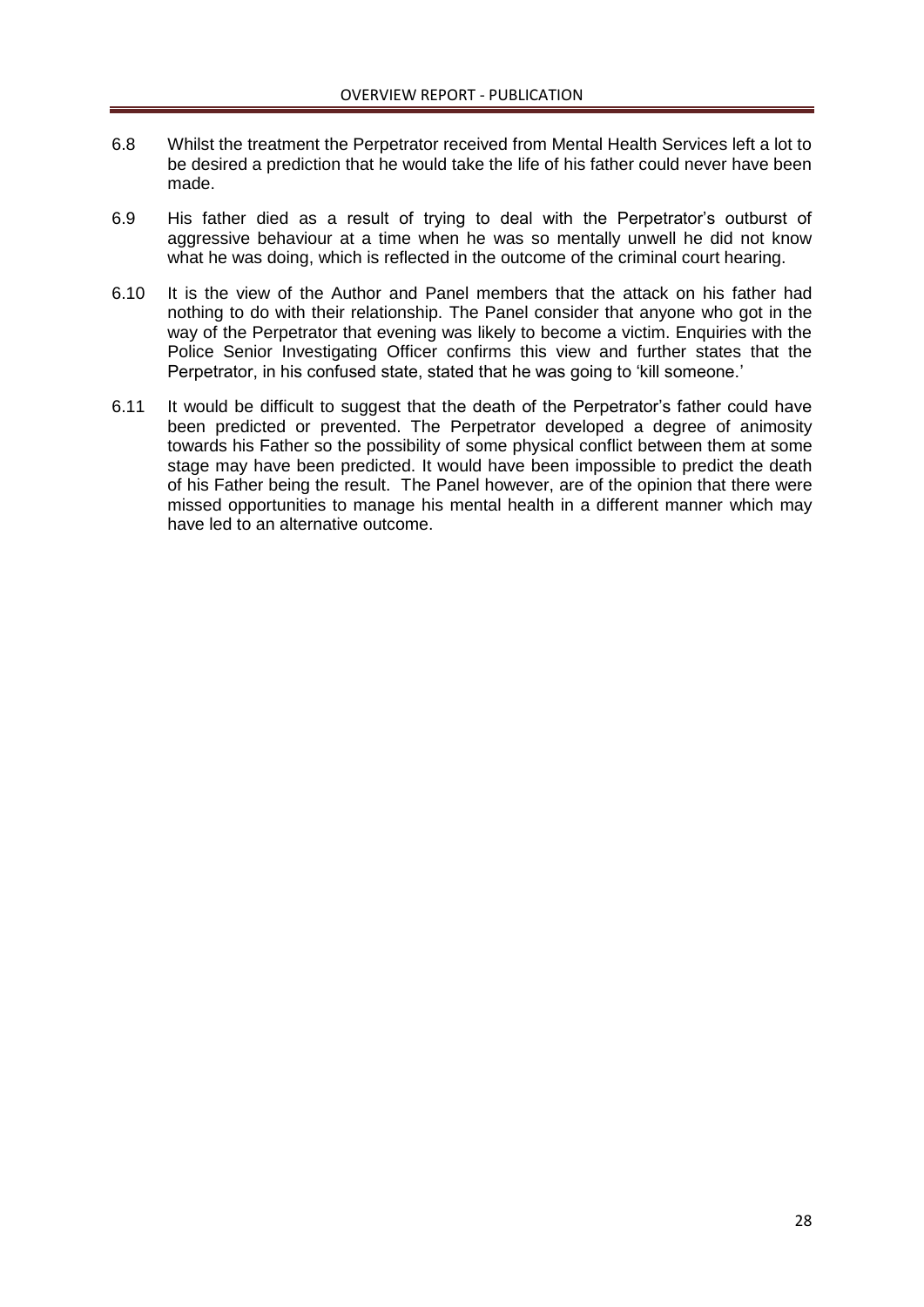## **Recommendations**

### **Recommendation No 1**

**ABMU Health Board should give assurance to the Community Safety Partnership that all individuals, including their carers where appropriate, who are entitled to and requesting a care and treatment plan under the Mental Health Measure should have one in place and care coordinators will inform the person and / or their carer of the minimum level of contact they can expect.** 

Recommendation No 1 is designed to capture all of the failings identified under the Care Programme Approach in one recommendation.

#### **Recommendation No 2**

**The Local Mental Health, Learning Disabilities and Criminal Justice Planning Group for the South Wales Area should review the multiagency training needs related to psychiatric assessment of fitness for police interview and diversion from custody of people detained on suspicion of any violent offence who have or appear to have serious mental ill health where the person has a need that may require a joint response from health/social care and the criminal justice system.**

## **Recommendation No 3.**

**ABMU HB should give assurance to the Community Safety Partnership that, where a history of violence is noted in any person requiring care and treatment planning under part two of the Mental Health Measure, a validated violence risk assessment tool will be completed and a violence risk formulation and management plan included in the care and treatment plan.**

#### **Recommendation No 4.**

**Bridgend Community Safety Partnership considers organising a 'Learning Event' involving practitioners involved in this case once the Overview report has been presented and accepted by the Community Safety Partnership Board, in order that the recommendations and learning from this review can be disseminated.**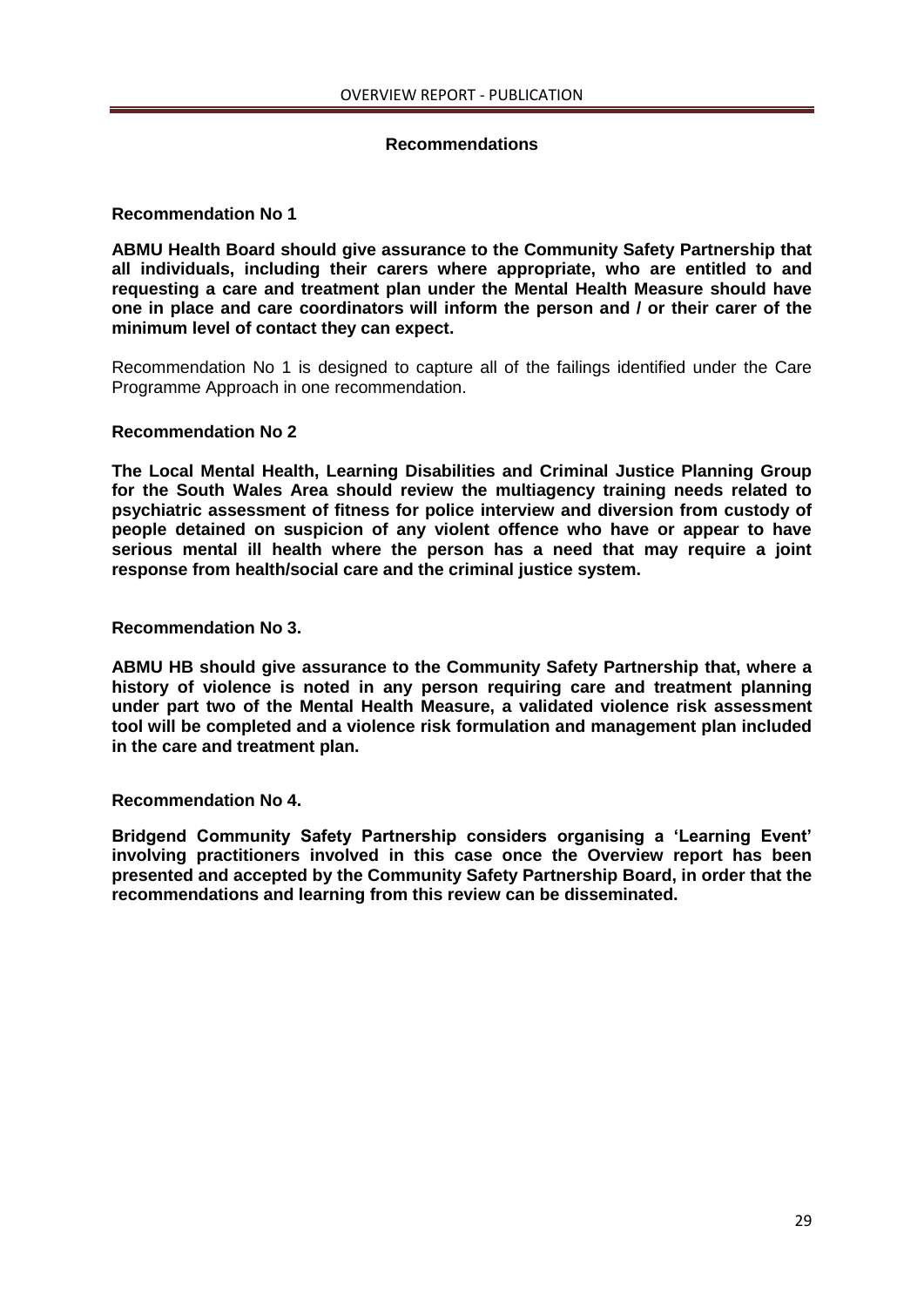# **Bibliography**

**Multi-Agency Statutory Guidance For The Conduct of Domestic Homicide Reviews** - Home Office 2011 [www.homeoffice.gov.uk/publications/crime/DHR-guidance](http://www.homeoffice.gov.uk/publications/crime/DHR-guidance)

**Multi-Agency Statutory Guidance for the Conduct of Domestic Homicide Reviews Revised August 2013** - Home Office

**No Secrets** Department of Health March 2000

**National Confidential Inquiry into Suicide and Homicide by People with Mental Illness** University of Manchester July 2013.

**Quality of Risk Assessment Prior to Suicide and Homicide: A Pilot Study** June 2013 Healthcare Quality Improvement Partnership

**Mental Health Criminal Justice Planning Forum Meeting Guidance** South Wales Police 2011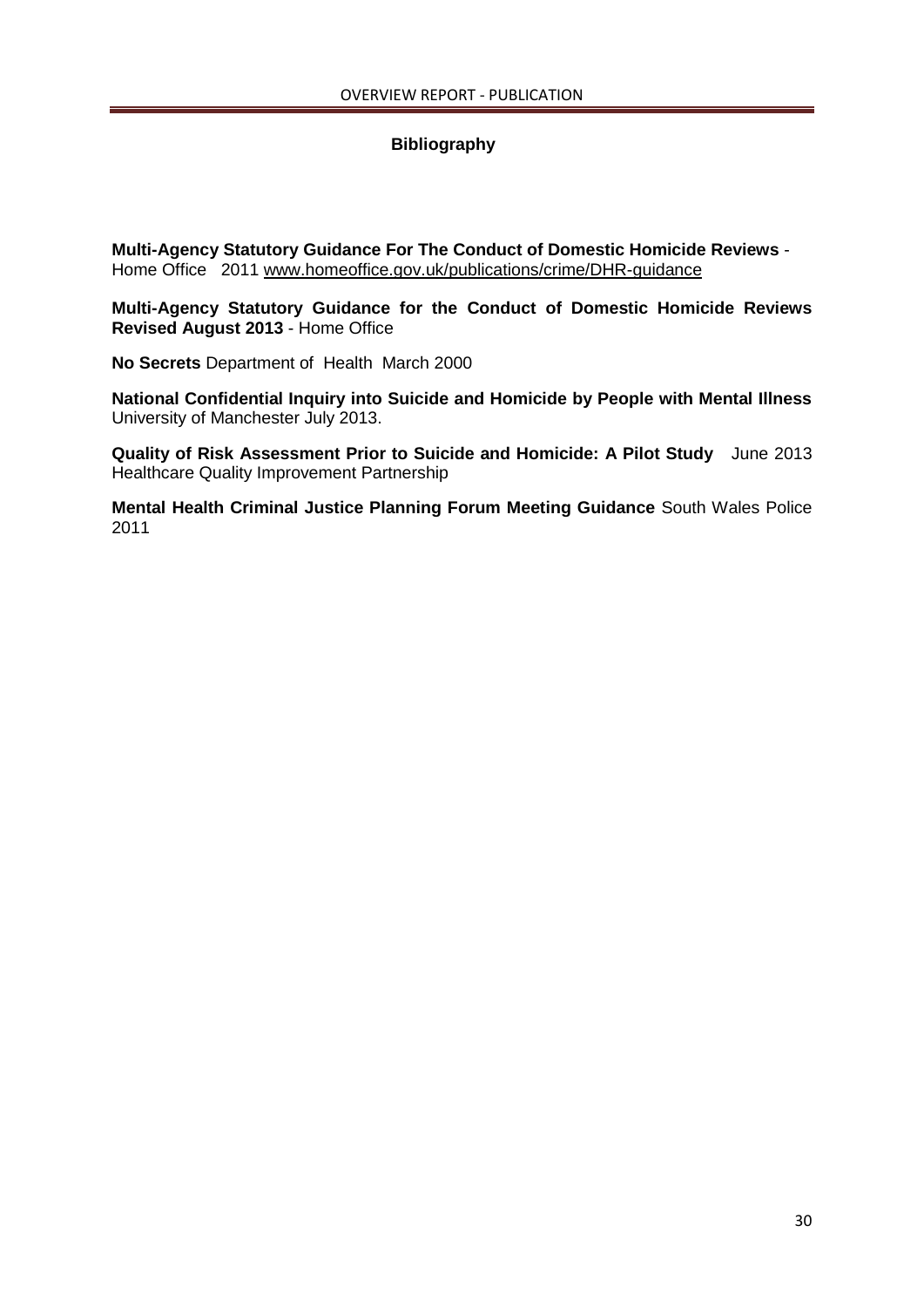OVERVIEW REPORT - PUBLICATION

# **DOMESTIC HOMICIDE REVIEW DHR 01/13**

# **ACTION PLAN**



Pen-y-bont ar Ogwr

# **PART ONE: RECOMMENDATIONS FROM THE DHR PANEL INTO THE DEATH OF A MAN ON 7TH OCTOBER 2012**

**Overview Report Recommendations**

**Overview Recommendation 1: ABMU Health Board should give assurance to the Community Safety Partnership that all individuals, including their carers where appropriate, who are entitled to and requesting a care and treatment plan under the Mental Health Measure should have one in place and care coordinators will inform the person and / or their carer of the minimum level of contact they can expect.** 

| <b>REF</b> | <b>Action (SMART)</b>                                                                           | Lead<br><b>Officer</b>                                          | <b>Target Date</b><br>for<br><b>Completion</b> | <b>Desired Outcome</b>                                                                                                                                                                                                                                                   | <b>Monitoring</b><br><b>Arrangements</b>                                                    | <b>How will Success be Measured?</b>                                  |
|------------|-------------------------------------------------------------------------------------------------|-----------------------------------------------------------------|------------------------------------------------|--------------------------------------------------------------------------------------------------------------------------------------------------------------------------------------------------------------------------------------------------------------------------|---------------------------------------------------------------------------------------------|-----------------------------------------------------------------------|
|            | ABMU will comply fully<br>with the requirements<br>of the Mental Health<br>(Wales) Measure 2010 | Service<br>Manager<br>Adult<br>Mental<br>Health<br>(ABMU<br>HB) | Immediate<br>and ongoing                       | All individuals entitled to assessment<br>and a care and treatment plan under<br>the Mental Health (Wales) Measure<br>and their carers where appropriate will<br>be provided with such. The services<br>to be provided will be set out in the<br>care and treatment plan | Audit of<br>compliance with<br><b>Mental Health</b><br>(Wales)<br>Measure 2010<br>standards | Reporting to Wales Government on<br>audit of care and treatment plans |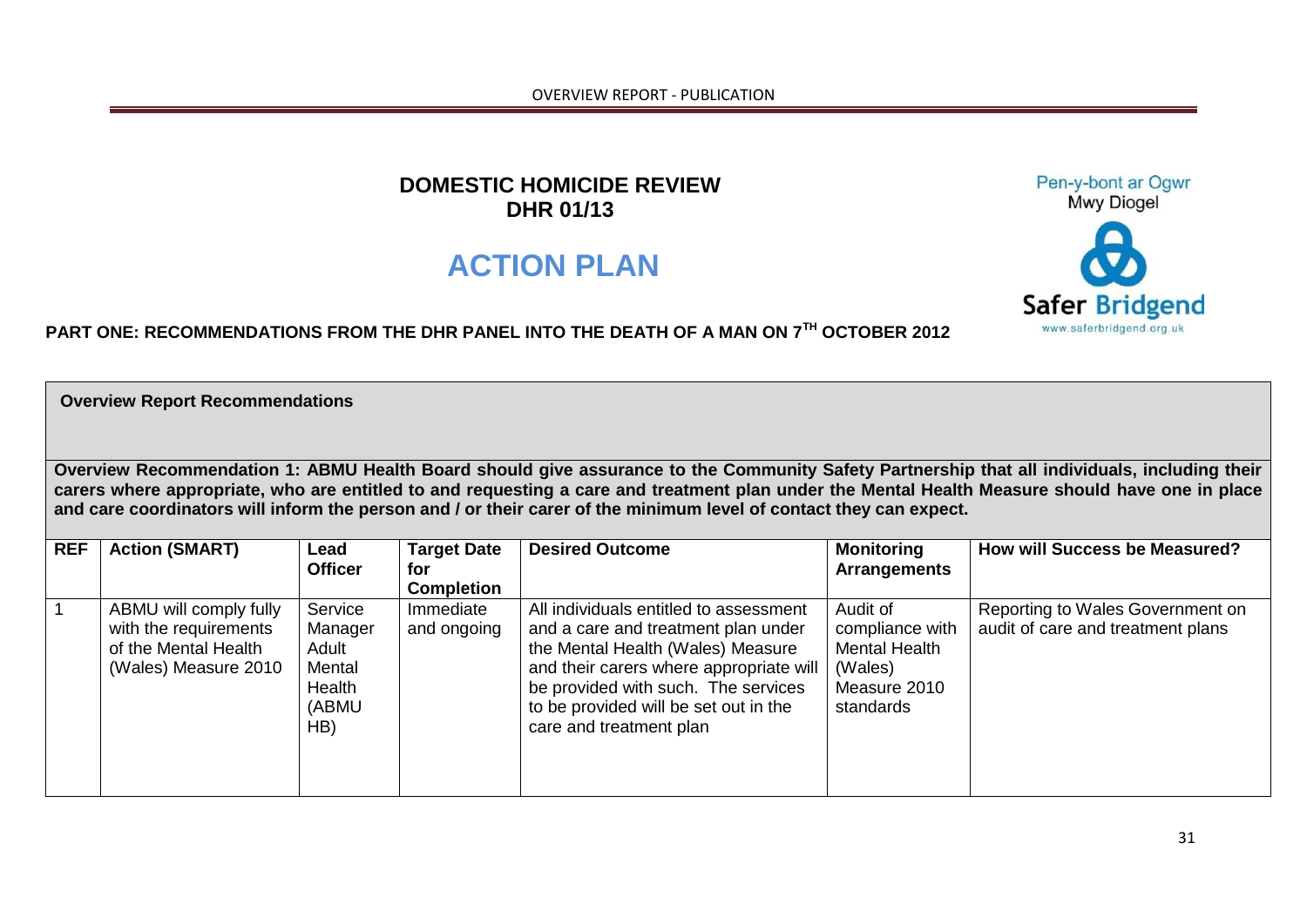**Overview Recommendation 2: The Local Mental Health, Learning Disabilities and Criminal Justice Planning Group for the South Wales Area should review the multiagency training needs related to psychiatric assessment of fitness for police interview and diversion from custody of people detained on suspicion of any violent offence who have or appear to have serious mental ill health where the person has a need that may require a joint response from health/social care and the criminal justice system.**

| <b>REF</b> | <b>Action (SMART)</b>                                                                                                                                                                                                                                              | <b>Lead Officer</b>                                                                                 | <b>Target Date</b><br>for<br><b>Completion</b> | <b>Desired Outcome</b>                                                                                                                                                                  | <b>Monitoring</b><br><b>Arrangements</b>                                       | <b>How will Success be Measured?</b>                                                                                                                |
|------------|--------------------------------------------------------------------------------------------------------------------------------------------------------------------------------------------------------------------------------------------------------------------|-----------------------------------------------------------------------------------------------------|------------------------------------------------|-----------------------------------------------------------------------------------------------------------------------------------------------------------------------------------------|--------------------------------------------------------------------------------|-----------------------------------------------------------------------------------------------------------------------------------------------------|
| 2          | South<br>Wales<br>Police<br>Mental<br>Health,<br>Area<br>Disabilities  <br>Learning<br>and Criminal<br>Justice<br>Planning<br>group<br>(SWMHLDCJP)<br>to<br>develop<br>multiagency<br>training plan for section  <br>135/136                                       | Head of<br>offender<br>health policy,<br>Welsh<br>Government<br>(SWMHLDCJ<br>P group<br>member)     | Immediate<br>and ongoing                       | Agencies can provide assurance that<br>staff are receiving consistent training<br>in s136 that includes awareness of<br>the roles and responsibilities of all the<br>agencies involved. | <b>SWMHLDCJP</b><br>to receive<br>updates on<br>progress from<br>Lead Officer. | Implementation of training across the<br>South Wales Police area evidenced<br>to the SWMHLDCJP<br>Training evaluations completed by<br>participants |
|            | Arrangements<br>for<br>fitness for<br>interview<br>assessments and the<br>training needs of staff<br>will be reviewed by the  <br>South Wales Police<br>Health,<br>Mental<br>Area<br><b>Disabilities</b><br>Learning<br>and Criminal<br>Justice<br>Planning Group. | General<br>Manager,<br><b>Adult Mental</b><br>Health<br>(ABMU HB)<br>(SWMHLDCJ<br>P group<br>chair) | October<br>2014 and<br>ongoing                 | All agencies can provide assurance<br>that staff have the necessary<br>competencies related to assessing<br>fitness for detention in police custody<br>and police interview.            | <b>SWMHLDCJP</b><br>to receive<br>updates from<br>agencies.                    | Criminal justice liaison services<br>provide feedback to SWMHLDCJP                                                                                  |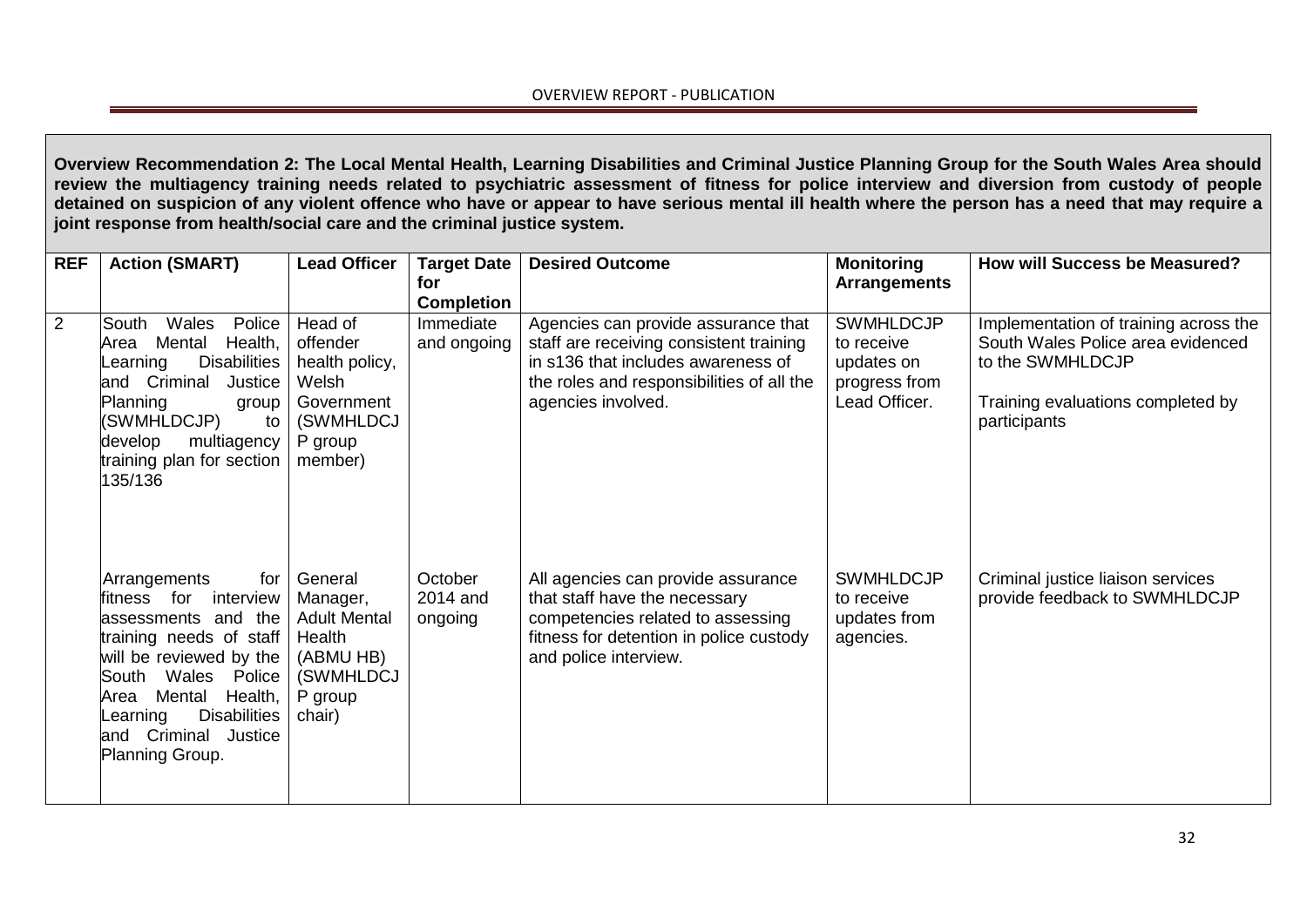| Criminal Justice liaison<br>teams operate across<br>the South Wales Police   Adult Mental<br>Authority<br>and<br>area<br>provide<br>specialist<br>mental health advice<br>and support in relation<br>to suspects detained in   chair)<br>police custody. | General<br>Manager,<br>Health,<br>(ABMU HB)<br>  (SWMHLDCJ<br>P group | Immediate<br>and ongoing | Mapping and gapping exercises<br>related to criminal justice liaison<br>mental health services are ongoing.<br>Health Boards share good practice<br>through the SWMHLDCJP group. | Regular reports<br>from agencies to<br><b>SWMHLDCJP</b><br>group | Increased consistency of services<br>provided across the South Wales<br>Police Area |
|----------------------------------------------------------------------------------------------------------------------------------------------------------------------------------------------------------------------------------------------------------|-----------------------------------------------------------------------|--------------------------|----------------------------------------------------------------------------------------------------------------------------------------------------------------------------------|------------------------------------------------------------------|-------------------------------------------------------------------------------------|
|                                                                                                                                                                                                                                                          |                                                                       |                          |                                                                                                                                                                                  |                                                                  |                                                                                     |

**Overview Recommendation 3: ABMU HB should give assurance to the Community Safety Partnership that, where a history of violence associated with mental illness is noted in any person requiring care and treatment planning under part two of the Mental Health Measure, a validated violence risk assessment tool will be completed and a violence risk formulation and management plan included in the care and treatment plan.**

| <b>REF</b> | <b>Action (SMART)</b>                                                                                                                                                                                                                                    | Lead<br><b>Officer</b>                                        | <b>Target Date</b><br>for<br><b>Completion</b> | <b>Desired Outcome</b>                                                                                                                         | <b>Monitoring</b><br><b>Arrangements</b> | <b>How will Success be Measured?</b>                                                         |
|------------|----------------------------------------------------------------------------------------------------------------------------------------------------------------------------------------------------------------------------------------------------------|---------------------------------------------------------------|------------------------------------------------|------------------------------------------------------------------------------------------------------------------------------------------------|------------------------------------------|----------------------------------------------------------------------------------------------|
| 3          | All secondary mental<br>health care<br>assessments to<br>include a query about<br>history of violence or<br>violent ideation and<br>where violence is<br>associated with<br>mental illness a formal<br>violence risk<br>assessment tool will<br>be used. | Service<br>Manager,<br>Adult<br>Mental<br>Health<br>(ABMU HB) | Immediate<br>and ongoing                       | Individuals with histories of violence<br>will have a violence risk assessment<br>and formulation included in their care<br>and treatment plan | Audit of care<br>and treatment<br>plans  | Evidence of violence having been<br>assessed in assessments for care<br>and treatment plans. |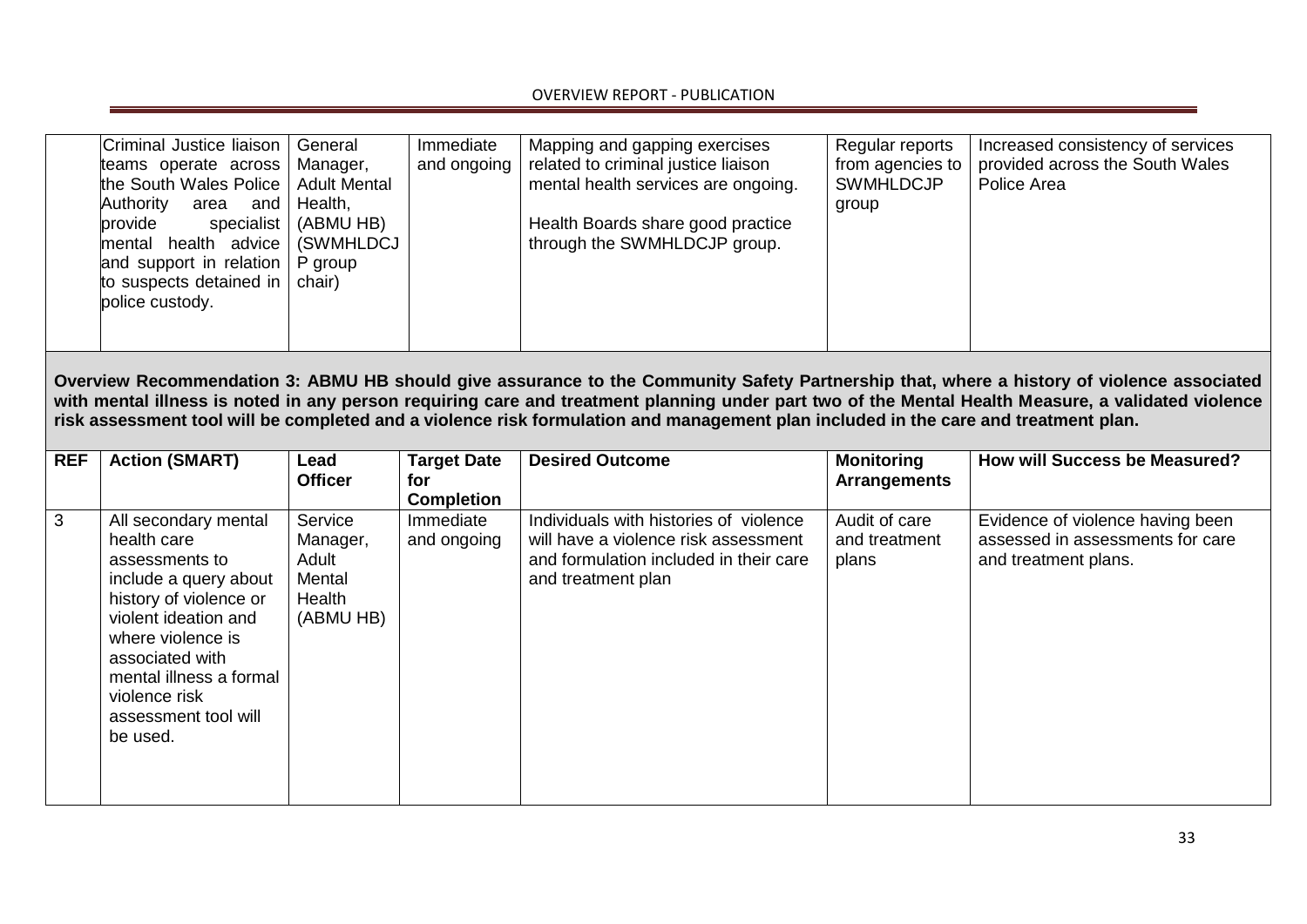**Overview Recommendation 4: Bridgend Community Safety Partnership considers organising a 'Learning Event' involving practitioners involved in this case once the Overview report has been presented and accepted by the Community Safety Partnership Board, in order that the recommendations and learning from this review can be disseminated.**

| <b>REF</b> | <b>Action (SMART)</b>                             | Lead<br><b>Officer</b> | <b>Target Date</b><br>for<br><b>Completion</b> | <b>Desired Outcome</b>                                                                                                                                                                                                                                                                                                                                                                                                                                                                                                                                                                         | <b>Monitoring</b><br><b>Arrangements</b>                                                                                                                                                                                                                                         | <b>How will Success be Measured?</b>                                                                                                                                                                                                                                                                                 |
|------------|---------------------------------------------------|------------------------|------------------------------------------------|------------------------------------------------------------------------------------------------------------------------------------------------------------------------------------------------------------------------------------------------------------------------------------------------------------------------------------------------------------------------------------------------------------------------------------------------------------------------------------------------------------------------------------------------------------------------------------------------|----------------------------------------------------------------------------------------------------------------------------------------------------------------------------------------------------------------------------------------------------------------------------------|----------------------------------------------------------------------------------------------------------------------------------------------------------------------------------------------------------------------------------------------------------------------------------------------------------------------|
| 4          | Multi-agency<br>review/refresh<br>learning event. | <b>CSP</b><br>Manager  | October 2014                                   | Opportunity; to raise awareness of<br>the Domestic Abuse, Gender-based<br>Violence Domestic Abuse and<br>Sexual Violence (Wales) Bill;<br>(so far key links for Health and local<br>authorities to work on local strategy)<br>Raise awareness of domestic abuse<br>definition;<br>Raise awareness of other domestic<br>abuse services available. 'Ask and<br>$Act$ ;<br>Raise awareness around sharing of<br>information and knowledge of PPD1<br>referral pathway;<br>Raise awareness care plans;<br>Raise awareness concerning the<br>ability/capacity of families to support<br>care plans. | Multi-agency core<br>group to oversee<br>progress of DHR1<br>action plan;<br>including key<br>recommendations.<br>Updates provided<br>by the partnership<br>manager at CSP<br><b>Executive Group</b><br>meetings; chaired<br>by the Leader of<br>BCBC; held every<br>two months. | Number of agencies who<br>attended the event;<br>Number of operational staff;<br>$\bullet$<br>Number of managers;<br>Number of actions completed;<br>Number of recommendations<br>implemented;<br>Number of new agreed<br>actions;<br>Opportunity to gain<br>commitment from partners<br>around future training etc. |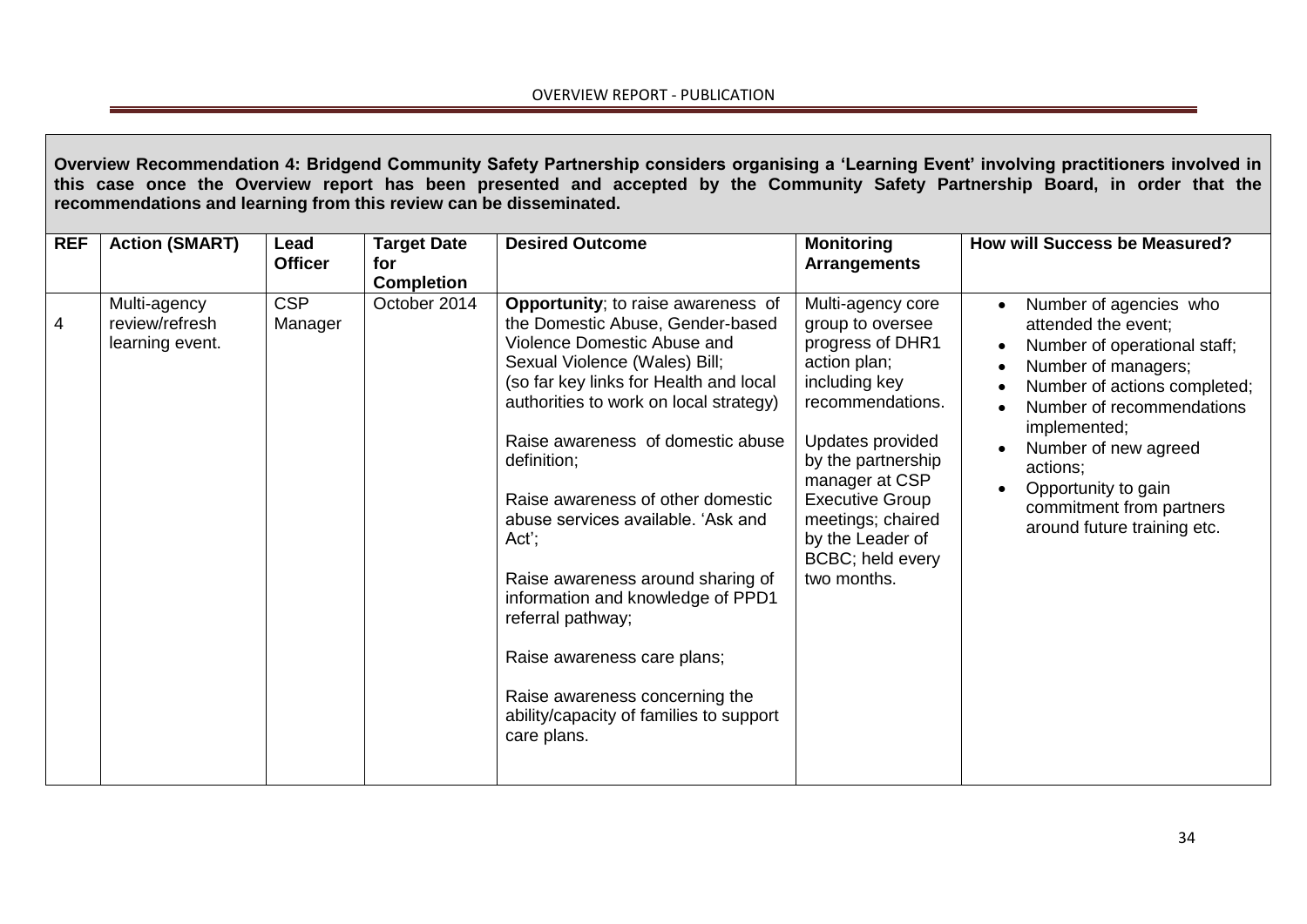# **Wellbeing / Adult Safeguarding Report Recommendations**

**Recommendation 1: Documentation used during the assessment process should be subject of review. This is to ensure that the assessment process captures the current circumstances of the person subject of the referral and all avenues are explored to their fullest extent. Should the assessment document be completed in its entirety or only mandatory fields completed?**

| <b>REF</b>     | <b>Action (SMART)</b>                                                                                                                                                                                                                                                                                                                   | Lead                                  | <b>Target Date</b>                                                                                                                                                                                                                                    | <b>Desired Outcome</b>                                                                                                                                                                                                                                                                                                                                                                                                                                                                                                                                                                                            | <b>Monitoring</b>                                                                                                                                                                                                                                                                                  | <b>How will Success be Measured?</b>                                                                                                                                                                                                  |
|----------------|-----------------------------------------------------------------------------------------------------------------------------------------------------------------------------------------------------------------------------------------------------------------------------------------------------------------------------------------|---------------------------------------|-------------------------------------------------------------------------------------------------------------------------------------------------------------------------------------------------------------------------------------------------------|-------------------------------------------------------------------------------------------------------------------------------------------------------------------------------------------------------------------------------------------------------------------------------------------------------------------------------------------------------------------------------------------------------------------------------------------------------------------------------------------------------------------------------------------------------------------------------------------------------------------|----------------------------------------------------------------------------------------------------------------------------------------------------------------------------------------------------------------------------------------------------------------------------------------------------|---------------------------------------------------------------------------------------------------------------------------------------------------------------------------------------------------------------------------------------|
|                |                                                                                                                                                                                                                                                                                                                                         | <b>Officer</b>                        | for<br><b>Completion</b>                                                                                                                                                                                                                              |                                                                                                                                                                                                                                                                                                                                                                                                                                                                                                                                                                                                                   | <b>Arrangements</b>                                                                                                                                                                                                                                                                                |                                                                                                                                                                                                                                       |
| $\overline{1}$ | Matter is subject of<br>review by the<br>Information<br>Management &<br>technology team.<br>(Regional Area<br>Planning Group-<br>substance misuse<br>services, Western<br>Bay Area)<br><b>PARIS</b> substance<br>misuse assessment<br>tool will be<br>redeveloped and<br>validated - now<br>circulated and known<br>as<br>W.I.I.S.M.A.T | SG<br>(Swansea<br>Borough<br>Council) | Development<br>work<br>undertaken $-$<br>to be subject<br>of validation<br>and ratification<br>Document now<br>rolled out to 3<br>specific areas<br>in South<br>Wales.<br>Integrated<br>teams now<br>using the<br>W.I.I.S.M.A.T<br>assessment<br>tool | PARIS substance misuse<br>assessment tool will be<br>redeveloped and validated.<br>This will ensure that staff utilising<br>the tool will have conducted an<br>adequate assessment of the<br>presenting issues and needs of the<br>individual based upon current and<br>past circumstances<br>'Risk Assessment' is now an<br>integral part of this assessment tool<br>and is incorporated within the<br>document<br>Clarity within the document relating<br>to issues of 'Domestic Abuse'.<br>Section within the assessment tool<br>relating specifically to 'Domestic<br>Abuse' together with guidance<br>notes. | Will be monitored<br>on a quarterly<br>basis within the<br><b>IMT Group</b><br>Will be subject of<br>monitoring by the<br>area planning<br>board & also<br>manager of the<br><b>Bridgend CMHT</b><br>and other<br>managers of<br>Integrated teams<br>using the<br>W.I.I.S.M.A.T<br>assessment tool | Monitor effectiveness of the<br>redevelopment of the document.<br>Quality assurance checks of the<br>new assessment tool<br>Feedback from relevant agencies re<br>referrals - increase/decrease in<br>number of referrals to agencies |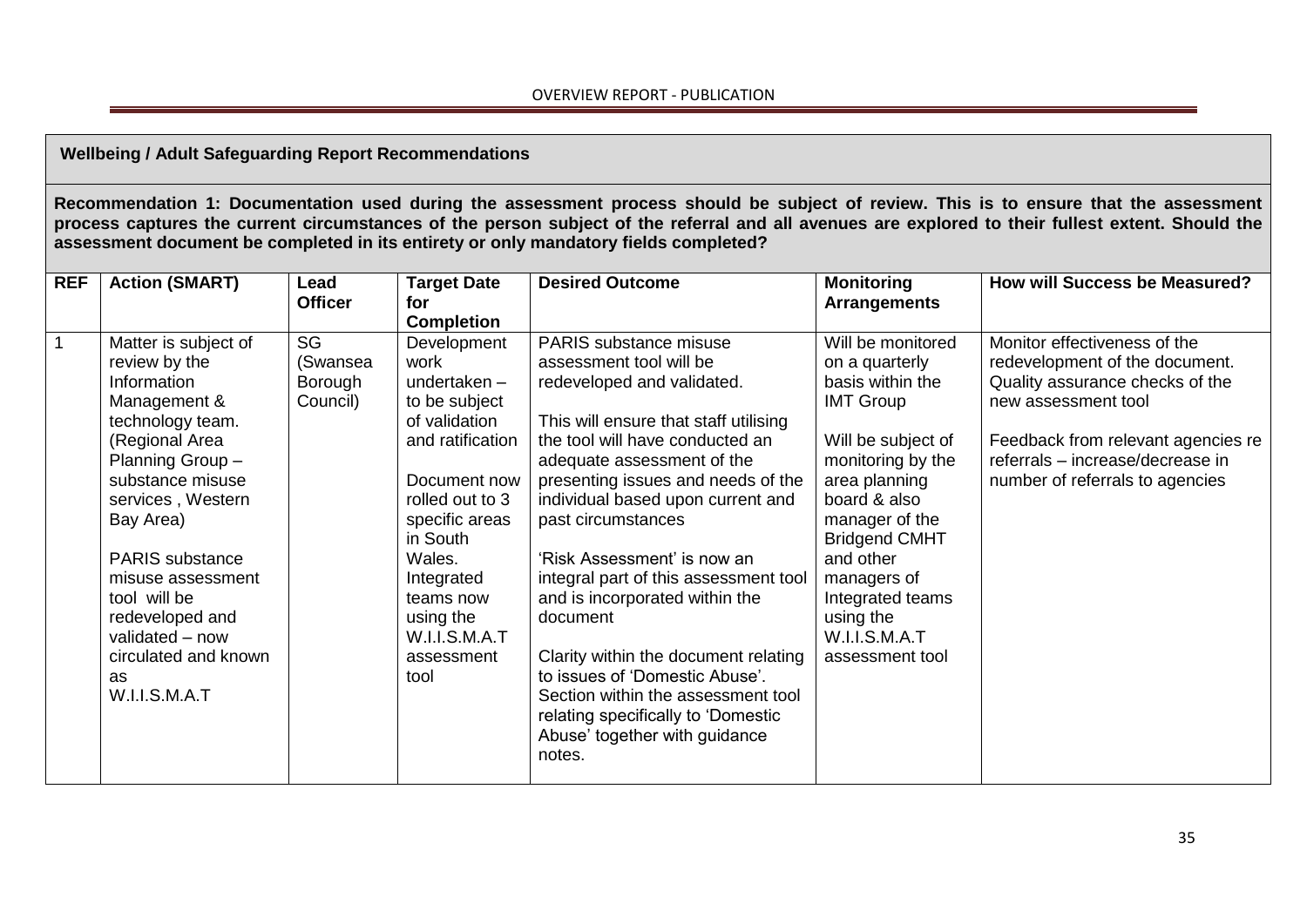# OVERVIEW REPORT - PUBLICATION

|                | Recommendation 2: Clear policy and procedure or guidance should be provided to practitioners in respect of how the assessment process (within<br>Bridgend Assessment Centre and other similar service areas) should be progressed and how documentation should be completed.                   |                        |                                                |                                                                                                                                                  |                                                                                                                                                                                                                                                                                                    |                                                                                                                                                                                                                                       |  |  |
|----------------|------------------------------------------------------------------------------------------------------------------------------------------------------------------------------------------------------------------------------------------------------------------------------------------------|------------------------|------------------------------------------------|--------------------------------------------------------------------------------------------------------------------------------------------------|----------------------------------------------------------------------------------------------------------------------------------------------------------------------------------------------------------------------------------------------------------------------------------------------------|---------------------------------------------------------------------------------------------------------------------------------------------------------------------------------------------------------------------------------------|--|--|
| <b>REF</b>     | <b>Action (SMART)</b>                                                                                                                                                                                                                                                                          | Lead<br><b>Officer</b> | <b>Target Date</b><br>for<br><b>Completion</b> | <b>Desired Outcome</b>                                                                                                                           | <b>Monitoring</b><br><b>Arrangements</b>                                                                                                                                                                                                                                                           | How will Success be Measured?                                                                                                                                                                                                         |  |  |
| $\overline{2}$ | Above group have<br>produced Policy &<br>Procedure as<br>guidance for staff.<br>New Policy &<br>Procedure proposed<br>is based upon the<br>Swansea experience<br>of using the new<br>assessment tool<br>Matter will also be<br>subject of training<br>development of staff<br>within CMHT team | $\overline{\text{ss}}$ | Immediate &<br>Ongoing at this<br>time.        | Quality of completion of<br>assessment tool will be improved<br>'Risk' within the assessment toll<br>is identified and shared where<br>necessary | Will be monitored<br>on a quarterly<br>basis within the<br><b>IMT Group</b><br>Will be subject of<br>monitoring by the<br>area planning<br>board & also<br>manager of the<br><b>Bridgend CMHT</b><br>and other<br>managers of<br>Integrated teams<br>using the<br>W.I.I.S.M.A.T<br>assessment tool | Monitor effectiveness of the<br>redevelopment of the document.<br>Quality assurance checks of the new<br>assessment tool<br>Feedback from relevant agencies re<br>referrals - increase/decrease in<br>number of referrals to agencies |  |  |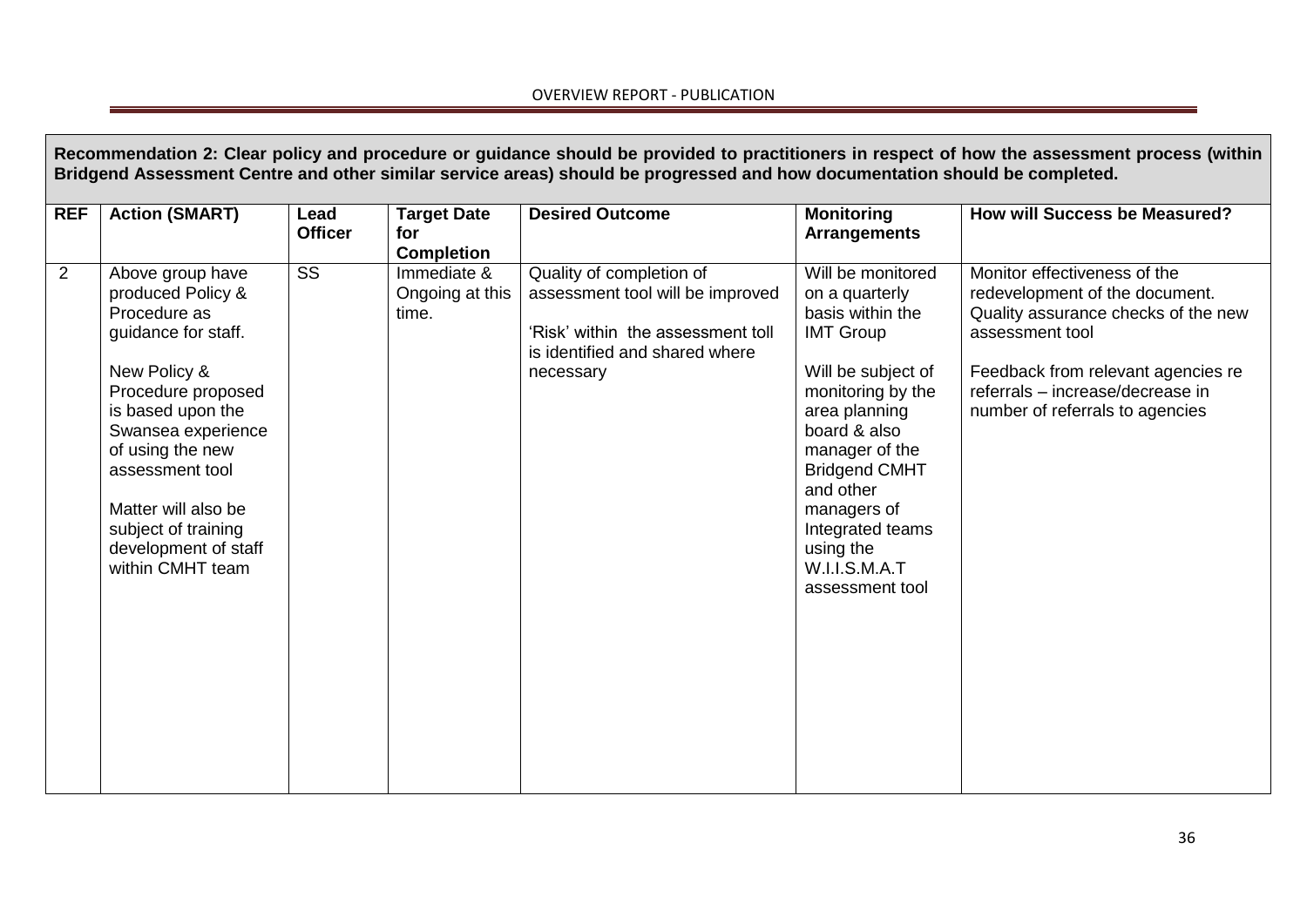**Recommendation 3: The common assessment form utilised during the assessment of the alleged perpetrator should be subject of review. In particular the use of 'closed questions' should be questioned. When closed questions are used, then if required further 'open' questions need to be asked to identify intentions or any proposed actions of the person being assessed. This will enable any risks to be identified and if need be concerns can then be shared with relevant agencies.**

| <b>REF</b> | <b>Action (SMART)</b>  | Lead           | <b>Target Date for</b> | <b>Desired Outcome</b>                    | <b>Monitoring</b>    | <b>How will Success be</b> |
|------------|------------------------|----------------|------------------------|-------------------------------------------|----------------------|----------------------------|
|            |                        | <b>Officer</b> | <b>Completion</b>      |                                           | <b>Arrangements</b>  | Measured?                  |
| 3          | Matter is subject of   | SG             | Development work       | PARIS substance misuse assessment         | Will be monitored on | Monitor effectiveness of   |
|            | review by the          | (Swansea       | undertaken - to be     | tool will be redeveloped and validated.   | a quarterly basis    | the redevelopment of the   |
|            | Information            | Borough        | subject of             |                                           | within the IMT Group | document. Quality          |
|            | Management &           | Council)       | validation and         | This will ensure that staff utilising the |                      | assurance checks of the    |
|            | technology team.       |                | ratification           | tool will have conducted an adequate      | Will be subject of   | new assessment tool        |
|            | (Regional Area         |                |                        | assessment of the presenting issues       | monitoring by the    |                            |
|            | Planning Group-        |                | Document now           | and needs of the individual based upon    | area planning board  | Feedback from relevant     |
|            | substance misuse       |                | rolled out to 3        | current and past circumstances            | & also manager of    | agencies re referrals -    |
|            | services, Western      |                | specific areas in      |                                           | the Bridgend CMHT    | increase/decrease in       |
|            | Bay Area)              |                | South Wales.           | 'Risk Assessment' is now an integral      | and other managers   | number of referrals to     |
|            |                        |                | Integrated teams       | part of this assessment tool and is       | of Integrated teams  | agencies                   |
|            | <b>PARIS</b> substance |                | now using the          | incorporated within the document          | using the            |                            |
|            | misuse assessment      |                | W.I.I.S.M.A.T          |                                           | W.I.I.S.M.A.T        |                            |
|            | tool will be           |                | assessment tool        | Clarity within the document relating to   | assessment tool      |                            |
|            | redeveloped and        |                |                        | issues of 'Domestic Abuse'. Section       |                      |                            |
|            | validated - now        |                |                        | within the assessment tool relating       |                      |                            |
|            | circulated and         |                |                        | specifically to 'Domestic Abuse'          |                      |                            |
|            | known as               |                |                        | together with guidance notes              |                      |                            |
|            | W.I.I.S.M.A.T          |                |                        |                                           |                      |                            |
|            |                        |                |                        | Assessment tool now allows for free       |                      |                            |
|            |                        |                |                        | text to be included where necessary       |                      |                            |
|            |                        |                |                        | and therefore allows frequent use of      |                      |                            |
|            |                        |                |                        | 'open questions'.                         |                      |                            |
|            |                        |                |                        |                                           |                      |                            |
|            |                        |                |                        |                                           |                      |                            |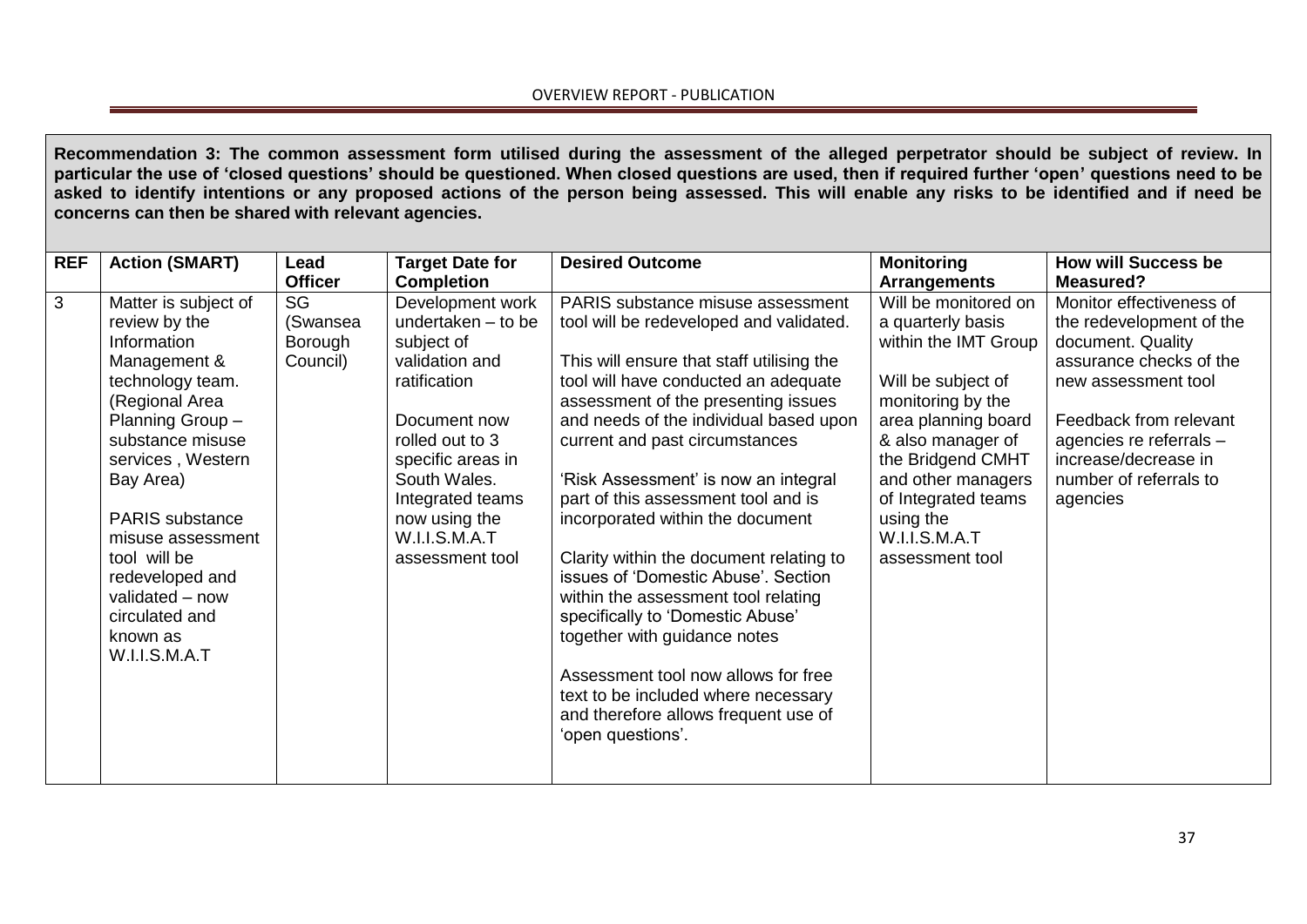**Recommendation 4: Section relating to 'Domestic Abuse' in assessment process should be completed in all cases. In particular if identified that person subject of assessment is dependent on substance then the question should be asked how this may be impacting upon home or social circumstances/ environment.**

| <b>REF</b>     | <b>Action (SMART)</b>                 | Lead           | <b>Target Date</b>      | <b>Desired Outcome</b>                                                       | <b>Monitoring</b>                                | <b>How will Success be</b>                        |
|----------------|---------------------------------------|----------------|-------------------------|------------------------------------------------------------------------------|--------------------------------------------------|---------------------------------------------------|
|                |                                       | <b>Officer</b> | for                     |                                                                              | <b>Arrangements</b>                              | <b>Measured?</b>                                  |
| $\overline{4}$ |                                       | SG             | <b>Completion</b>       |                                                                              |                                                  | Monitor effectiveness of the                      |
|                | Matter is subject of<br>review by the | (Swansea       | Development<br>work     | PARIS substance misuse assessment<br>tool will be redeveloped and validated. | Will be monitored on a<br>quarterly basis within | redevelopment of the                              |
|                | Information                           | Borough        | undertaken-             |                                                                              | the IMT Group                                    | document. Quality                                 |
|                | Management &                          | Council)       | to be subject           | This will ensure that staff utilising the                                    |                                                  | assurance checks of the                           |
|                | technology team.                      |                | of validation           | tool will have conducted an adequate                                         | Will be subject of                               | new assessment tool                               |
|                | (Regional Area                        |                | and ratification        | assessment of the presenting issues                                          | monitoring by the area                           |                                                   |
|                | Planning Group-<br>substance misuse   |                | Document now            | and needs of the individual based upon<br>current and past circumstances     | planning board & also<br>manager of the          | Feedback from relevant<br>agencies re referrals - |
|                | services, Western                     |                | rolled out to 3         |                                                                              | Bridgend CMHT and                                | increase/decrease in                              |
|                | Bay Area)                             |                | specific areas          | 'Risk Assessment' is now an integral                                         | other managers of                                | number of referrals to                            |
|                |                                       |                | in South                | part of this assessment tool and is                                          | Integrated teams using                           | agencies                                          |
|                | <b>PARIS</b> substance                |                | Wales.                  | incorporated within the document                                             | the W.I.I.S.M.A.T                                |                                                   |
|                | misuse assessment<br>tool will be     |                | Integrated<br>teams now | Clarity within the document relating to                                      | assessment tool                                  |                                                   |
|                | redeveloped and                       |                | using the               | issues of 'Domestic Abuse'. Section                                          |                                                  |                                                   |
|                | validated - now                       |                | W.I.I.S.M.A.T           | within the assessment tool relating                                          |                                                  |                                                   |
|                | circulated and known                  |                | assessment              | specifically to 'Domestic Abuse'                                             |                                                  |                                                   |
|                | as                                    |                | tool                    | together with guidance notes                                                 |                                                  |                                                   |
|                | W.I.I.S.M.A.T                         |                |                         | 'Domestic Abuse' section is now a                                            |                                                  |                                                   |
|                |                                       |                |                         | mandatory field which must be                                                |                                                  |                                                   |
|                |                                       |                |                         | completed by the author of the                                               |                                                  |                                                   |
|                |                                       |                |                         | assessment document.                                                         |                                                  |                                                   |
|                |                                       |                |                         |                                                                              |                                                  |                                                   |
|                |                                       |                |                         |                                                                              |                                                  |                                                   |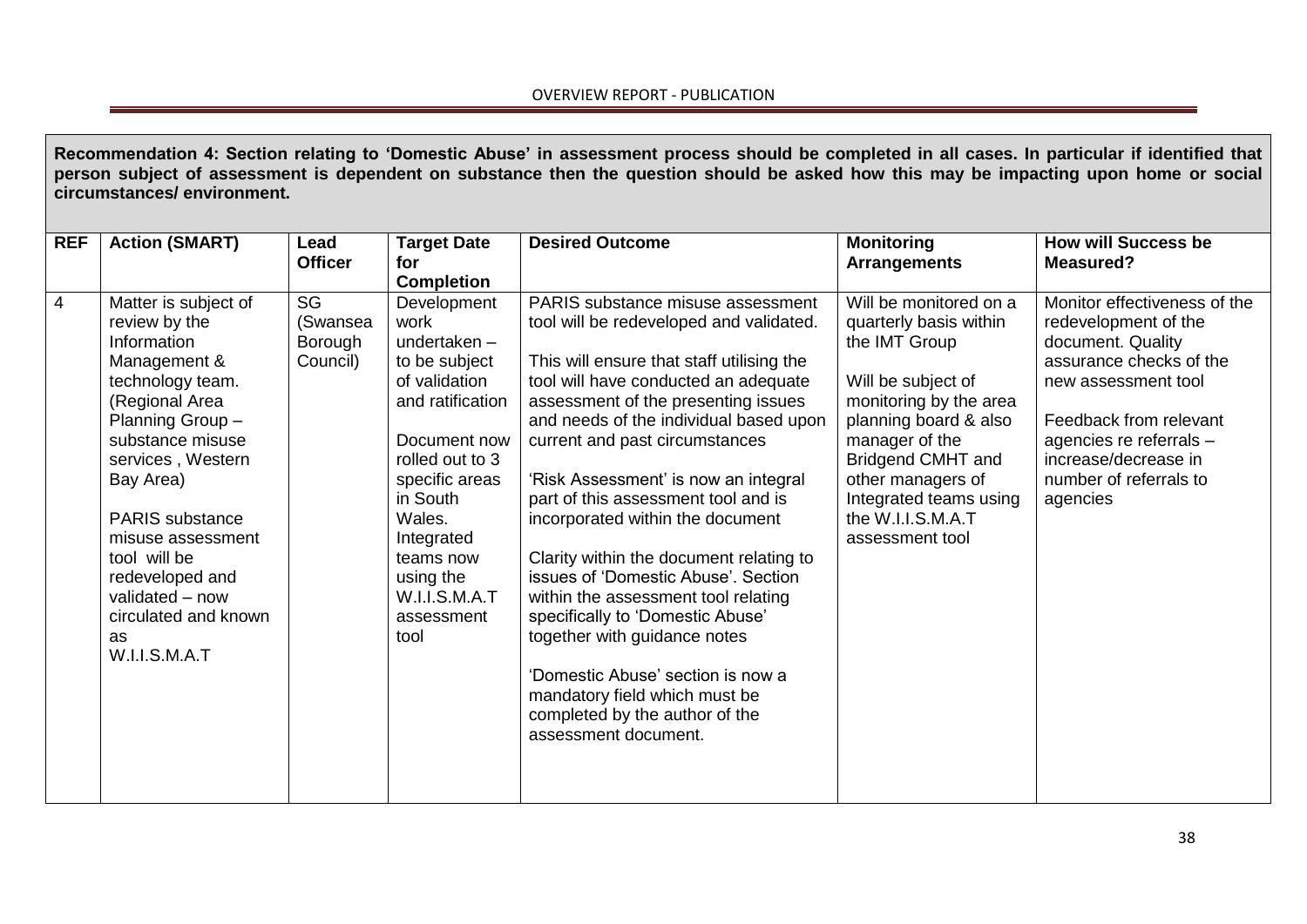|                | Recommendation 5: Section relating to Dependency - consideration for this section to be fully completed in relation to both the main substance and<br>also the substance misuse checklist                                                                                                                                                                                                                                                                      |                                       |                                                                                                                                                                                                                                                    |                                                                                                                                                                                                                                                                                                                                                                                                                                                                                                                                                                                                                                                                                                                                      |                                                                                                                                                                                                                                                                                                    |                                                                                                                                                                                                                                                |  |  |  |
|----------------|----------------------------------------------------------------------------------------------------------------------------------------------------------------------------------------------------------------------------------------------------------------------------------------------------------------------------------------------------------------------------------------------------------------------------------------------------------------|---------------------------------------|----------------------------------------------------------------------------------------------------------------------------------------------------------------------------------------------------------------------------------------------------|--------------------------------------------------------------------------------------------------------------------------------------------------------------------------------------------------------------------------------------------------------------------------------------------------------------------------------------------------------------------------------------------------------------------------------------------------------------------------------------------------------------------------------------------------------------------------------------------------------------------------------------------------------------------------------------------------------------------------------------|----------------------------------------------------------------------------------------------------------------------------------------------------------------------------------------------------------------------------------------------------------------------------------------------------|------------------------------------------------------------------------------------------------------------------------------------------------------------------------------------------------------------------------------------------------|--|--|--|
| <b>REF</b>     | <b>Action (SMART)</b>                                                                                                                                                                                                                                                                                                                                                                                                                                          | Lead<br><b>Officer</b>                | <b>Target Date</b><br>for<br><b>Completion</b>                                                                                                                                                                                                     | <b>Desired Outcome</b>                                                                                                                                                                                                                                                                                                                                                                                                                                                                                                                                                                                                                                                                                                               | <b>Monitoring</b><br><b>Arrangements</b>                                                                                                                                                                                                                                                           | <b>How will Success be</b><br><b>Measured?</b>                                                                                                                                                                                                 |  |  |  |
| $\overline{5}$ | Matter is subject of<br>review by the Information<br>Management &<br>technology team.<br>(Regional Area Planning<br>Group - substance<br>misuse services,<br>Western Bay Area)<br><b>PARIS</b> substance<br>misuse assessment tool<br>will be redeveloped and<br>validated - now<br>circulated and known as<br>W.I.I.S.M.A.T<br>Assessment document<br>amended which will now<br>ensure that assessment<br>relating to 'dependency'<br>will be fully completed | SG<br>(Swansea<br>Borough<br>Council) | Development<br>work<br>undertaken-<br>to be subject<br>of validation<br>and ratification<br>Document now<br>rolled out to 3<br>specific areas<br>in South<br>Wales.<br>Integrated<br>teams now<br>using the<br>W.I.I.S.M.A.T<br>assessment<br>tool | PARIS substance misuse assessment<br>tool will be redeveloped and validated.<br>This will ensure that staff utilising the<br>tool will have conducted an adequate<br>assessment of the presenting issues<br>and needs of the individual based upon<br>current and past circumstances<br>'Risk Assessment' is now an integral<br>part of this assessment tool and is<br>incorporated within the document<br>Clarity within the document relating to<br>issues of 'Domestic Abuse', Section<br>within the assessment tool relating<br>specifically to 'Domestic Abuse'<br>together with guidance notes<br>Assessment document amended which<br>will now ensure that assessment<br>relating to 'dependency' will be fully<br>completed. | Will be monitored<br>on a quarterly<br>basis within the<br><b>IMT Group</b><br>Will be subject of<br>monitoring by the<br>area planning<br>board & also<br>manager of the<br><b>Bridgend CMHT</b><br>and other<br>managers of<br>Integrated teams<br>using the<br>W.I.I.S.M.A.T<br>assessment tool | Monitor effectiveness of the<br>redevelopment of the<br>document. Quality<br>assurance checks of the<br>new assessment tool<br>Feedback from relevant<br>agencies re referrals -<br>increase/decrease in<br>number of referrals to<br>agencies |  |  |  |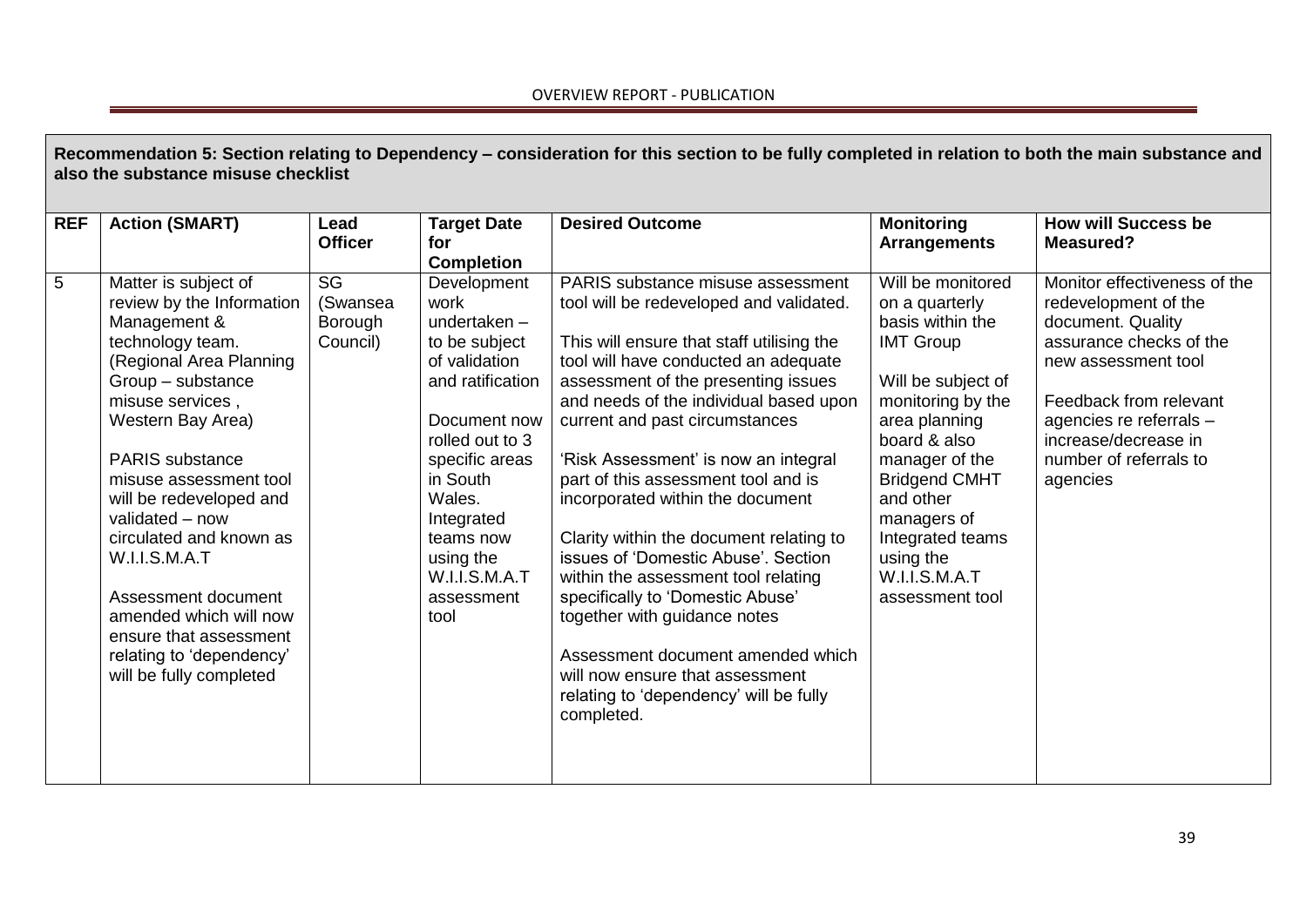# **WGCADA Report Recommendations**

**Recommendation 1: When a referral with a high priority status is received, where possible telephone contact should be made with the client to discuss their immediate support needs.** 

| <b>REF</b>   | <b>Action (SMART)</b>                                                                                                                                                                                                                                                                                                                                                                    | Lead                           | <b>Target Date</b>                     | <b>Desired Outcome</b>                                                      | <b>Monitoring</b>                                                                                                                                                                                             | <b>How will Success be Measured?</b>                                                                                         |
|--------------|------------------------------------------------------------------------------------------------------------------------------------------------------------------------------------------------------------------------------------------------------------------------------------------------------------------------------------------------------------------------------------------|--------------------------------|----------------------------------------|-----------------------------------------------------------------------------|---------------------------------------------------------------------------------------------------------------------------------------------------------------------------------------------------------------|------------------------------------------------------------------------------------------------------------------------------|
|              |                                                                                                                                                                                                                                                                                                                                                                                          | <b>Officer</b>                 | for                                    |                                                                             | <b>Arrangements</b>                                                                                                                                                                                           |                                                                                                                              |
|              |                                                                                                                                                                                                                                                                                                                                                                                          |                                | <b>Completion</b>                      |                                                                             |                                                                                                                                                                                                               |                                                                                                                              |
| $\mathbf{1}$ | Referrals with high<br>priority status<br>telephone contact<br>should be made with<br>the client to discuss<br>their immediate<br>support needs.<br>This should take place<br>within 2 working days<br>of receiving the<br>referral. If a<br>telephone contact<br>number is not<br>provided, high priority<br>referrals should be<br>offered an<br>appointment within 5<br>working days. | <b>WCADA</b><br>Team<br>Leader | Implement with<br>immediate<br>effect. | High priority referrals to be<br>offered appropriate and timely<br>support. | WCADA Team<br>Leader and<br>Administrative<br>Officer to discuss<br>high priority<br>referrals and<br>appropriate action.<br>Adherence to<br>timescales<br>monitored through<br>staff supervision<br>process. | Contact timescales being met.<br>High priority referrals being offered<br>and engaging in appropriate and<br>timely support. |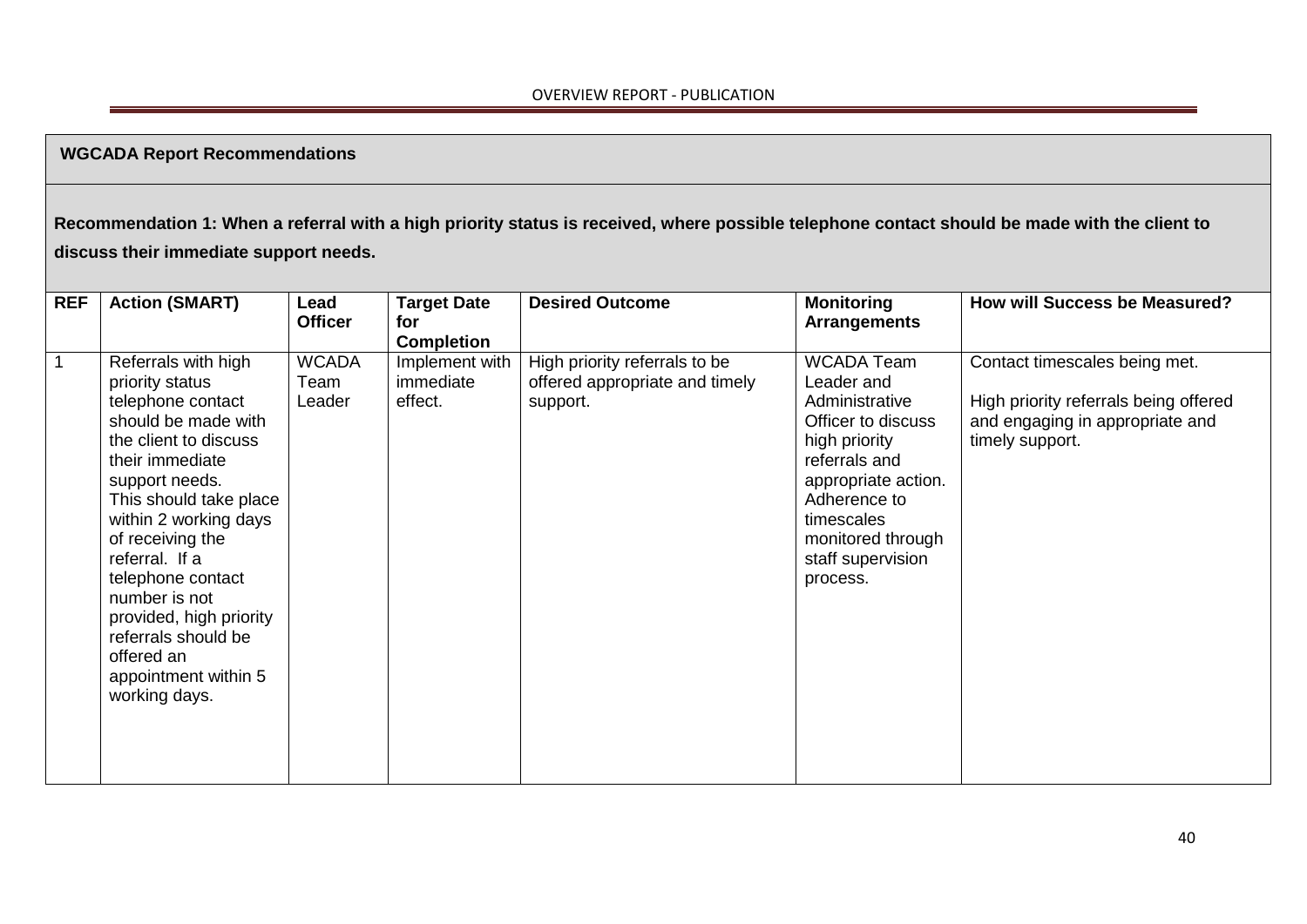# **ABMU Report Recommendations**

# **Recommendation 1: Changes to care and treatment plans on handover or transfer between services should be properly recorded with rationale in**

# **patients' healthcare records.**

| <b>REF</b>  | <b>Action (SMART)</b>                                                                                                                                                                              | Lead<br><b>Officer</b>                                           | <b>Target Date</b><br>for | <b>Desired Outcome</b>                        | <b>Monitoring</b><br><b>Arrangements</b> | <b>How will Success be Measured?</b>                        |
|-------------|----------------------------------------------------------------------------------------------------------------------------------------------------------------------------------------------------|------------------------------------------------------------------|---------------------------|-----------------------------------------------|------------------------------------------|-------------------------------------------------------------|
|             |                                                                                                                                                                                                    |                                                                  | <b>Completion</b>         |                                               |                                          |                                                             |
| $\mathbf 1$ | Changes to care and<br>treatment plans on<br>handover of care or<br>transfer of patients<br>between services<br>should be properly<br>recorded with<br>rationale in patients'<br>healthcare record | Service<br>Manager,<br>Adult<br>Mental<br>Health<br>(ABMU<br>HB) | Immediate and<br>ongoing  | Transfer of care documentation is<br>in place | Audit of healthcare<br>records           | Number of healthcare records<br>sampled that meet standard. |
|             |                                                                                                                                                                                                    |                                                                  |                           |                                               |                                          |                                                             |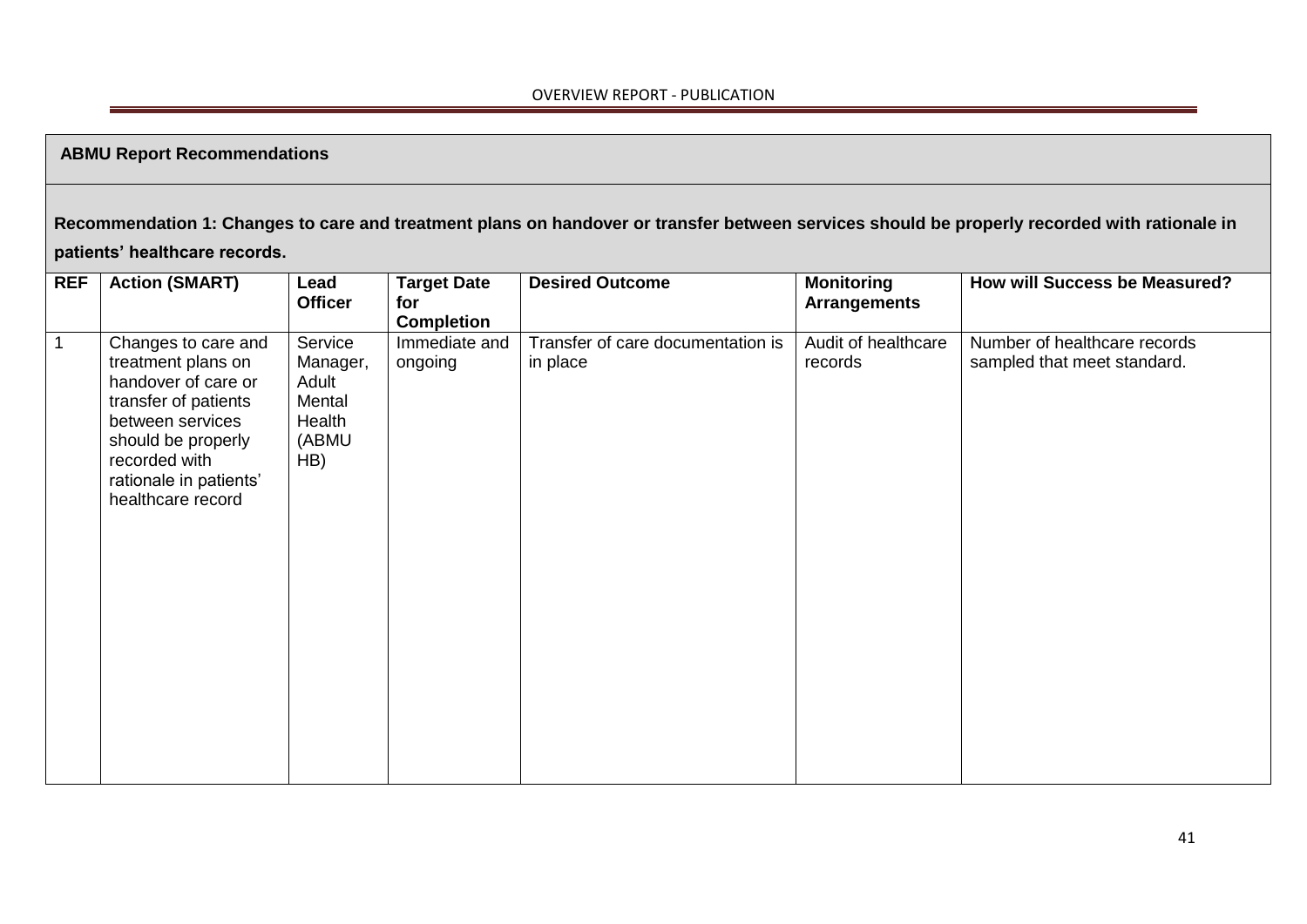|            | Recommendation 2 Model of care for acute inpatient wards should specify the role of allied health professionals (psychology and OT) particularly in                                                                                                                                             |                                                                 |                                                |                                                                                                                                                                                     |                                                                                                 |                                                                                                                                                                                                                                                                                                            |  |  |  |
|------------|-------------------------------------------------------------------------------------------------------------------------------------------------------------------------------------------------------------------------------------------------------------------------------------------------|-----------------------------------------------------------------|------------------------------------------------|-------------------------------------------------------------------------------------------------------------------------------------------------------------------------------------|-------------------------------------------------------------------------------------------------|------------------------------------------------------------------------------------------------------------------------------------------------------------------------------------------------------------------------------------------------------------------------------------------------------------|--|--|--|
|            | relation to informing risk assessments, and following through findings from assessments into care and treatment plans.                                                                                                                                                                          |                                                                 |                                                |                                                                                                                                                                                     |                                                                                                 |                                                                                                                                                                                                                                                                                                            |  |  |  |
| <b>REF</b> | <b>Action (SMART)</b>                                                                                                                                                                                                                                                                           | Lead<br><b>Officer</b>                                          | <b>Target Date</b><br>for<br><b>Completion</b> | <b>Desired Outcome</b>                                                                                                                                                              | <b>Monitoring</b><br><b>Arrangements</b>                                                        | <b>How will Success be Measured?</b>                                                                                                                                                                                                                                                                       |  |  |  |
| 2          | Model of care for<br>acute inpatient wards<br>should specify the role<br>of allied health<br>professionals<br>(psychology and<br>occupational therapy)<br>particularly in relation<br>to informing risk<br>assessments and<br>following through<br>assessments into care<br>and treatment plans | Service<br>Manager<br>Adult<br>Mental<br>Health<br>(ABMU<br>HB) | Immediate and<br>ongoing                       | Inpatient wards have operational<br>policies / role and function<br>documents that include the role of<br>psychologists and occupational<br>therapists as part of the ward<br>team. | Review ward<br>operational polices<br>or role and function<br>documents on a<br>specified basis | Number of inpatient wards with<br>operational policies or role and<br>function documents<br>Number of operational policies or role<br>and function documents that include<br>reference to the roles of psychologists<br>and occupational therapists where<br>these professions are included in the<br>ward |  |  |  |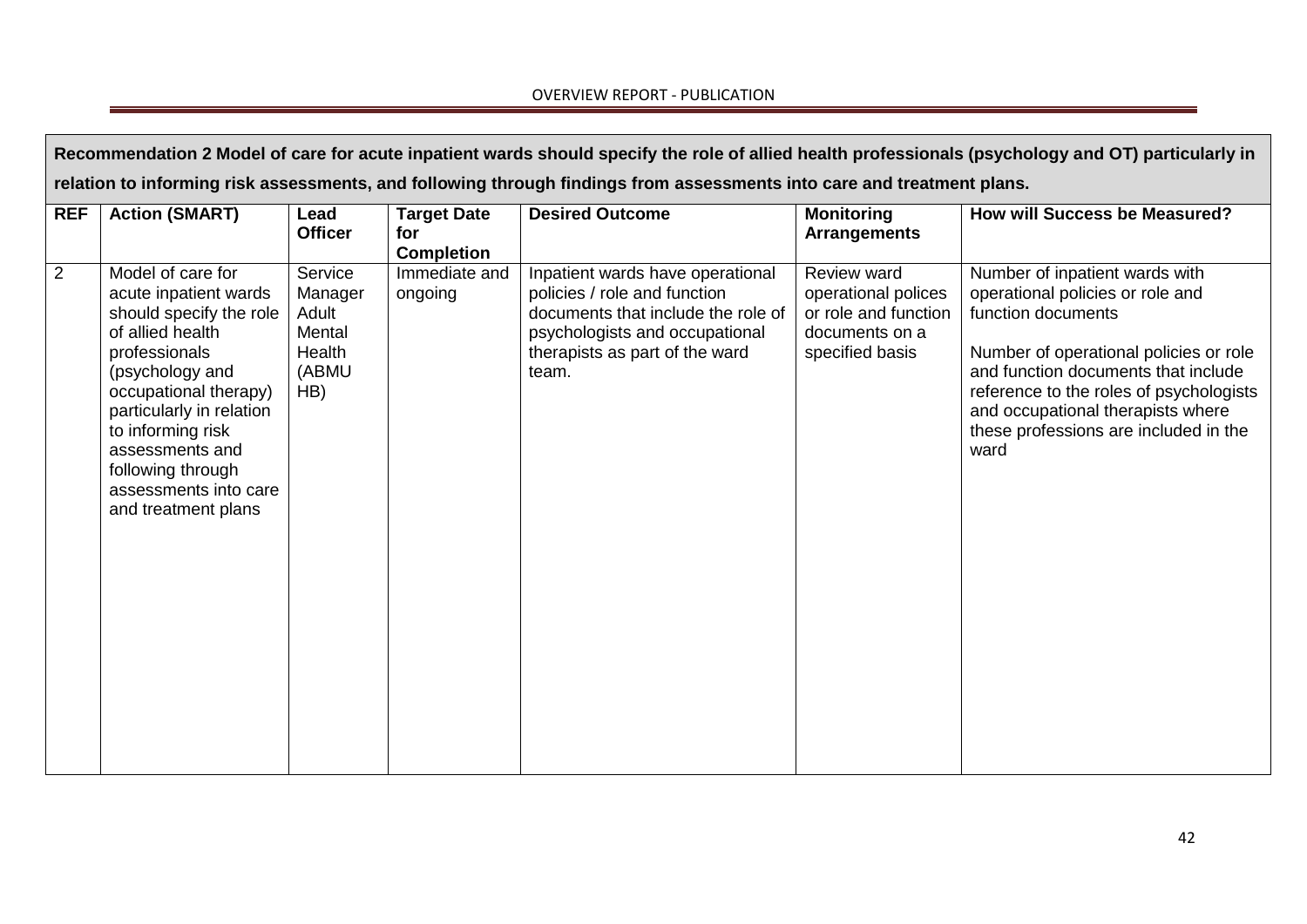|                | Recommendation 3: Formal violence risk assessment tools should be used in all cases where violence / violent ideation are indicated.                                                                                                           |                                                                |                                             |                                                                                                                                                   |                                          |                                                                                                 |  |  |  |
|----------------|------------------------------------------------------------------------------------------------------------------------------------------------------------------------------------------------------------------------------------------------|----------------------------------------------------------------|---------------------------------------------|---------------------------------------------------------------------------------------------------------------------------------------------------|------------------------------------------|-------------------------------------------------------------------------------------------------|--|--|--|
| <b>REF</b>     | <b>Action (SMART)</b>                                                                                                                                                                                                                          | <b>Lead Officer</b>                                            | <b>Target Date for</b><br><b>Completion</b> | <b>Desired Outcome</b>                                                                                                                            | <b>Monitoring</b><br><b>Arrangements</b> | <b>How will Success be</b><br><b>Measured?</b>                                                  |  |  |  |
| 3              | All secondary mental health<br>care assessments to<br>include a query about<br>history of violence or violent<br>ideation and where violence<br>is associated with mental<br>illness a formal violence risk<br>assessment tool will be<br>used | Service<br>Manager, Adult<br><b>Mental Health</b><br>(ABMU HB) | Immediate and<br>ongoing                    | Individuals with histories of<br>violence will have a violence<br>risk assessment and<br>formulation included in their<br>care and treatment plan | Audit of care and<br>treatment plans     | Evidence of violence having<br>been assessed in<br>assessments for care and<br>treatment plans. |  |  |  |
|                | their care and treatment plan.                                                                                                                                                                                                                 |                                                                |                                             | Recommendation 4 Service users presenting with violence / violent ideation associated with mental illness should have a relapse plan included in  |                                          |                                                                                                 |  |  |  |
| <b>REF</b>     | <b>Action (SMART)</b>                                                                                                                                                                                                                          | <b>Lead Officer</b>                                            | <b>Target Date for</b><br><b>Completion</b> | <b>Desired Outcome</b>                                                                                                                            | <b>Monitoring</b><br><b>Arrangements</b> | <b>How will Success be</b><br><b>Measured?</b>                                                  |  |  |  |
| $\overline{4}$ | Where an individual is<br>identified as having a<br>history of violence<br>associated with mental<br>illness a relapse prevention<br>plan and contingency plans<br>regarding violence will be<br>included in their care and<br>treatment plan. | Service<br>Manager, Adult<br><b>Mental Health</b><br>(ABMU HB) | Immediate and<br>ongoing                    | All care and treatment plans<br>are completed fully and include<br>relapse indicators and relapse<br>contingency plans                            | Audit of care and<br>treatment plans     | Relapse plans are included in<br>care and treatment plans                                       |  |  |  |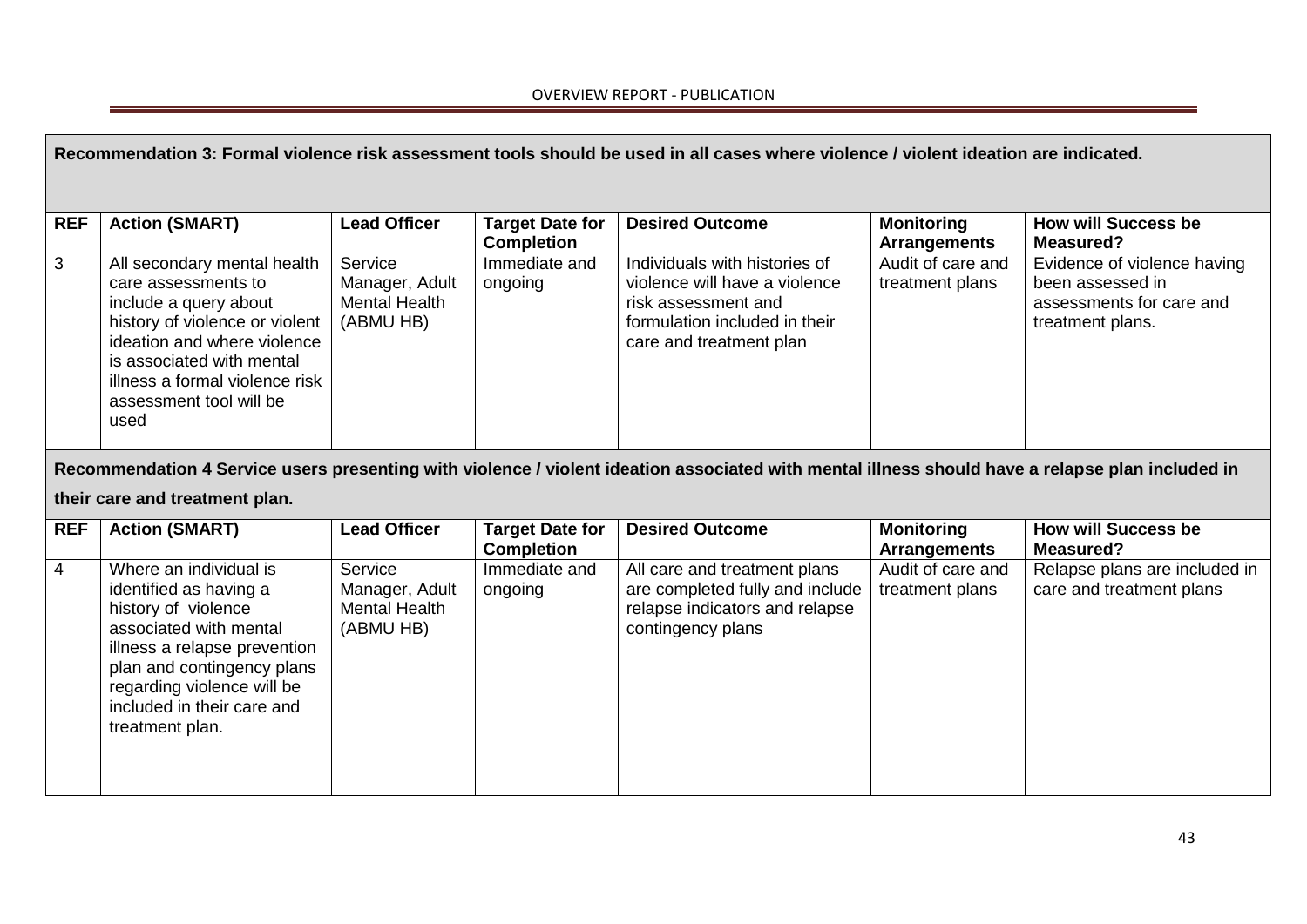**Recommendation 5 (ABMU): A carers assessment should be completed for patients presenting with violence / violent ideation associated with mental illness and living with family.**

| <b>REF</b> | <b>Action (SMART)</b>                                                                                                                                                                  | <b>Lead Officer</b>                                 | <b>Target Date</b><br>for<br><b>Completion</b> | <b>Desired Outcome</b>                                                            | <b>Monitoring</b><br>Arrangements    | How will Success be Measured?                                                                                                          |
|------------|----------------------------------------------------------------------------------------------------------------------------------------------------------------------------------------|-----------------------------------------------------|------------------------------------------------|-----------------------------------------------------------------------------------|--------------------------------------|----------------------------------------------------------------------------------------------------------------------------------------|
| 5          | Where an individual is<br>identified as having a<br>history of violence<br>associated with mental<br>illness the need for a<br>carers assessment and<br>assessment will be<br>recorded | Service<br>Manager<br><b>Adult Mental</b><br>Health | Immediate<br>and ongoing                       | The need for carers<br>assessments are fully<br>documented and where<br>necessary | Audit of care and<br>treatment plans | The need for carers assessment is<br>evidenced in care and treatment plans<br>and where indicated, the carers<br>assessment is present |

**Recommendation 6: For patients presenting with violence / violent ideation associated with mental illness, a specific risk assessment and risk** 

**management plan concerning family members should be completed.**

| <b>REF</b>      | <b>Action (SMART)</b>                                                                                                                                                                        | <b>Lead Officer</b>                                  | <b>Target Date</b>       | <b>Desired Outcome</b>                                                                                                   | <b>Monitoring</b>                    | <b>How will Success be Measured?</b>                                       |
|-----------------|----------------------------------------------------------------------------------------------------------------------------------------------------------------------------------------------|------------------------------------------------------|--------------------------|--------------------------------------------------------------------------------------------------------------------------|--------------------------------------|----------------------------------------------------------------------------|
|                 |                                                                                                                                                                                              |                                                      | tor                      |                                                                                                                          | <b>Arrangements</b>                  |                                                                            |
|                 |                                                                                                                                                                                              |                                                      | <b>Completion</b>        |                                                                                                                          |                                      |                                                                            |
| $6\overline{6}$ | For patients<br>presenting with<br>violence / violent<br>ideation associated<br>with mental illness,<br>risk of violence to<br>family members is<br>recorded in care and<br>treatment plans. | Service<br>Manager,<br><b>Adult Mental</b><br>Health | Immediate<br>and ongoing | Care and treatment plans<br>include violence risk<br>assessment and risk of<br>violence to family members is<br>recorded | Audit of care and<br>treatment plans | Violence risk to family members is<br>recorded in care and treatment plans |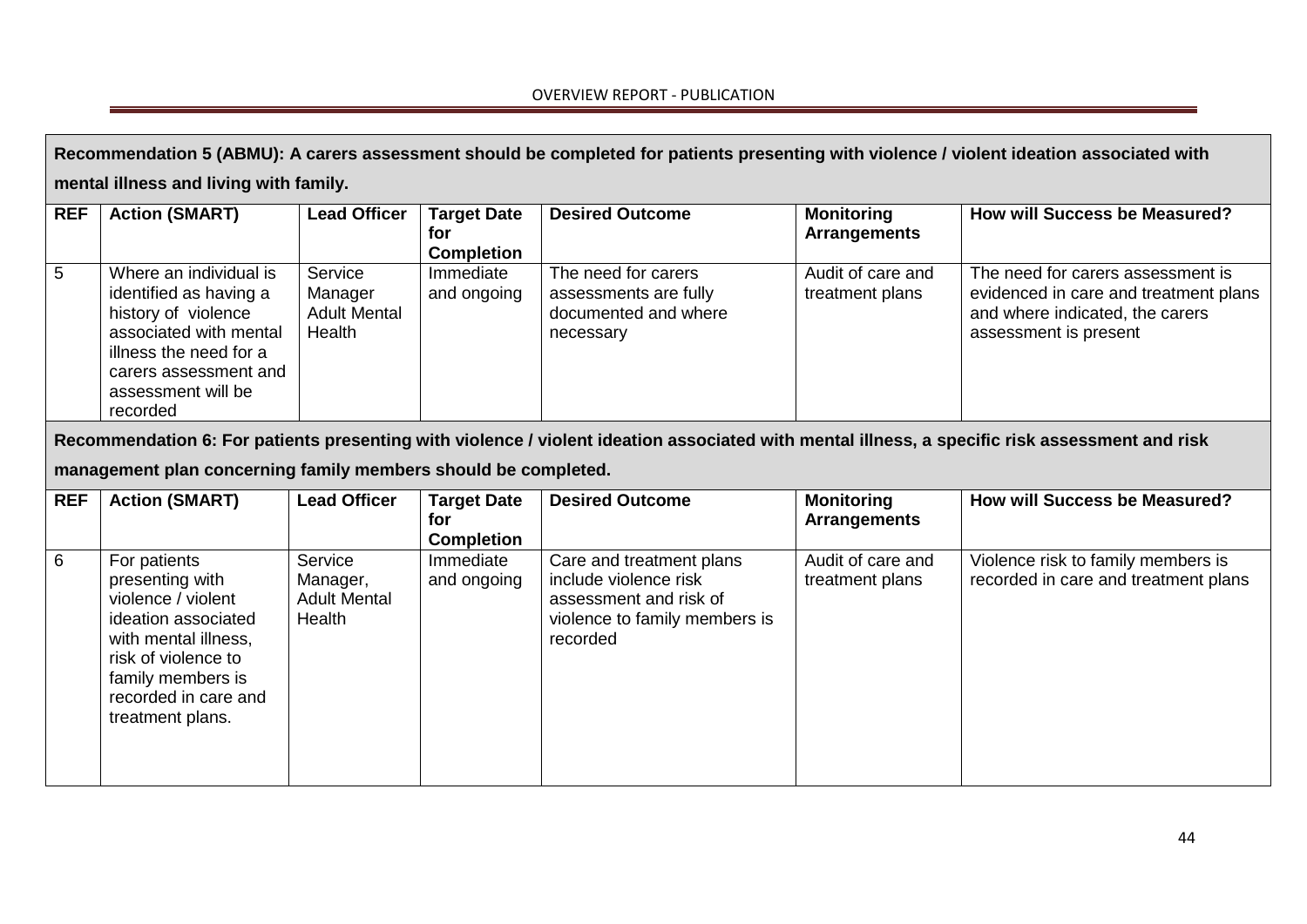|                | Recommendation 7: All qualified staff within the mental health directorate should receive training in dual diagnosis substance misuse and mental                                                                                                           |                                                      |                                                |                                                                                                                                                                                                                                                                                                    |                                                                                                                    |                                                                                                                         |  |  |  |  |
|----------------|------------------------------------------------------------------------------------------------------------------------------------------------------------------------------------------------------------------------------------------------------------|------------------------------------------------------|------------------------------------------------|----------------------------------------------------------------------------------------------------------------------------------------------------------------------------------------------------------------------------------------------------------------------------------------------------|--------------------------------------------------------------------------------------------------------------------|-------------------------------------------------------------------------------------------------------------------------|--|--|--|--|
|                | illness                                                                                                                                                                                                                                                    |                                                      |                                                |                                                                                                                                                                                                                                                                                                    |                                                                                                                    |                                                                                                                         |  |  |  |  |
| <b>REF</b>     | <b>Action (SMART)</b>                                                                                                                                                                                                                                      | Lead<br><b>Officer</b>                               | <b>Target Date</b><br>for<br><b>Completion</b> | <b>Desired Outcome</b>                                                                                                                                                                                                                                                                             | <b>Monitoring</b><br><b>Arrangements</b>                                                                           | <b>How will Success be</b><br>Measured?                                                                                 |  |  |  |  |
| $\overline{7}$ | A training needs analysis<br>for both mental health<br>staff and drug and<br>alcohol service staff in<br>relation to psychosis and<br>substance misuse will be<br>completed.<br>A programme of joint<br>training will be developed<br>to address the need. | Service<br>Manager,<br>Adult<br>Mental<br>Health     | Immediate and<br>ongoing                       | A dual diagnosis strategy group will develop<br>and implement a dual diagnosis and mental<br>illness strategy across the ABMU mental<br>health directorate<br>Recommendation 8 (ABMU): Substance misuse and adult mental health services should be integrated to support accessible and acceptable | Reports to<br><b>Directorate</b><br><b>Board</b>                                                                   | Numbers of staff trained in<br>dual diagnosis                                                                           |  |  |  |  |
|                | services from the point of view of service users.                                                                                                                                                                                                          |                                                      |                                                |                                                                                                                                                                                                                                                                                                    |                                                                                                                    |                                                                                                                         |  |  |  |  |
| <b>REF</b>     | <b>Action (SMART)</b>                                                                                                                                                                                                                                      | <b>Lead Officer</b>                                  | <b>Target Date</b><br>for<br><b>Completion</b> | <b>Desired Outcome</b>                                                                                                                                                                                                                                                                             | <b>Monitoring</b><br><b>Arrangements</b>                                                                           | <b>How will Success be</b><br><b>Measured?</b>                                                                          |  |  |  |  |
| 8              | Dual diagnosis<br>strategy group to<br>review access points<br>for service users with<br>dual diagnosis                                                                                                                                                    | Service<br>Manager,<br><b>Adult Mental</b><br>Health | Immediate and<br>ongoing                       | Service users requiring both substance<br>misuse and mental health services can<br>access both with the services to be provided<br>included in their care and treatment plans.<br>Care coordinators liaise between mental<br>health and substance misuse services                                  | Dual diagnosis<br>strategy group<br>to receive<br>reports from<br>service<br>providers and<br>care<br>coordinators | Numbers of Individuals with<br>dual diagnosis that have<br>care and treatment plans in<br>place detailing both services |  |  |  |  |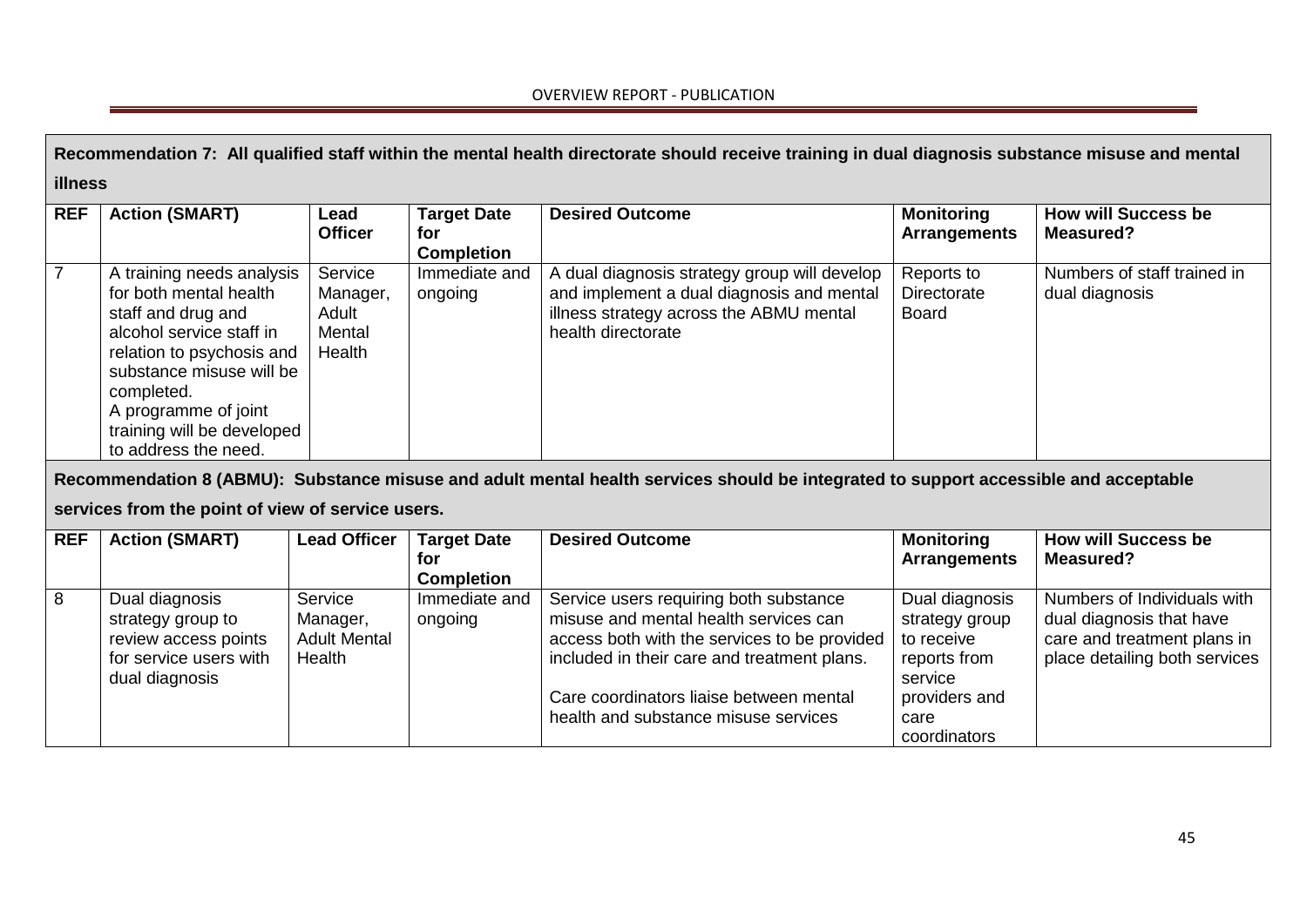

Public Protection Team 2 Marsham Street London SW1P 4DF

 T 020 7035 4848 F 020 7035 4745  **www.homeoffice.gov.uk**

KE Business Support Officer Bridgend County Borough Council

21 May 2015

Dear Ms E,

Thank you for submitting the Domestic Homicide Review (DHR) overview report for Bridgend to the Home Office Quality Assurance (QA) Panel. The report was considered at the April Panel meeting.

The QA Panel would like to thank you for conducting this review and for providing them with the final overview report. In terms of the assessment of reports, the QA Panel judges them as either adequate or inadequate. It is clear that a lot of effort has gone into producing this report and I am pleased to tell you that it has been judged as adequate by the QA Panel. The QA Panel would like to commend you on the compilation of a sensitive and honest report demonstrating an understanding of the dynamic of domestic violence. The Panel felt that the report might benefit from consideration of the following points prior to publication:

*Adherence to DHR guidance:* 

- Please provide clarification around the timescales of this review. As stated in the guidance, as soon as the need for a DHR is established by the CSP, the DHR must be conducted expeditiously so that lessons are able to be drawn out which can then be acted upon as quickly as possible. <sup>16</sup>
- Future reviews should invite views from IMR authors to bring focus to the issues identified in IMRs.
- The DHR guidance states that prior to sending the final review to the Home Office, a completed version of the review should be shared with the family. Please clarify why it is intended to only provide a redacted version of the Executive Summary to the family and not the whole overview report.<sup>17</sup>
- Please clarify the independence of the Panel Chair of this review.
- Please clarify why there is no intention to publish the Overview Report and the Action Plan.

1

 $16$  Ref page 15:

https://www.gov.uk/government/uploads/system/uploads/attachment\_data/file/209020/DHR\_Guidance\_refresh HO\_final\_WEB.pdf

 $17$  Para 50. H, Pg 17:

https://www.gov.uk/government/uploads/system/uploads/attachment\_data/file/209020/DHR\_Guidance\_refresh [HO\\_final\\_WEB.pdf](https://www.gov.uk/government/uploads/system/uploads/attachment_data/file/209020/DHR_Guidance_refresh_HO_final_WEB.pdf)